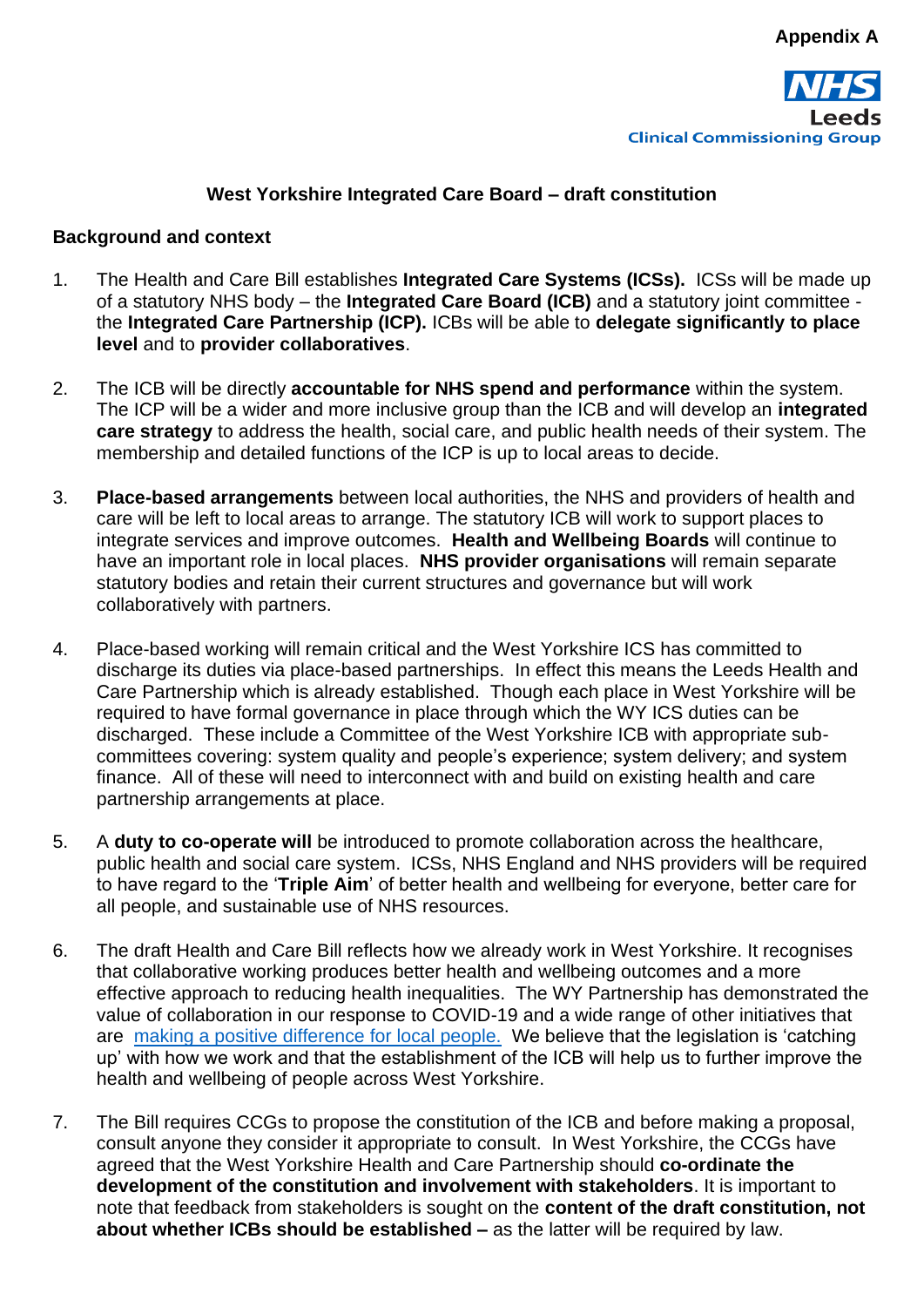8. An ICS Governance Working Group, chaired by Tim Ryley, the Accountable Officer for Leeds CCG, has **led the co-production of the ICB constitution**. The Group includes partners from across our places (Bradford District and Craven; Calderdale, Kirklees, Leeds and Wakefield) and our sectors including NHS commissioners, provider collaboratives, local authorities, the voluntary, community AND social enterprise (VCSE) sector, Healthwatch and our Race Equality Network.

#### **The ICB constitution**

9. The draft constitution is attached for the Scrutiny Board's consideration. Content which is prescribed by the national model is in black text, with local content in green. The constitution, and any subsequent changes to it, will need to be approved by NHS England. The constitution is a high-level document, designed to give us the flexibility to develop our future arrangements. Much of the detail of our governance arrangements (for example Committee Terms of reference, scheme of delegation, governance policies) will be included in an accompanying Governance Handbook, which we will publish, but will not need to be agreed by NHS England. The key sections of the constitution are set out below.

#### **Section 1 – Introduction**

- 10. This section is based on the [Memorandum of Understanding](https://www.wypartnership.co.uk/application/files/6016/1434/8348/WYH_MoU.pdf) that all Partners agreed in 2018 and which has underpinned our work as a Partnership. We have a mature partnership, in which Health and Wellbeing Boards and the West Yorkshire Partnership Board set strategic direction. We have strong place arrangements, mature provider collaboratives and inclusive and transparent system leadership. The constitution supports our principles of subsidiarity, with key decisions about the majority of ICB functions and resources remaining in our places – Bradford District and Craven, Calderdale, Kirklees, Leeds and Wakefield.
- 11. Effective governance is as much about ways of working, values and principles as arrangements and structures. It is critical that our ICB arrangements reflect and support the values and culture that we have established as a genuine partnership. We want to ensure that the ICB supports our focus on outcomes, reducing health inequalities and commitment to diversity and equality. Citizen voice will continue to be at the centre of decision-making.
- 12. Our Integrated Care Partnership (ICP), which will be chaired by a local authority elected member, will set the overall strategy for our ICS. Our existing Partnership Board already largely fulfils the role of an ICP and means that we are well placed to transition to the new arrangements. In its [five year plan](https://www.wypartnership.co.uk/publications/our-five-year-plan) the Partnership Board has set out our strategic direction and how we will work together to improve health and wellbeing and reduce health inequalities. The Partnership Board focuses on the connections between health and wider issues including socio-economic development, housing, employment and environment.
- 13. Our integrated care strategy will be built from the five place-based strategies which in turn will have been signed off by Health and Wellbeing Boards in each place and delivered through place-based partnership arrangements. Provider collaboratives will play a key role at both West Yorkshire and place level in delivering operational support, 'at scale' services and facilitating continuous development between partners.

#### **Section 2 – Composition of the ICB Board**

14. Our principles of subsidiarity mean that the ICB will primarily discharge its duties through delegation to place, alongside work that is delivered at WY level. Most decisions will be made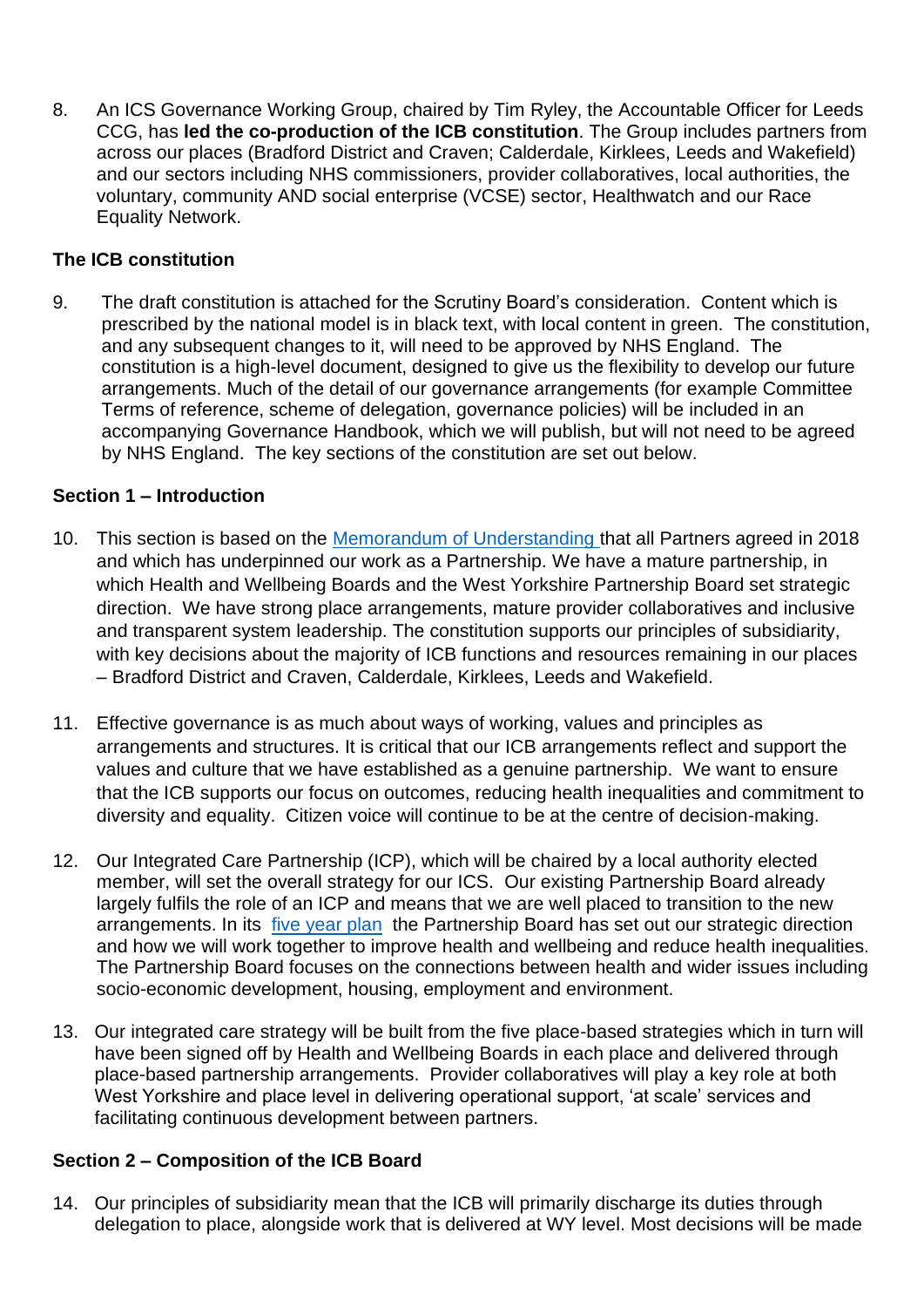at place level, in support of local Health and Wellbeing Board priorities. At system level, the ICB board will have a key role in executing the strategy set by the Integrated Care Partnership; its delivery in place and through provider collaboratives; and through engagement with partners at WY level.

- 15. Whilst aligning with nationally mandated roles, we propose to use our system language of places and providers, supported by system executive, clinical and professional leadership and overseen by independent lay members. The board is built on principles of inclusivity, independent challenge and citizen voice and reflects the scale and complexity of a diverse system which serves a population of 2.4. million.
- 16. The board will be one part of a complex, mature and inclusive decision-making framework, ensuring inclusivity, independent challenge and effectiveness across our system. The proposed composition is:

| <b>Proposed WY ICB Board</b>                    | Minimum national requirement                                          |  |  |
|-------------------------------------------------|-----------------------------------------------------------------------|--|--|
| <b>Independent Lay perspective</b>              |                                                                       |  |  |
| Chair                                           | Chair                                                                 |  |  |
| 3 Lay members                                   | 2 Non-Executive directors                                             |  |  |
| <b>Healthwatch perspective</b>                  |                                                                       |  |  |
| Healthwatch                                     | No minimum requirement                                                |  |  |
| <b>Place perspective</b>                        |                                                                       |  |  |
| 5 Place members                                 | No minimum place requirement                                          |  |  |
| Local authority                                 | 1 local authority member<br>$\bullet$                                 |  |  |
| <b>Provider perspectives</b>                    |                                                                       |  |  |
| Acute provider                                  | One member drawn from                                                 |  |  |
| Mental health, learning disability<br>$\bullet$ | NHS trusts and foundation trusts                                      |  |  |
| and autism provider<br>Community provider       | primary medical services (general<br>$\bullet$<br>practice) providers |  |  |
| $\bullet$<br>Primary medical services           |                                                                       |  |  |
| Voluntary, community and social                 |                                                                       |  |  |
| enterprise sector                               |                                                                       |  |  |
| System executive, clinical and                  |                                                                       |  |  |
| professional                                    |                                                                       |  |  |
| <b>Chief Executive</b>                          | <b>Chief Executive</b><br>$\bullet$                                   |  |  |
| <b>Director of Finance</b>                      | Director of Finance<br>$\bullet$                                      |  |  |
| Director of Nursing                             | <b>Director of Nursing</b><br>$\bullet$                               |  |  |
| <b>Medical Director</b>                         | <b>Medical Director</b><br>$\bullet$                                  |  |  |
| Director of Public Health                       | No Public Health requirement                                          |  |  |
| <b>Total Board: 21</b>                          | 10                                                                    |  |  |

- 17. Other Participants who will inform decision-making include:
	- The Chair of the Integrated Care Partnership
	- Directors of the ICB
	- A representative of the West Yorkshire Race Equality Network
	- Subject matter experts as required
	- Any other person that the Chair considers can contribute to the matter under discussion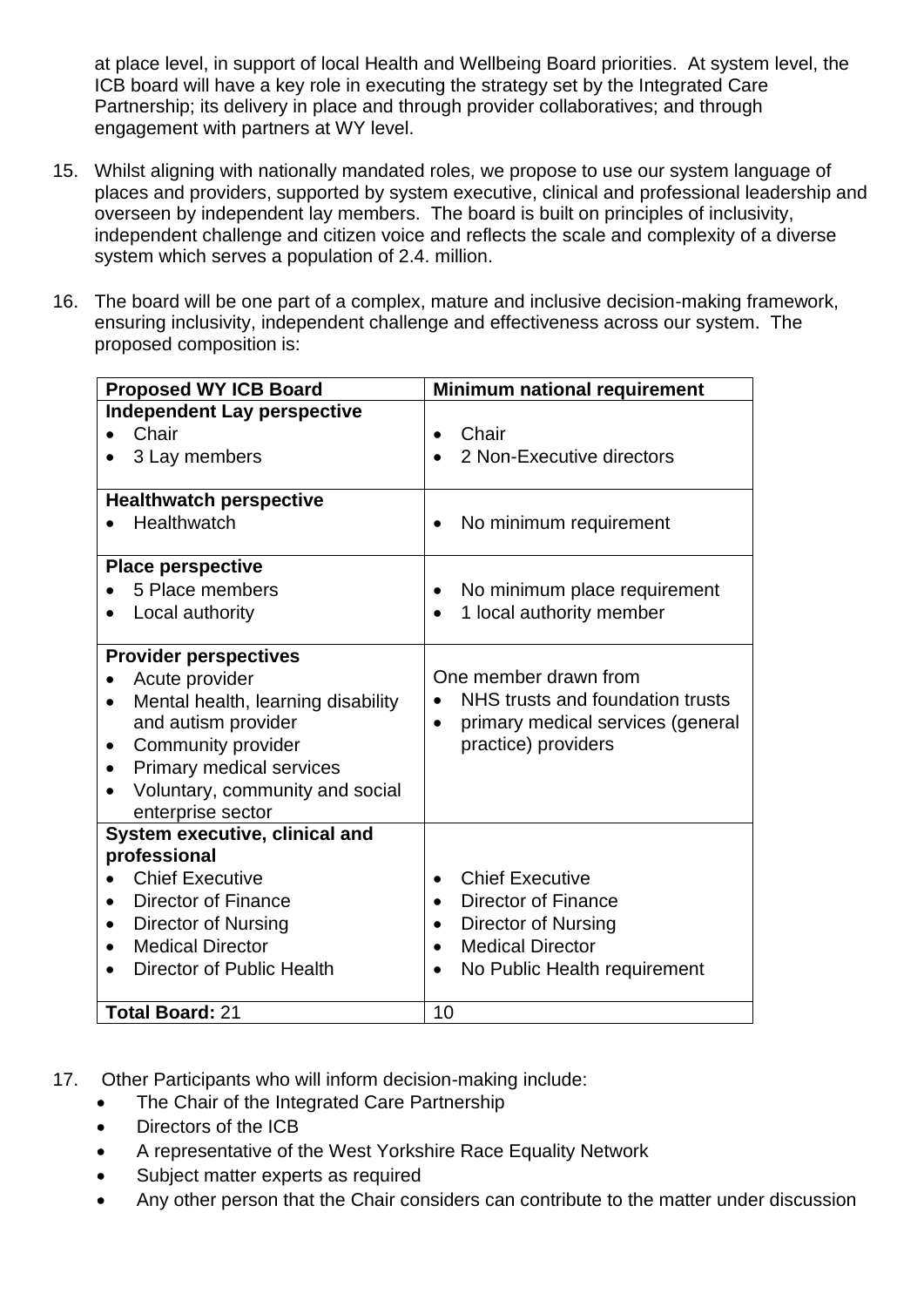### **Section 3 - Appointments process for the Board**

18. This section outlines the proposed nomination and appointment process for all Board roles. The process will include a requirement to have regard to the Partnership's commitment to improve the diversity of its leadership. The minimum eligibility criteria for all roles are to meet the "fit and proper person test", be willing to uphold Nolan Principles and fulfil the requirements for experience, knowledge and skills set out in a role specification. All Board appointments are subject to the approval of the Chair.

#### **Section 4 – Arrangements for the exercise of our functions**

- 19. This section sets out the high-level arrangements for exercising the ICB's functions. The vast majority of ICB capacity and resources will remain in our places. To enable the delegation of key decisions and functions, places are developing governance models and committee structures to fit local circumstances, within the context of the principles set out in our constitution. Further detail about the proposed scope of the delegation is included in the draft high level scheme of delegation **(Annex 1)** and functions and decisions map **(Annex 2**). We propose that arrangements for the scrutiny of ICB plans and decisions should align with our scheme of delegation and reservation, with WY level matters being scrutinised by JHOSC and place matters by the relevant place scrutiny committee.
- 20. In line with our approach of minimising detail in the constitution, we have not included details of the committees that the ICB may establish, except for the place-based committees to which the ICB will delegate many of its functions and those committees required by statute (Audit and Remuneration). A draft structure diagram is attached at **Annex 3.**
- 21. We have developed a set of governance standards which summarise the principles set out in our constitution and which we will apply across our system. The standards cover outcomes, values, transparency, citizen involvement, diversity, independent challenge and probity and are attached at **Annex 4.**

### **Section 5 - Procedures for Making Decisions**

22. This section is linked to the Standing Orders attached at Appendix 2 to the constitution.

#### **Section 6 – Conflicts of interest and standards of business conduct**

23. This section sets out the principles of our approach to managing conflicts of interest. ICB policies for managing conflicts and standards of business conduct are currently under development.

#### **Section 7 – Accountability and transparency**

- 24. This section sets out our overarching principles for ensuring accountability and transparency. It covers:
	- Arrangements for holding meetings in public and publishing papers.
	- Arrangements for independent challenge, including complying with local authority overview and scrutiny requirements.
- 25. This section also includes our proposed approach to complying with the provider selection regime. Further details about this will be included in a separate policy.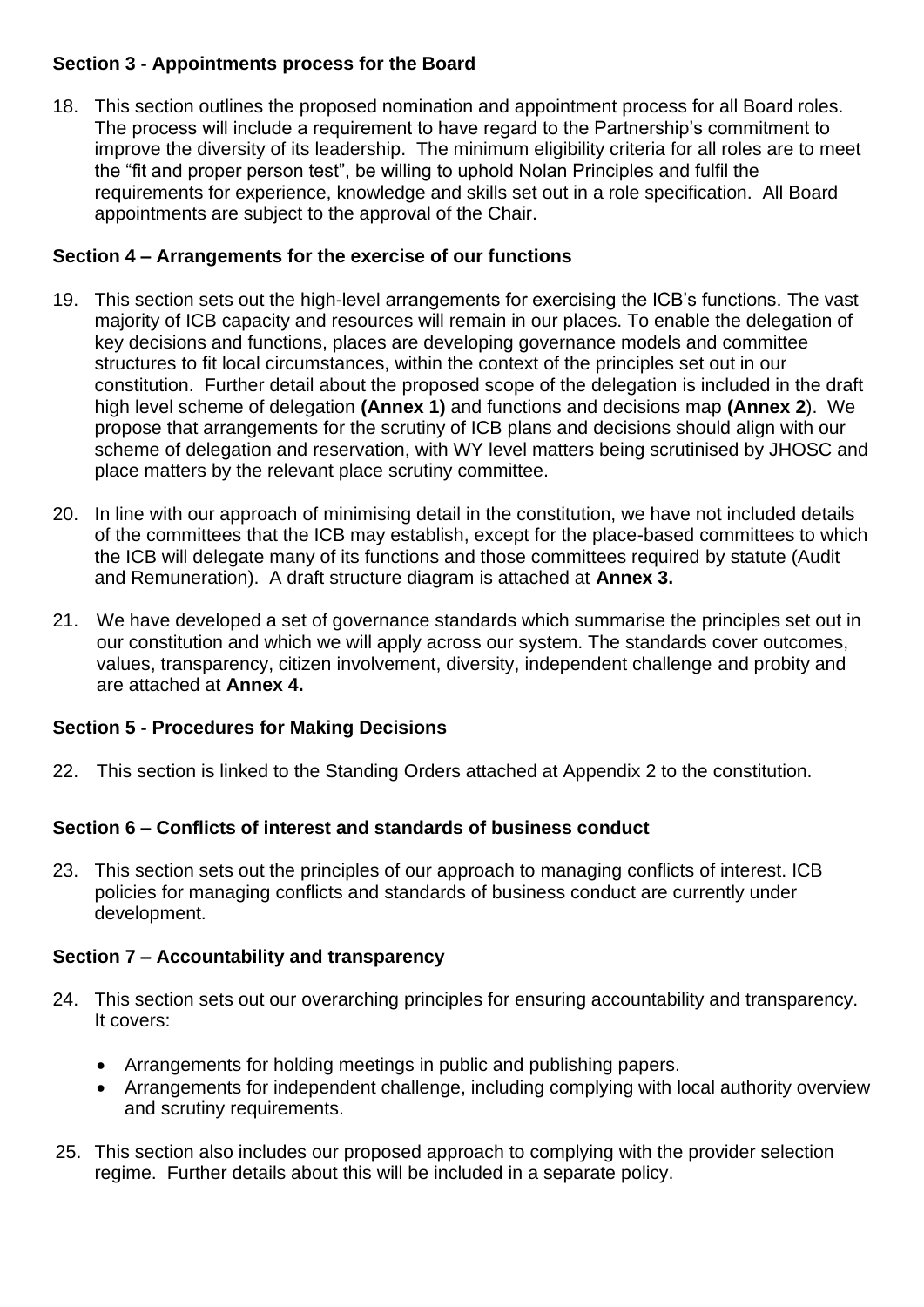#### **Section 8 - Terms and conditions of employees**

26. This section covers our proposed approach to determining the terms and conditions of employees, including the establishment of a Remuneration and Nomination Committee.

#### **Section 9 - Public involvement**

27. This section sets out our principles for involving people and communities and includes a link to the Partnership's communication and involvement framework.

#### **Appendix 2 - Standing orders**

28. The standing orders set out our arrangements for making decisions, which are based on governance good practice.

#### **Next steps and timeline**

- 29. The Partnership invites feedback on the content of the draft constitution and the supporting documents. In particular, we would welcome feedback on:
	- a) the composition of the Board of the ICB.
	- b) the appointments process for members of the Board of the ICB.
	- c) the delegation of functions to place-based committees of the ICB, as set out in the high level scheme of reservation and delegation (Annex 2) and functions and decisions map (Annex 3).
	- d) the way the ICB will deal with conflicts of interest.
	- e) our principles for ensuring accountability and transparency.
	- f) how the ICB will comply with the requirements of the NHS Provider Selection Regime (subject to regulations).
	- g) the way the ICB intends to involve the public, patients, carers and stakeholders.
- 30. The timetable for involvement on the constitution is as follows:

| Draft constitution published for comment<br>Draft to NHS England. | 8 <sup>th</sup> November 2021 |
|-------------------------------------------------------------------|-------------------------------|
| Involvement on constitution closes                                | $14th$ January 2022           |
| Collation of comments about the constitution                      | Nov to Jan 2022               |
| Draft constitution amended to take account of                     | Feb 2022                      |
| comments.                                                         |                               |
| Final draft constitution presented to Partnership Board           | March 2022                    |
| (3rd March) and Shadow ICB Board (TBA)                            |                               |
| Final version to NHS England.                                     | 11 <sup>th</sup> March 2022   |
| Constitution comes into being with creation of ICB                | $1st$ April 2022              |

#### **Recommendation**

31. The Scrutiny Board (Adults, Health and Active Lifestyles) is asked to consider and provide feedback on the draft constitution of the West Yorkshire Integrated Care Board (ICB) as part of the broader consultation process.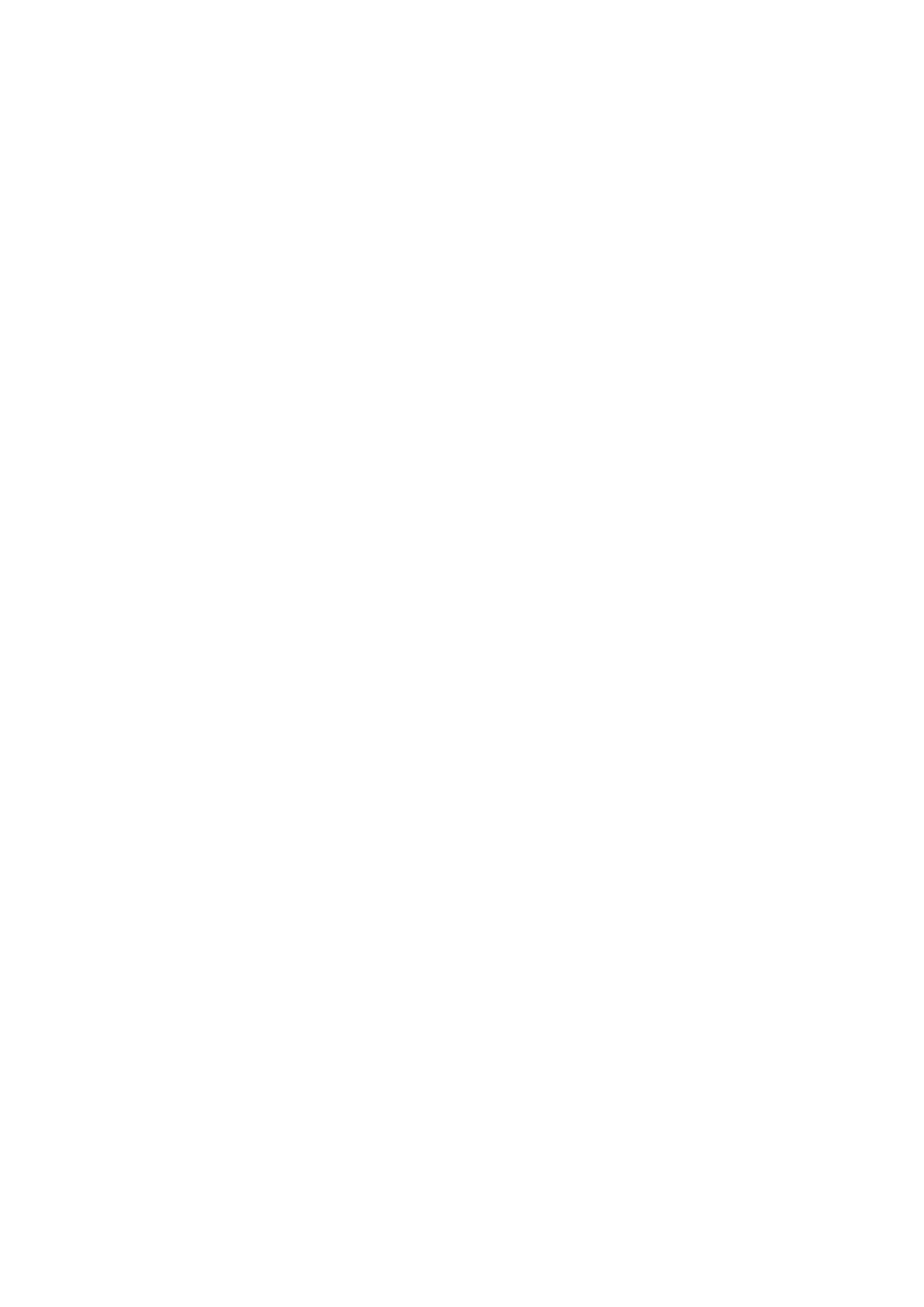| 4.5  |                                                                                      |  |
|------|--------------------------------------------------------------------------------------|--|
| 4.6  |                                                                                      |  |
| 4.7  |                                                                                      |  |
| 5.   |                                                                                      |  |
| 5.1  |                                                                                      |  |
| 5.2  |                                                                                      |  |
| 6.   | Arrangements for Conflict of Interest Management and Standards of Business Conduct38 |  |
| 6.1  |                                                                                      |  |
| 6.2  |                                                                                      |  |
| 6.3  |                                                                                      |  |
| 6.4  |                                                                                      |  |
| 7.   |                                                                                      |  |
| 7.1  |                                                                                      |  |
| 7.2  |                                                                                      |  |
| 7.3  |                                                                                      |  |
| 7.4  |                                                                                      |  |
| 8.   |                                                                                      |  |
|      |                                                                                      |  |
|      |                                                                                      |  |
| 9.   |                                                                                      |  |
|      |                                                                                      |  |
|      |                                                                                      |  |
| 1.1. |                                                                                      |  |
| 1.2. |                                                                                      |  |
| 1.3. |                                                                                      |  |
| 1.4. |                                                                                      |  |
| 4.1  |                                                                                      |  |
| 4.2  |                                                                                      |  |
| 4.3  |                                                                                      |  |
| 4.4  |                                                                                      |  |
| 4.5  |                                                                                      |  |
| 4.6  |                                                                                      |  |
| 4.7  |                                                                                      |  |
| 4.8  |                                                                                      |  |
| 4.9  |                                                                                      |  |
| 4.10 |                                                                                      |  |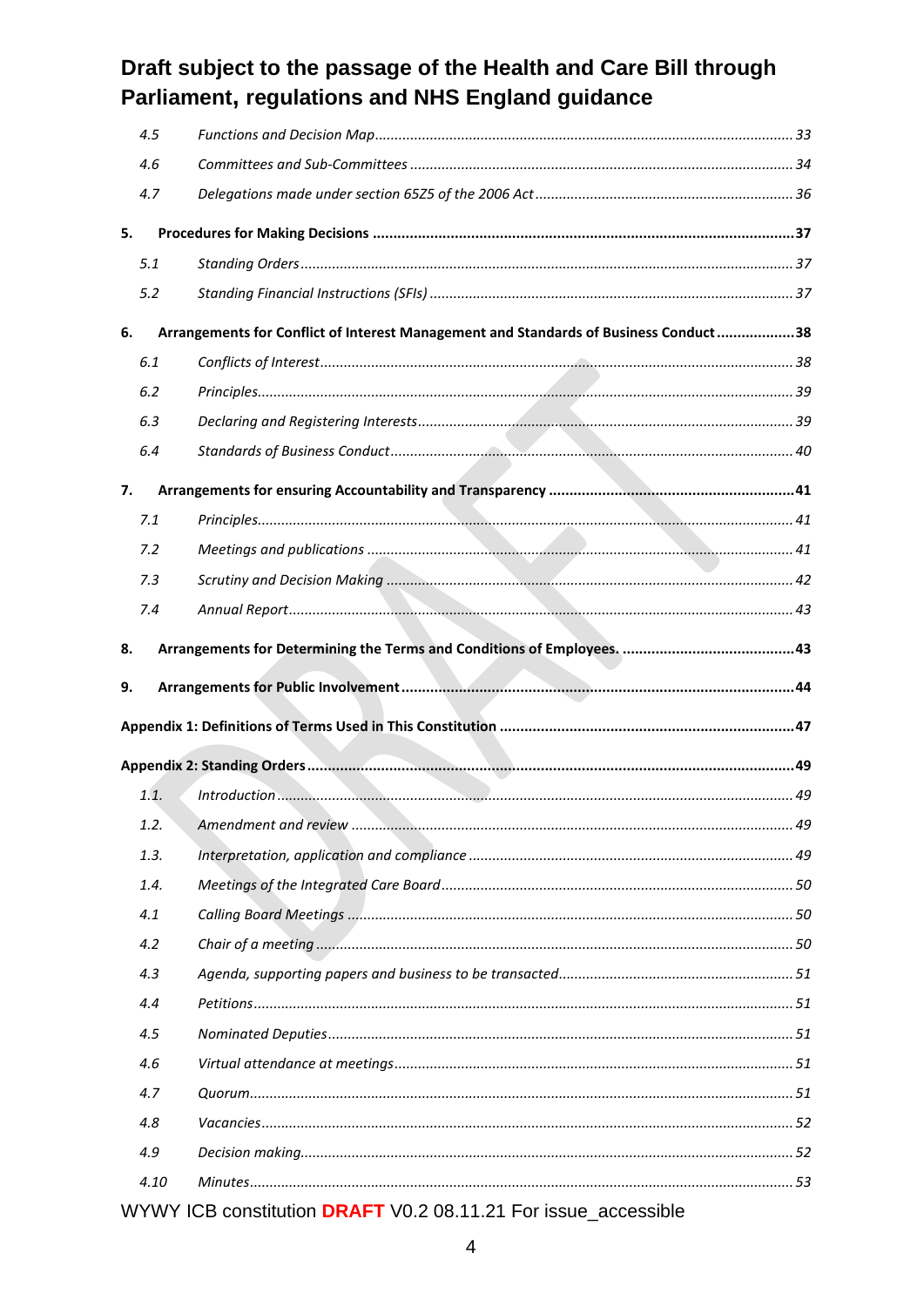| 4.11 |  |
|------|--|
|      |  |
|      |  |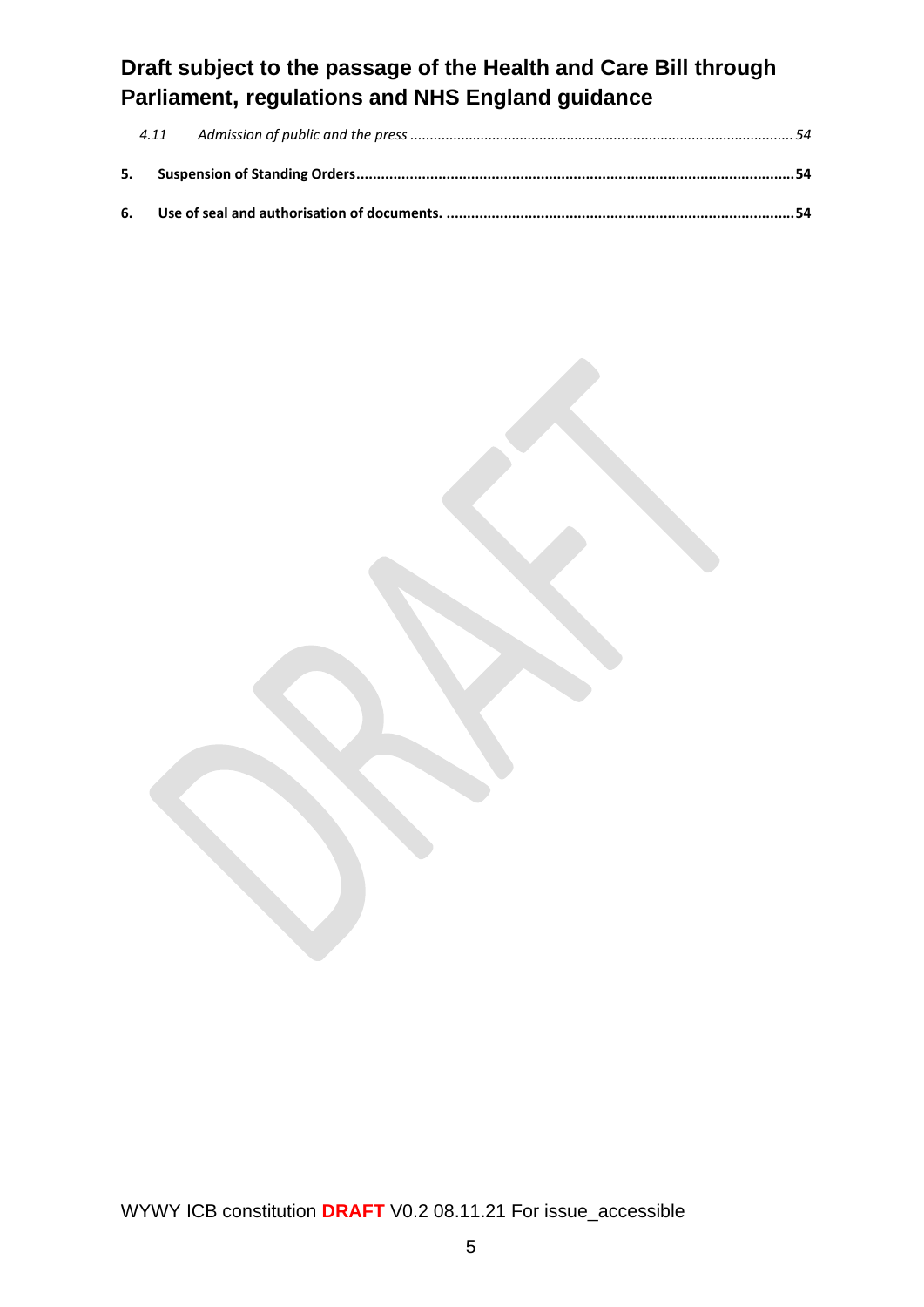# **1. Introduction**

### **1.1 Background/ Foreword**

- 1.1.1 NHS West Yorkshire Integrated Care Board is part of the West Yorkshire Health and Care Partnership. This constitution builds on the [Memorandum of](https://www.wypartnership.co.uk/application/files/6016/1434/8348/WYH_MoU.pdf)  [Understanding](https://www.wypartnership.co.uk/application/files/6016/1434/8348/WYH_MoU.pdf) (MoU) that the Partnership agreed in 2018. That MoU setout our commitment to work together in partnership to realise our shared ambitions to reduce health inequalities, improve the health of the 2.4 million people who live in our area and improve the quality of their health and careservices.
- 1.1.2 The Integrated Care Board (ICB) will work to deliver the strategy set by our Integrated Care Partnership (ICP). It will support the five place-based partnerships in West Yorkshire (Bradford District and Craven, Calderdale, Kirklees, Leeds and Wakefield) as part of a well-established way of working to meet the diverse needs of our citizens and communities. These placebased partnerships, overseen by Health and Wellbeing Boards, and including councils, health and care providers, the voluntary community and social enterprise sector and Healthwatch, are key to achieving the ambitious improvements we want to see. In 2019 we set out our ambitions in our [five](https://www.wypartnership.co.uk/publications/our-five-year-plan)  [year plan.](https://www.wypartnership.co.uk/publications/our-five-year-plan)
- 1.1.3 This constitution creates the framework for the ICB to delegate much decision-making authority and resources to our places. We recognise that there are also significant benefits in working together across a wider footprint and that local plans need to be complemented with a common vision and shared plan for West Yorkshire as a whole. We apply three tests to determine when to work at this level:
	- to achieve a critical mass beyond local population level to achieve the best outcomes;
	- to share best practice and reduce variation; and
	- to achieve better outcomes for people overall by tackling 'wicked issues' (i.e., complex, intractable problems).
- 1.1.4 The West Yorkshire Health and Care Partnership ('the Partnership') includes eleven NHS providers<sup>[2](#page-10-0)</sup>, who come together in provider collaboratives to achieve better outcomes for people and ensure sustainable services in the future. These collaboratives are the West Yorkshire Association of Acute Trusts and the West Yorkshire Mental Health, Learning Disability and Autism Alliance. These collaboratives are formal entities who may be delegated formal responsibilities from the ICB, but also play a recognised formal and informal system leadership role to help deliver operational support, deliver 'at scale' services and facilitate continuous development between partners.

<span id="page-10-0"></span><sup>2</sup> Number to be confirmed in line with secondary legislation

WYWY ICB constitution **DRAFT** V0.2 08.11.21 For issue\_accessible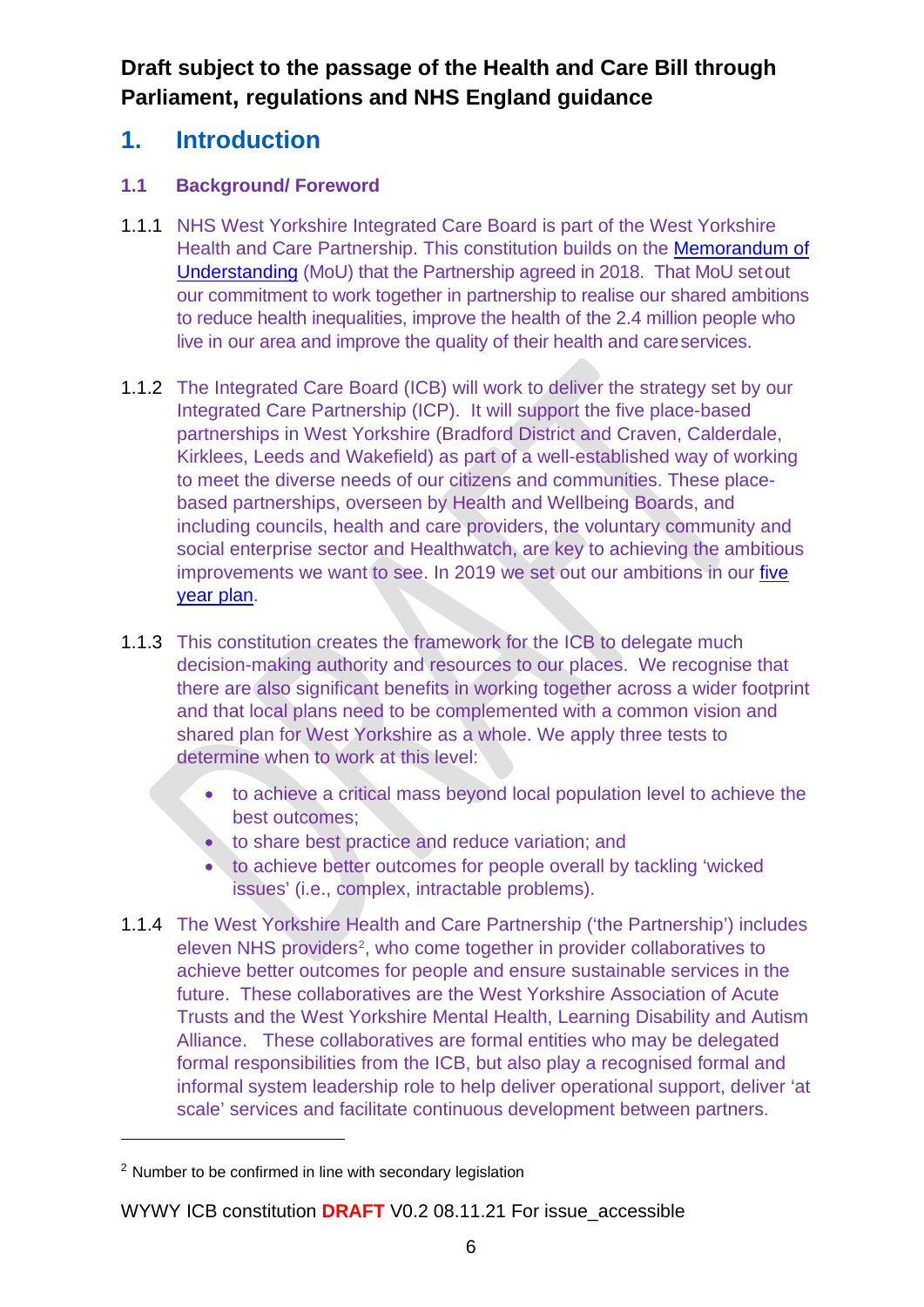- 1.1.5 The Partnership includes seven local government partners. The five Metropolitan Councils in West Yorkshire and North Yorkshire County Council lead on public health, adult social care and children's services, as well as statutory Health Overview and Scrutiny and the local Health and Wellbeing Boards. The Metropolitan Councils and Craven District Council lead on housing, licensing, planning, and environmental health which all influence the wider determinants of health. Together, they work with the NHS as commissioning and service delivery partners, as well as exercising formal powers to scrutinise NHS policy decisions.
- 1.1.6 The voluntary, community and social enterprise sector (VCSE) is an important part of our Partnership, working across all our places and programmes of work. Healthwatch ensure that citizen voice is at the centre of the Partnership. We are committed to meaningful conversations with people and value highly the feedback that people share with us. Effective public involvement, particularly with those with lived experience and who are seldom heard, ensures that we make the right decisions together about our health and care services. Our approach to public involvement is set out in section 9.
- 1.1.7 Our ultimate goal is to put people at the heart of everything we do so that together, we meet the diverse needs of all communities. People from Black, Asian and minority ethnic communities continue to face health inequalities, discrimination in the workplace and are more likely to develop and die as a result of serious diseases. Effective equality, diversity and inclusion (EDI) leads to improved health delivery and greater staff and patient experiences of the NHS. We want to ensure that our workforce is diverse and that people working and learning in ICBs can develop and thrive in a compassionate and inclusive environment and an organisational culture that promotes inclusion and embraces diversity. This will support and strengthen our response to tackling health inequalities through a whole systems approach.
- 1.1.8 This constitution sets out the role of the ICB in our partnership arrangements. It does not seek to introduce a hierarchical model; rather it supports a mutual accountability framework, based on principles of subsidiarity, to ensure we have collective ownership of delivery.
- 1.1.9 This constitution is based on the ethos that the ICB and our partnership is a servant of the people of West Yorkshire and of its member organisations. The ICB is a statutory body charged with specific legal duties and functions and there is no legal connection between the ICB constitution and the separate constitutions of other organisations in the ICS. The constitution does not replace or override the legal and regulatory frameworks that apply to our statutory NHS organisations and Councils. Instead it sits alongside and complements these frameworks, creating the foundations for closer and more formal collaboration.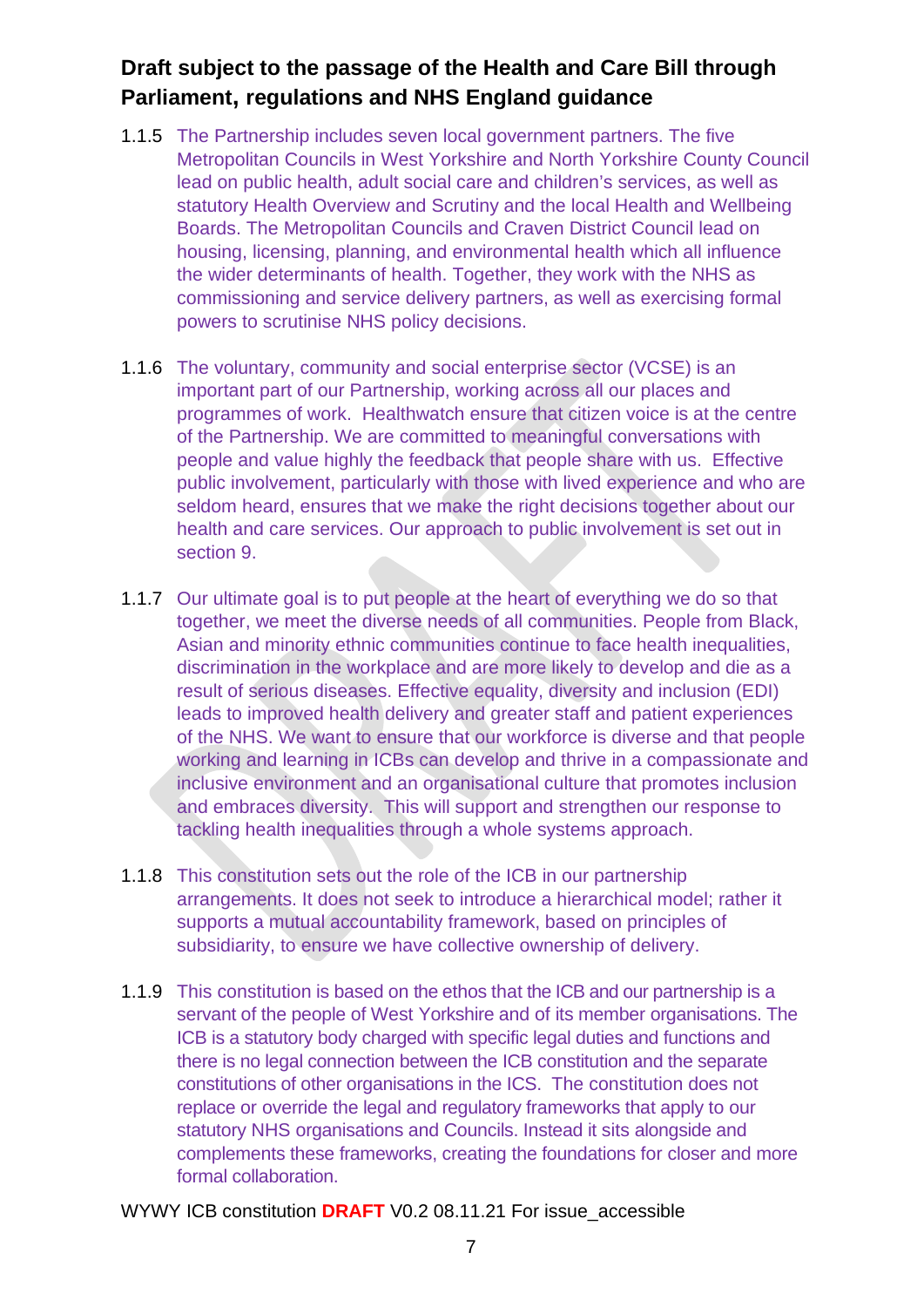- 1.1.10 The constitution is underpinned by the duty for NHS bodies and local authorities to co-operate and supports the triple aim that requires NHS bodies to consider the effects of their decisions on the health and wellbeing of the people of England, the quality of services and the sustainable and efficient use of resources.
- 1.1.11 Our approach to collaboration begins in each of the neighbourhoods which make up West Yorkshire, in which GP practices work together, with community and social care services in Primary Care Networks, to offer integrated health and care services for populations of 30-50,000 people. These integrated neighbourhood services focus on preventing ill health, supporting people to stay well, and providing them with high quality care and treatment when they need it.
- 1.1.12 Neighbourhood services sit within each of our five places. These places are the primary units for partnerships between NHS services, local authorities, charities and community groups, which work together to agree how to improve people's health and improve the quality of their health and care services.
- 1.1.13 The focus for these partnerships is moving increasing away from simply treating ill health to preventing it, to reducing health inequalities, and tackling the wider determinants of health, such as housing, employment, social inclusion and the physical environment.
- 1.1.14 The arrangements described in this constitution describe how we organise ourselves together to provide the best health and care, ensuring that decisions are always taken in the interest of the patients and populations we serve
- 1.1.15 We have worked together as the Partnership to develop a shared vision for health and care services across West Yorkshire:
	- Places will be healthy you will have the best start in life, so you can live and age well.
	- If you have long term health conditions you will be supported to self-care through GPs and social care services working together. This will include peer support and via technology, such as telemedicine.
	- If you have multiple health conditions, there will be a team supporting your physical, social and mental health needs. This will involve you, your family and carers, the NHS, social care and voluntary and community organisations.
	- If you need hospital care, it will usually mean going to your local hospital, which works closely with others to give you the best care possible
	- Local hospitals will be supported by centres of excellence for services such as cancer and stroke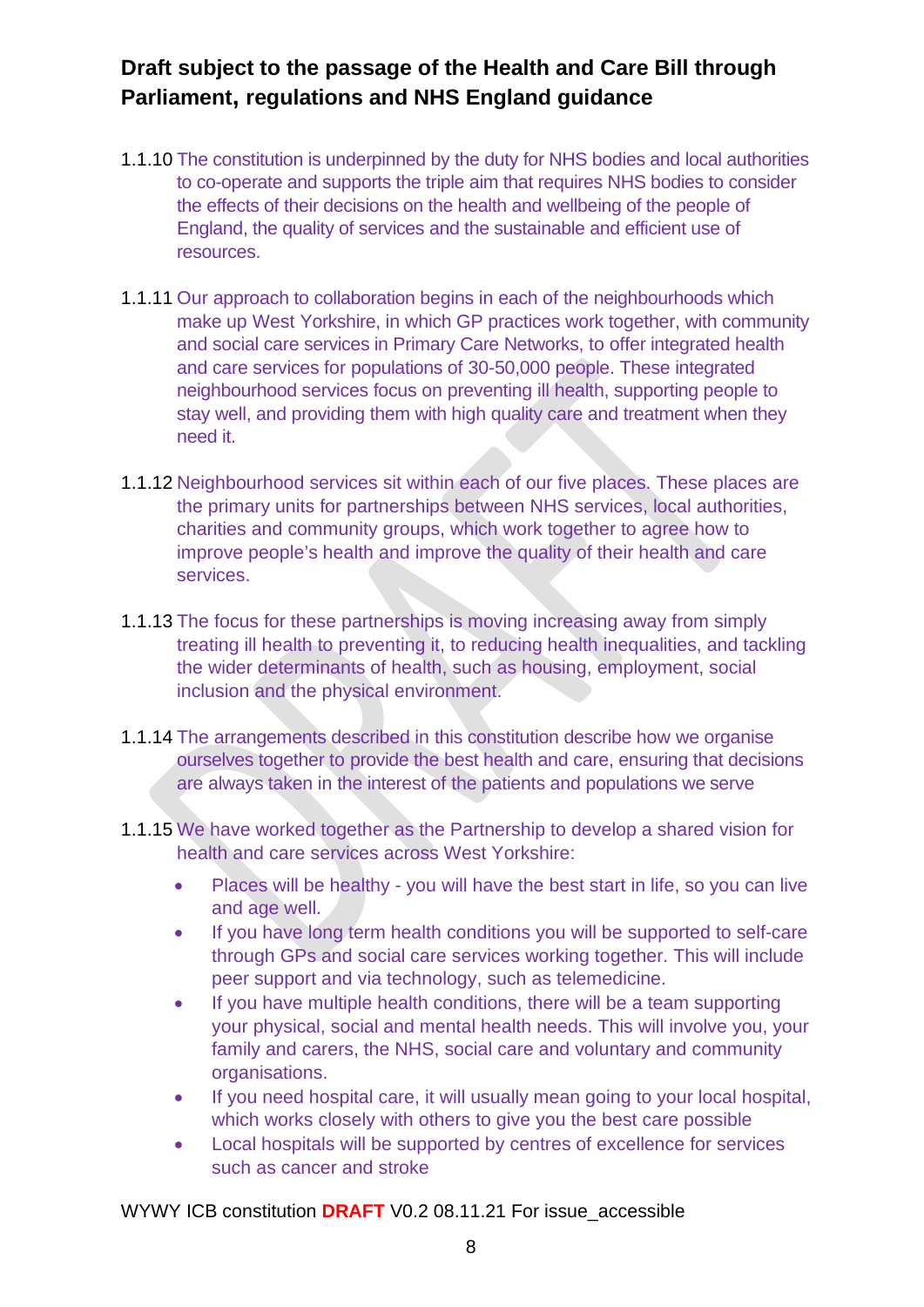- All of this will be planned and paid for together, with councils and the NHS working together to remove the barriers created by planning and paying for services separately. For example, community and hospital care working together.
- Communities and staff will be involved in the development and design of plans so that everyone truly owns their health care services.
- 1.1.16 We have agreed a set of guiding principles that shape everything we do through our Partnership:
	- We will beambitious for the people we serve and the staff we employ
	- The Partnership belongs to its citizens and to commissioners and providers, councils and NHS. We will build constructive relationships with communities, groups and organisations to tackle the wide range of issues which have an impact on health inequalities and people's health andwellbeing.
	- We will do the work once duplication of systems, processes and work should be avoided as wasteful and a potential source of conflict
	- We will undertake shared analysis of problems and issues asthe basis of taking action
	- We will apply subsidiarity principles in all that we do with work taking place at the appropriate level and as near to local aspossible.
- 1.1.17 We commit to behave consistently as leaders and colleagues in ways which model and promote our shared values:
	- We are leaders of our organisation, our place and of West Yorkshire :
	- We support each other and work collaboratively;
	- We act with honesty and integrity, and trust each other to do the same;
	- We challenge constructively when we need to;
	- We assume good intentions;
	- We will implement our shared priorities and decisions, holding each other mutually accountable for delivery; and
	- We will display the highest standards of inclusive behaviour and will be expected to adhere to expected competencies.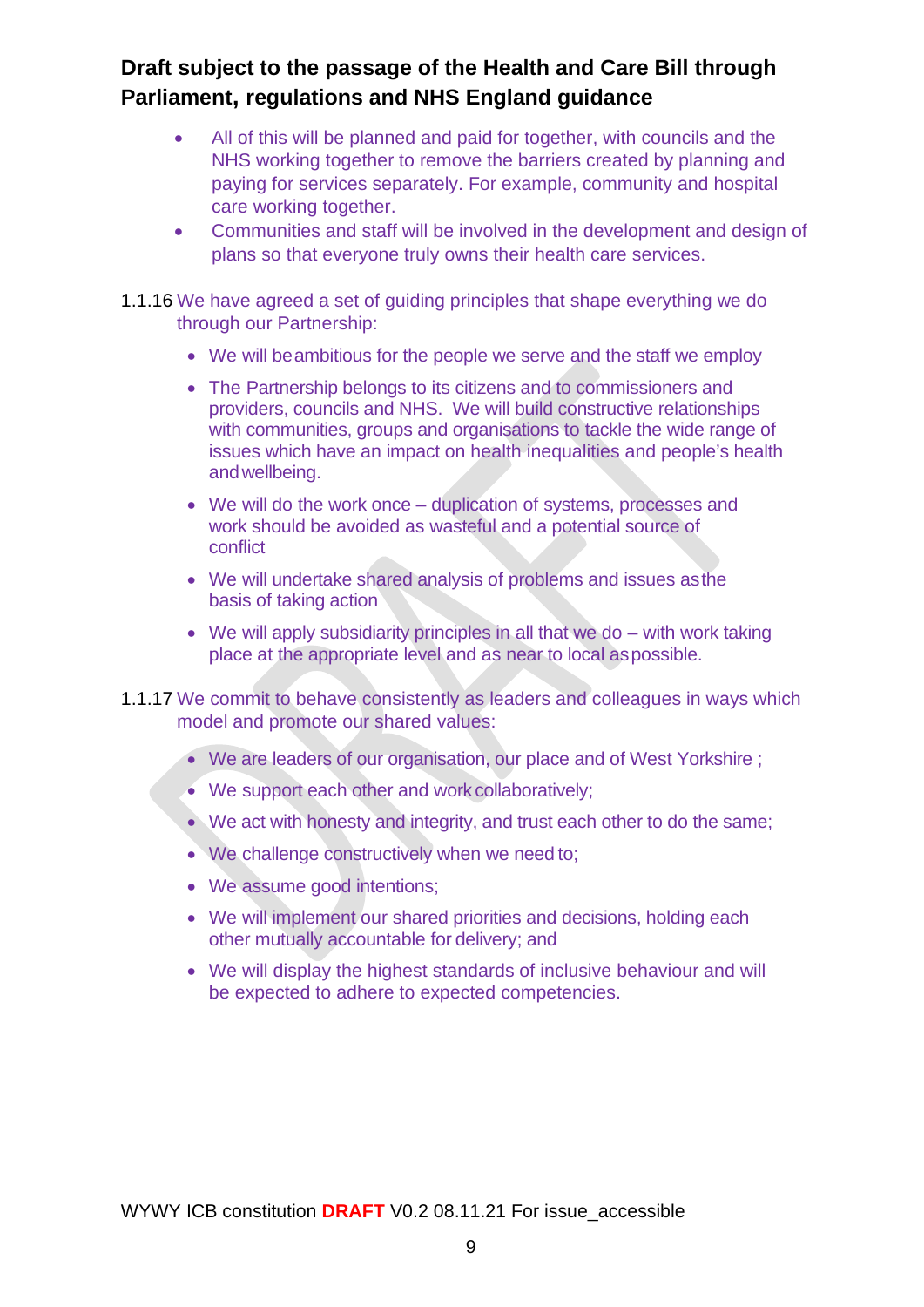### **1.2 Name**

1.2.1 The name of this Integrated Care Board is NHS West Yorkshire ICB<sup>[3](#page-14-0)</sup> ("the ICB").

### **1.3 Area Covered by the Integrated Care Board**

1.3.1 The area covered by the ICB is (insert appropriate description which must match that on the establishment order].

### **1.4 Statutory Framework**

- 1.4.1 The ICB is established by order made by NHS England under powers in the 2006 Act.
- 1.4.2 The ICB is a statutory body with the general function of arranging for the provision of services for the purposes of the health service in England and is an NHS body for the purposes of the 2006 Act.
- 1.4.3 The main powers and duties of the ICB to commission certain health services are set out in sections 3 and 3A of the 2006 Act. These provisions are supplemented by other statutory powers and duties that apply to ICBs, as well as by regulations and directions (including, but not limited to, those made under the 2006 Act).
- 1.4.4 In accordance with section 14Z25(5) of, and paragraph 1 of Schedule 1B to, the 2006 Act the ICB must have a constitution, which must comply with the requirements set out in that Schedule. The ICB is required to publish its constitution (section 14Z29). This constitution is published at [Add web address]
- 1.4.5 The ICB must act in a way that is consistent with its statutory functions, both powers and duties. Many of these statutory functions are set out in the 2006 Act but there are also other specific pieces of legislation that apply to ICBs. Examples include, but are not limited to, the Equality Act 2010 and the Children Acts. Some of the statutory functions that apply to ICBs take the form of general statutory duties, which the ICB must comply with when exercising its functions. These duties include but are not limited to:
	- a) Having regard to and acting in a way that promotes the NHS Constitution (section 2 of the Health Act 1989 and section 14Z32 of the 2006 Act);
	- b) Exercising its functions effectively, efficiently and economically (section 14Z33 of the 2006 Act);

<span id="page-14-0"></span><sup>&</sup>lt;sup>3</sup> Naming conventions to be confirmed.

WYWY ICB constitution **DRAFT** V0.2 08.11.21 For issue\_accessible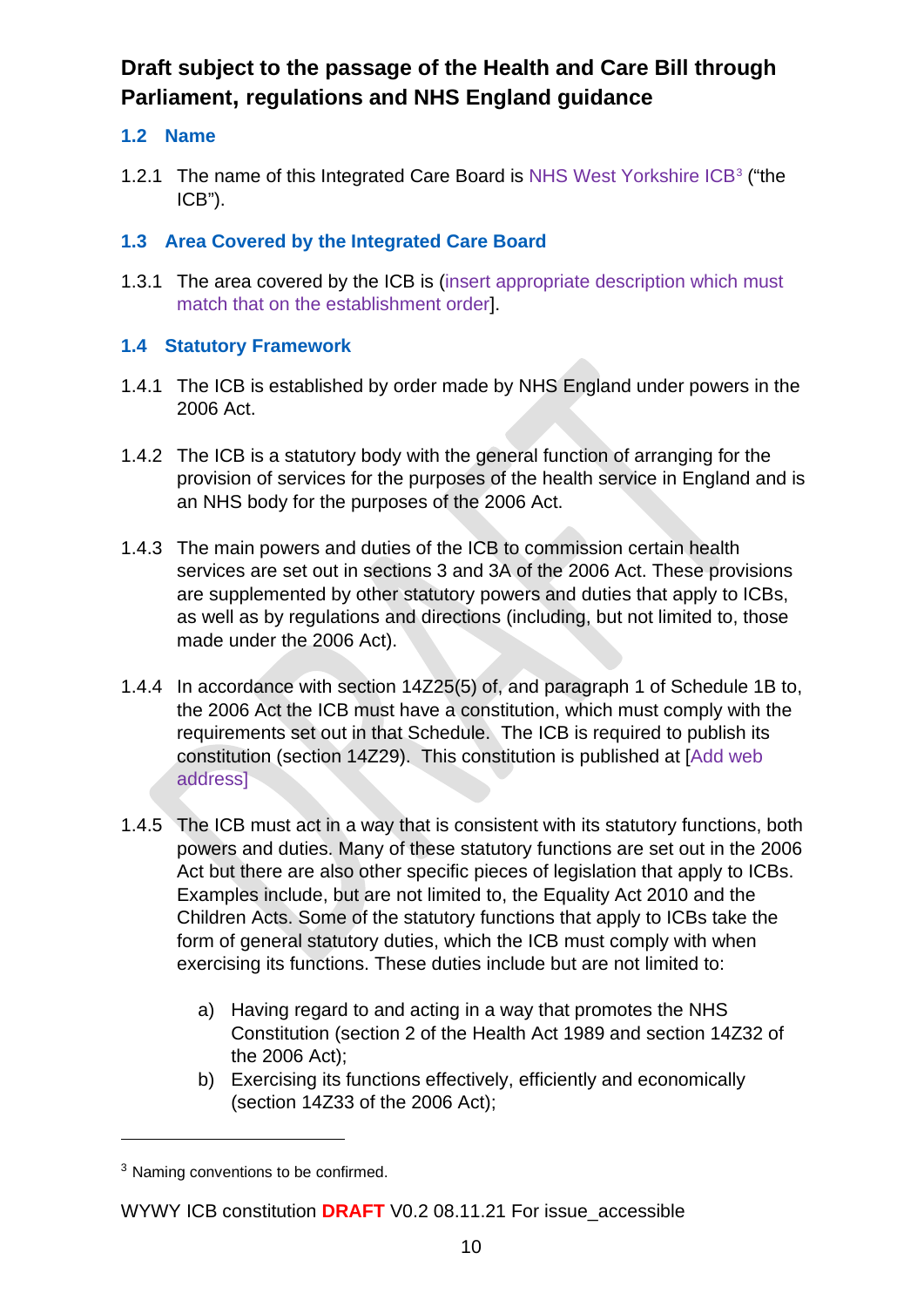- c) Duties in relation children including safeguarding, promoting welfare etc (including the Children Acts 1989 and 2004, and the Children and Families Act 2014)
- d) Adult safeguarding and carers (the Care Act 2014)
- e) Equality, including the public-sector equality duty (under the Equality Act 2010) and the duty as to health inequalities (section 14Z35); and
- f) Information law, (for instance, data protection laws, such as the EU General Data Protection Regulation 2016/679 and Data Protection Act 2018, and the Freedom of Information Act 2000).
- g) Provisions of the Civil Contingencies Act 2004
- 1.4.6 The ICB is subject to an annual assessment of its performance by NHS England which is also required to publish a report containing a summary of the results of its assessment.
- 1.4.7 The performance assessment will assess how well the ICB has discharged its functions during that year and will, in particular, include an assessment of how well it has discharged its duties under
	- a) section 14Z34 (improvement in quality of services),
	- b) section 14Z35 (reducing inequalities),
	- c) section 14Z38 (obtaining appropriate advice),
	- d) section 14Z43 (duty to have regard to effect of decisions)
	- e) section 14Z44 (public involvement and consultation),
	- f) sections 223GB to 223N (financial duties), and
	- g) section 116B(1) of the Local Government and Public Involvement in Health Act 2007 (duty to have regard to assessments and strategies).
- 1.4.8 NHS England has powers to obtain information from the ICB (section 14Z58 of the 2006 Act) and to intervene where it is satisfied that the ICB is failing, or has failed, to discharge any of its functions or that there is a significant risk that it will fail to do so (section 14Z59).

### **1.5 Status of this Constitution**

- 1.5.1 The ICB was established on [date] by [*name and reference of establishment order*], which made provision for its constitution by reference to this document.
- 1.5.2 Changes to this constitution will not be implemented until, and are only effective from, the date of approval by NHS England.

### **1.6 Variation of this Constitution**

1.6.1 In accordance with paragraph 14 of Schedule 1B to the 2006 Act this constitution may be varied in accordance with the procedure set out in this paragraph. The constitution can only be varied in two circumstances: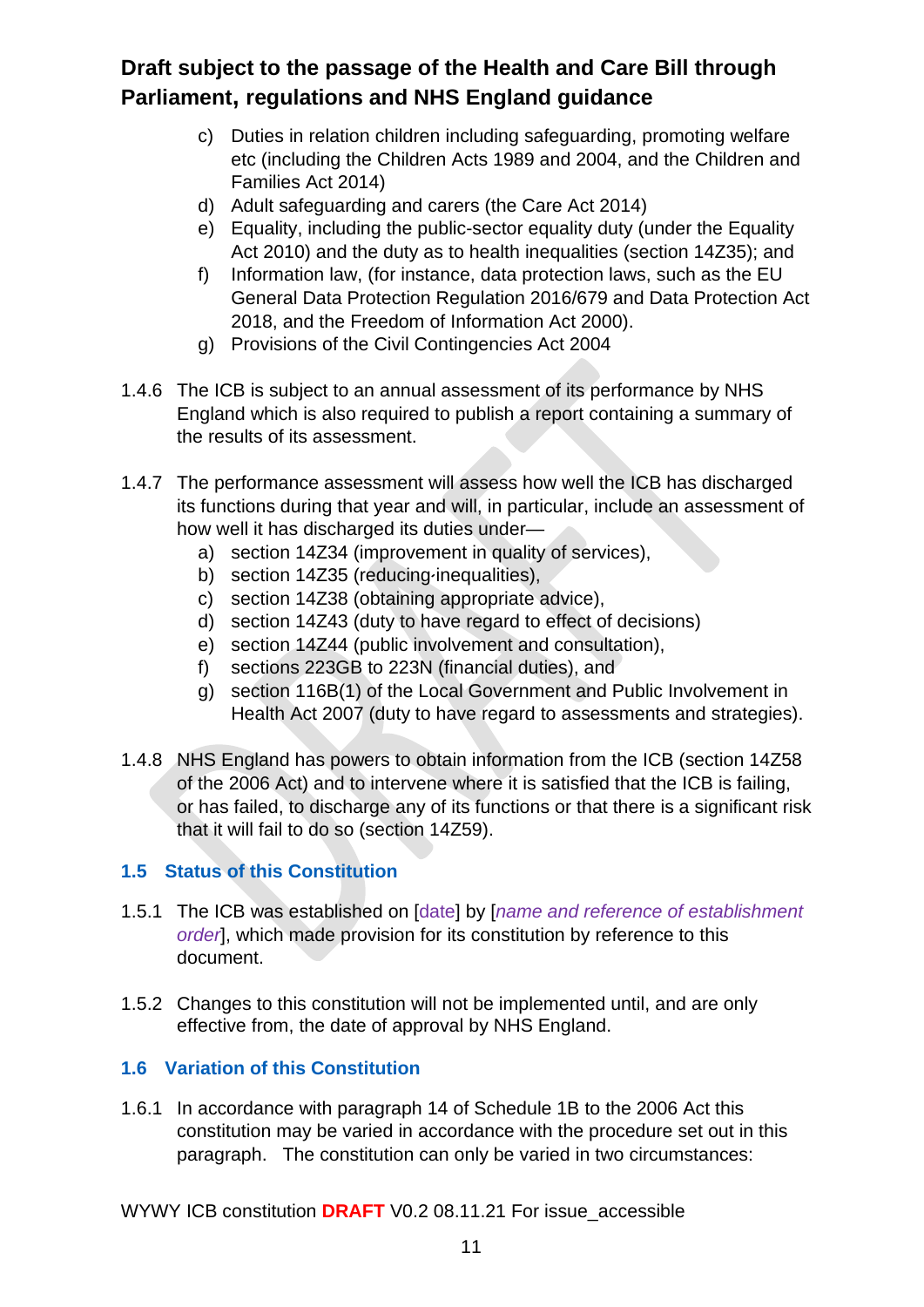- a) where the ICB applies to NHS England in accordance with NHS England's published procedure and that application is approved; and
- b) where NHS England varies the constitution of its own initiative, (other than on application by the ICB).
- 1.6.2 The procedure for proposal and agreement of variations to the constitution is as follows:
	- a) The Chair and/or Chief Executive may periodically propose amendments to the constitution, which shall be submitted to the Board for approval. If the changes are material, there will be an engagement process with partners in the ICB. Proposed changes will be submitted to NHS England for approval.
	- b) Proposed amendments to this constitution will not be implemented until an application to NHS England for variation has been approved.

#### **1.7 Related Documents**

- 1.7.1 This Constitution is also supported by a number of documents which provide further details on how governance arrangements in the ICB will operate.
- 1.7.2 The following are appended to the constitution and form part of it for the purpose of clause 1.6 and the ICB's legal duty to have a constitution:
	- **a) Standing orders–** which set out the arrangements and procedures to be used for meetings and the selection and appointment processes for the ICB committees.
- 1.7.3 The following do not form part of the constitution but are required to be published.
	- **a) The Scheme of Reservation and Delegation (SoRD)–** sets out those decisions that are reserved to the Board of the ICB and those decisions that have been delegated in accordance with the powers of the ICB and which must be agreed in accordance with and be consistent with the constitution. The SoRD identifies where / who functions and decisions have been delegated to. (A draft high-level scheme of delegation is attached at Annex 1)
	- **b) Functions and Decision map-** a high level structural chart that sets out which key decisions are delegated and taken by which part or parts of the system. The Functions and Decision map also includes decision making responsibilities that are delegated to the ICB (for example, from NHS England). (A draft functions and decisions map is attached at Annex 2 and a draft governance structure at Annex 3)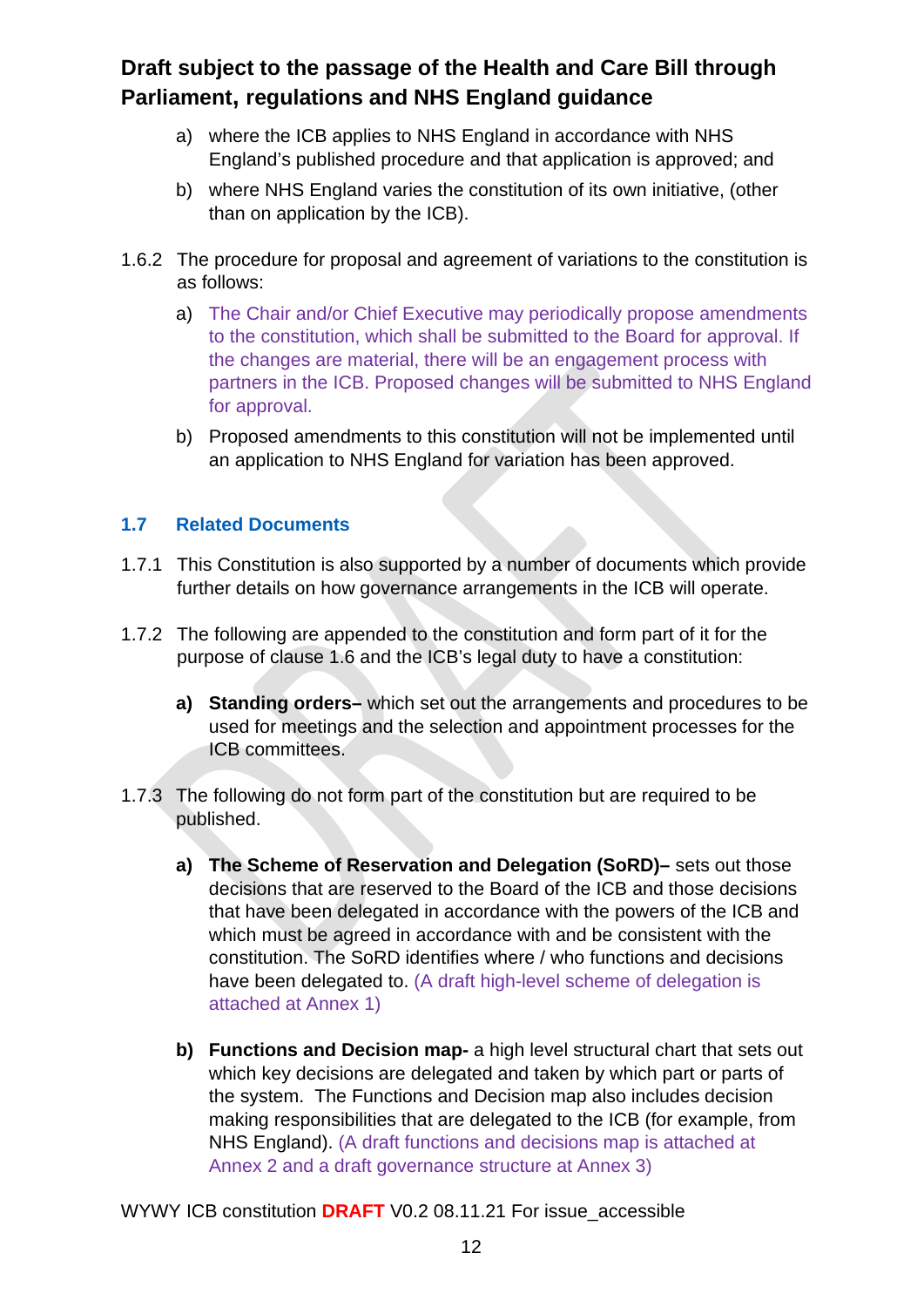- **c) Standing Financial Instructions –** which set out the arrangements for managing the ICB's financial affairs.
- **d) The ICS Governance Handbook[4](#page-17-0) –** which includes:
	- Terms of reference for all committees and sub-committees of the Board that exercise ICB functions.
	- Delegation arrangements for all instances where ICB functions are delegated, in accordance with section 65Z5 of the 2006 Act, to another ICB, NHS England, an NHS trust, NHS foundation trust, local authority, combined authority or any other prescribed body; or to a joint committee of the ICB and one or those organisations in accordance with section 65Z6 of the 2006 Act.
	- Terms of reference of any joint committee of the ICB and another ICB, NHS England, an NHS trust, NHS foundation trust, local authority, combined authority or any other prescribed body; or to a joint committee of the ICB and one or those organisations in accordance with section 65Z6 of the 2006 Act.
	- [Add other key contents].
- **e) Key policy documents[5](#page-17-1) -** including:
	- Standards of Business Conduct Policy
	- Conflicts of interest policy and procedures
	- Policy for public involvement and engagement

<span id="page-17-0"></span><sup>4</sup> The Governance Handbook will be published separately.

<span id="page-17-1"></span><sup>&</sup>lt;sup>5</sup> Key policy documents are currently under development.

WYWY ICB constitution **DRAFT** V0.2 08.11.21 For issue\_accessible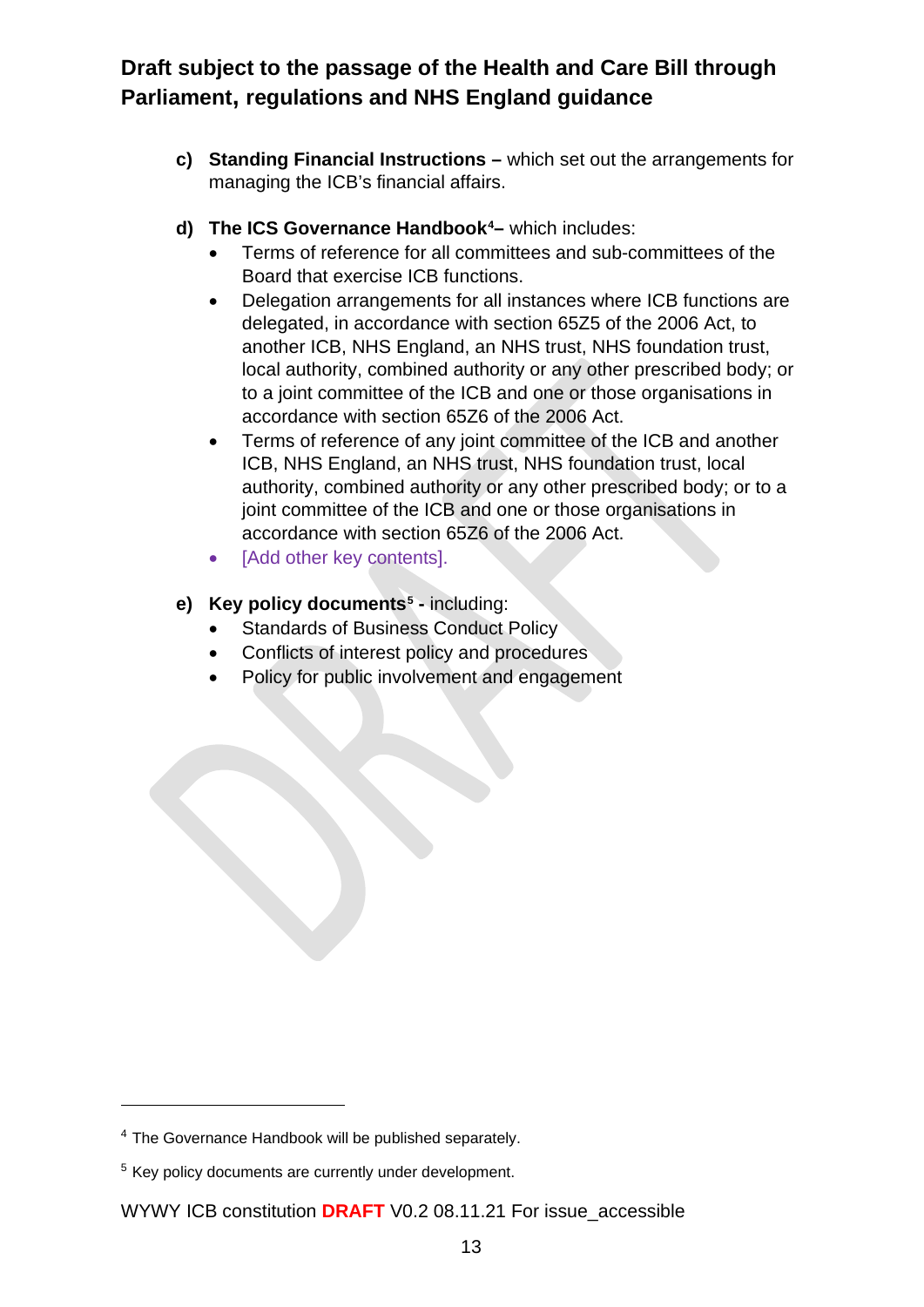# **2. Composition of The Board of the ICB**

- 2.1 This part of the constitution describes the membership of the Integrated Care Board. Further information about the criteria for the roles and how they are appointed is in Section 3.
- 2.2 Further information about the individuals who fulfil these roles can be found on our website [add link].
- 2.3 In accordance with paragraph 3 of Schedule 1B to the 2006 Act, the membership of the ICB (referred to in this constitution as "the Board" and members of the ICB are referred to as "Board Members") consists of:
	- a) a Chair
	- b) a Chief Executive
	- c) at least three Ordinary members.
- 2.4 The Ordinary Members include at least three members who will bring knowledge and a perspective from their sectors. These members (known as Partner Members) are identified and appointed in accordance with the procedures set out in Section 3 below**:**
	- NHS trusts and foundation trusts who provide services within the ICB's area and are of a prescribed description
	- the primary medical services (general practice) providers within the area of the ICB and are or a prescribed description
	- the local authorities whose area coincides with or includes the whole or any part of the ICB's area.

While the Partner Members will bring knowledge and experience from their sector and will contribute the perspective of their sector to the decisions of the board, they are not to act as delegates of those sectors.

- 2.5 The ICB has five Partner Members.
- 2.6 As per NHS England Policy, the ICB has appointed the following additional Ordinary Members:
	- 2.6.1.1 three executive members, namely:
		- Director of Finance
		- Medical Director
		- Director of Nursing
	- 2.6.1.2 Three independent non-executive members.
- 2.7 The ICB has also appointed the following further Ordinary Members: to the Board
	- a) A member representing Bradford, District and Craven place.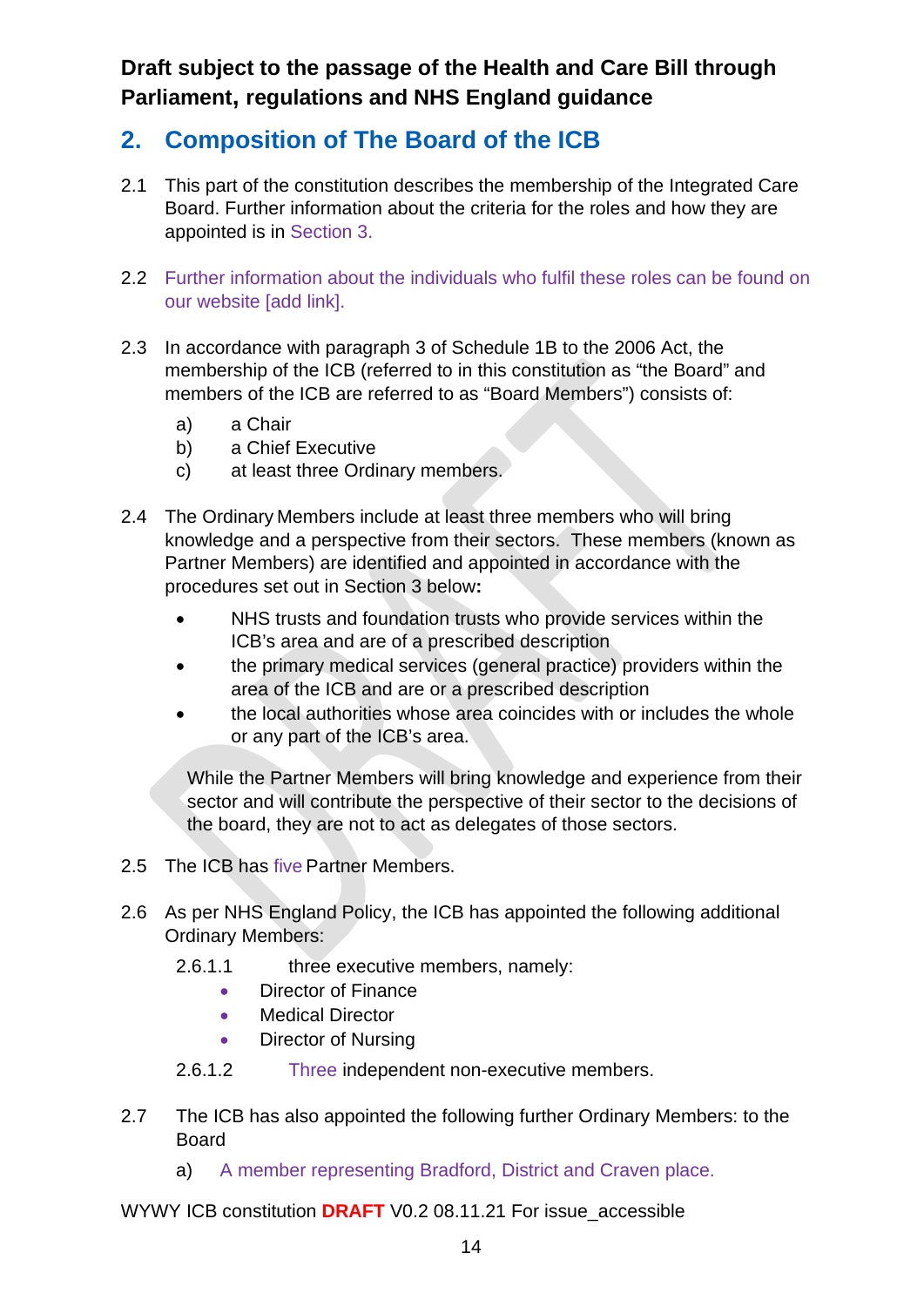- b) A member representing Calderdale place.
- c) A member representing Kirklees place.
- d) A member representing Leeds place.
- e) A member representing Wakefield place.
- f) A member representing Directors of Public Health.
- g) A member representing Healthwatch.
- h) A member representing the Voluntary, Community and Social Enterprise sector.

#### *Regular Participants and Observers at Board Meetings*

- 2.8 The Board may invite specified individuals to be Participants or Observers at its meetings in order to inform its decision-making and the discharge of its functions as it sees fit.
- 2.9 Participants will receive advanced copies of the notice, agenda and papers for Board meetings. They may be invited to attend any or all of the Board meetings, or part(s) of a meeting by the Chair. Any such person may be invited, at the discretion of the Chair to ask questions and address the meeting but may not vote. The following may be invited as Participants:
	- The Chair of the Integrated Care Partnership
	- Directors of the ICB
	- A representative of the West Yorkshire Race Equality Network
	- Subject matter experts as required
	- Any other person that the Chair considers can contribute to the matter under discussion.
- 2.10 Observers will receive advanced copies of the notice, agenda and papers for Board meetings. They may be invited to attend any or all of the Board meetings, or part(s) of a meeting by the Chair. Any such person may not address the meeting and may not vote.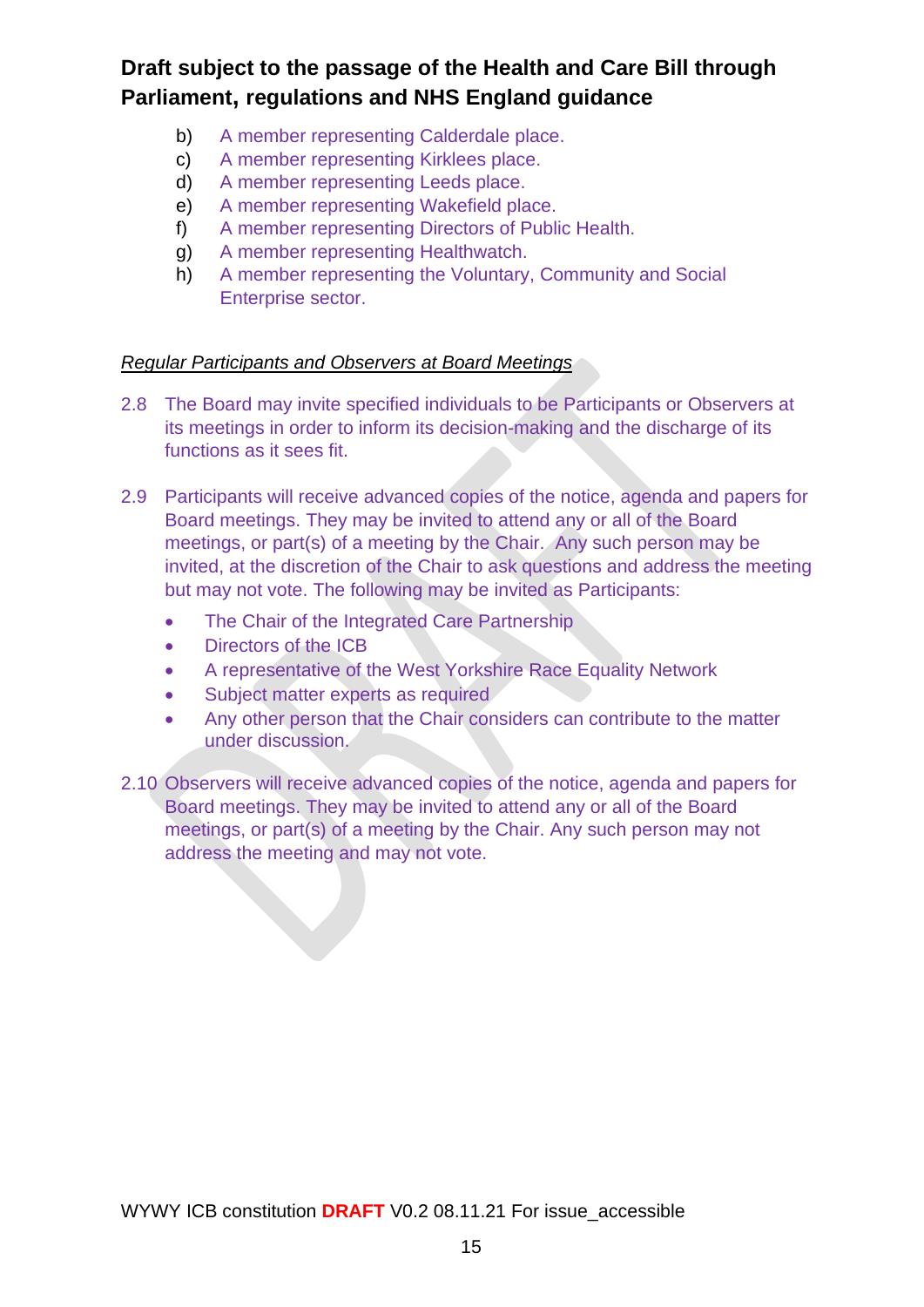- **3. Appointments Process for the Board[6](#page-20-0)**
- **3.1 Eligibility Criteria for Board Membership:**
- 3.1.1 Each member of the ICB must:
	- a) Comply with the criteria of the "fit and proper person test"
	- b) Be willing to uphold the Seven Principles of Public Life (known as the Nolan Principles)
	- c) Fulfil the requirements relating to relevant experience, knowledge, skills and attributes set out in a role specification.
	- d) Commit to behave consistently as leaders and colleagues in ways which model and promote the shared values set out in paragraph 1.1.17.

### **3.2 Disqualification Criteria for Board Membership**

- 3.2.1 A Member of Parliament, or member of the London Assembly.
- 3.2.2 A member of a local authority in England and Wales or of an equivalent body in Scotland or Northern Ireland.
- 3.2.3 A person who, within the period of five years immediately preceding the date of the proposed appointment, has been convicted
	- a) in the United Kingdom of any offence, or
	- b) outside the United Kingdom of an offence which, if committed in any part of the United Kingdom, would constitute a criminal offence in that part, and, in either case, the final outcome of the proceedings was a sentence of imprisonment (whether suspended or not) for a period of not less than three months without the option of a fine.
- 3.2.4 A person who is subject to a bankruptcy restrictions order or an interim bankruptcy restrictions order under Schedule 4A to the Insolvency Act 1986, sections 56A to 56K of the Bankruptcy (Scotland) Act 1985 or Schedule 2A to the Insolvency (Northern Ireland) Orde 1989 (which relate to bankruptcy restrictions orders and undertakings).
- 3.2.5 A person who, has been dismissed within the period of five years immediately preceding the date of the proposed appointment, otherwise than because of redundancy, from paid employment by any Health Service Body.

<span id="page-20-0"></span> $6$  The constitution and our detailed arrangements are subject to legislation, regulations and guidance from NHS England. To ensure that we are able to establish the ICB as a statutory organisation from 1<sup>st</sup> April, and to comply with national recruitment processes, we will be progressing appointments to ICB posts.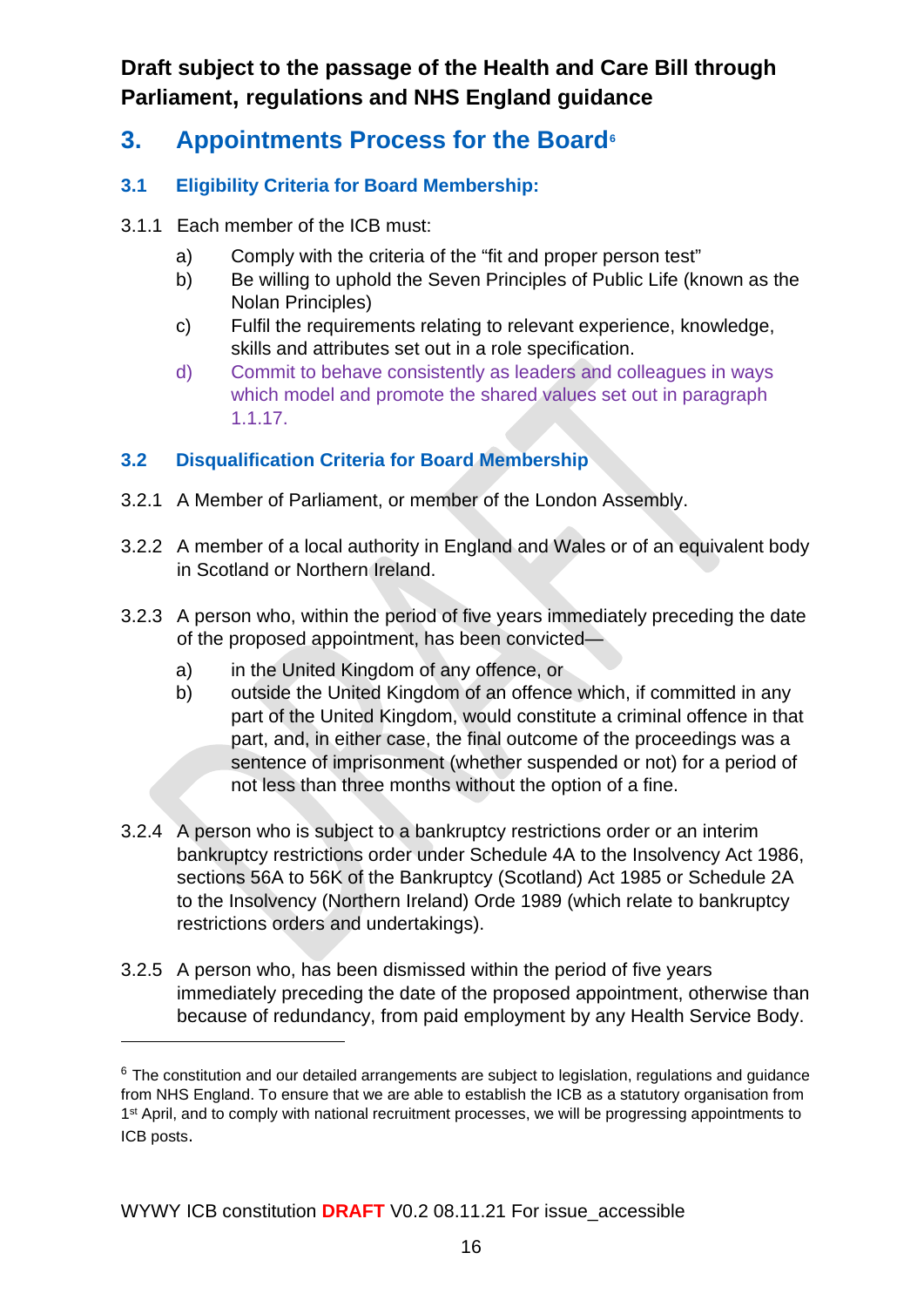- 3.2.6 A person whose term of appointment as the chair, a member, a director or a governor of a health service body, has been terminated on the grounds:
	- a) that it was not in the interests of, or conducive to the good management of, the health service body or of the health service that the person should continue to hold that office
	- b) that the person failed, without reasonable cause, to attend any meeting of that health service body for three successive meetings,
	- c) that the person failed to declare a pecuniary interest or withdraw from consideration of any matter in respect of which that person had a pecuniary interest, or
	- d) of misbehaviour, misconduct or failure to carry out the person's duties;
- 3.2.7 A health care professional (within the meaning of section 14N of the 2006 Act) or other professional person who has at any time been subject to an investigation or proceedings, by any body which regulates or licenses the profession concerned ("the regulatory body"), in connection with the person's fitness to practise or any alleged fraud, the final outcome of which was
	- a) the person's suspension from a register held by the regulatory body, where that suspension has not been terminated
	- b) the person's erasure from such a register, where the person has not been restored to the register
	- c) a decision by the regulatory body which had the effect of preventing the person from practising the profession in question, where that decision has not been superseded, or
	- d) a decision by the regulatory body which had the effect of imposing conditions on the person's practice of the profession in question, where those conditions have not been lifted.
- 3.2.8 A person who is subject to
	- a) a disqualification order or disqualification undertaking under the Company Directors Disqualification Act 1986 or the Company Directors Disqualification (Northern Ireland) Order 2002, or
	- b) an order made under section 429(2) of the Insolvency Act 1986 (disabilities on revocation of administration order against an individual).
- 3.2.9 A person who has at any time been removed from the office of charity trustee or trustee for a charity by an order made by the Charity Commissioners for England and Wales, the Charity Commission, the Charity Commission for Northern Ireland or the High Court, on the grounds of misconduct or mismanagement in the administration of the charity for which the person was responsible, to which the person was privy, or which the person by their conduct contributed to or facilitated.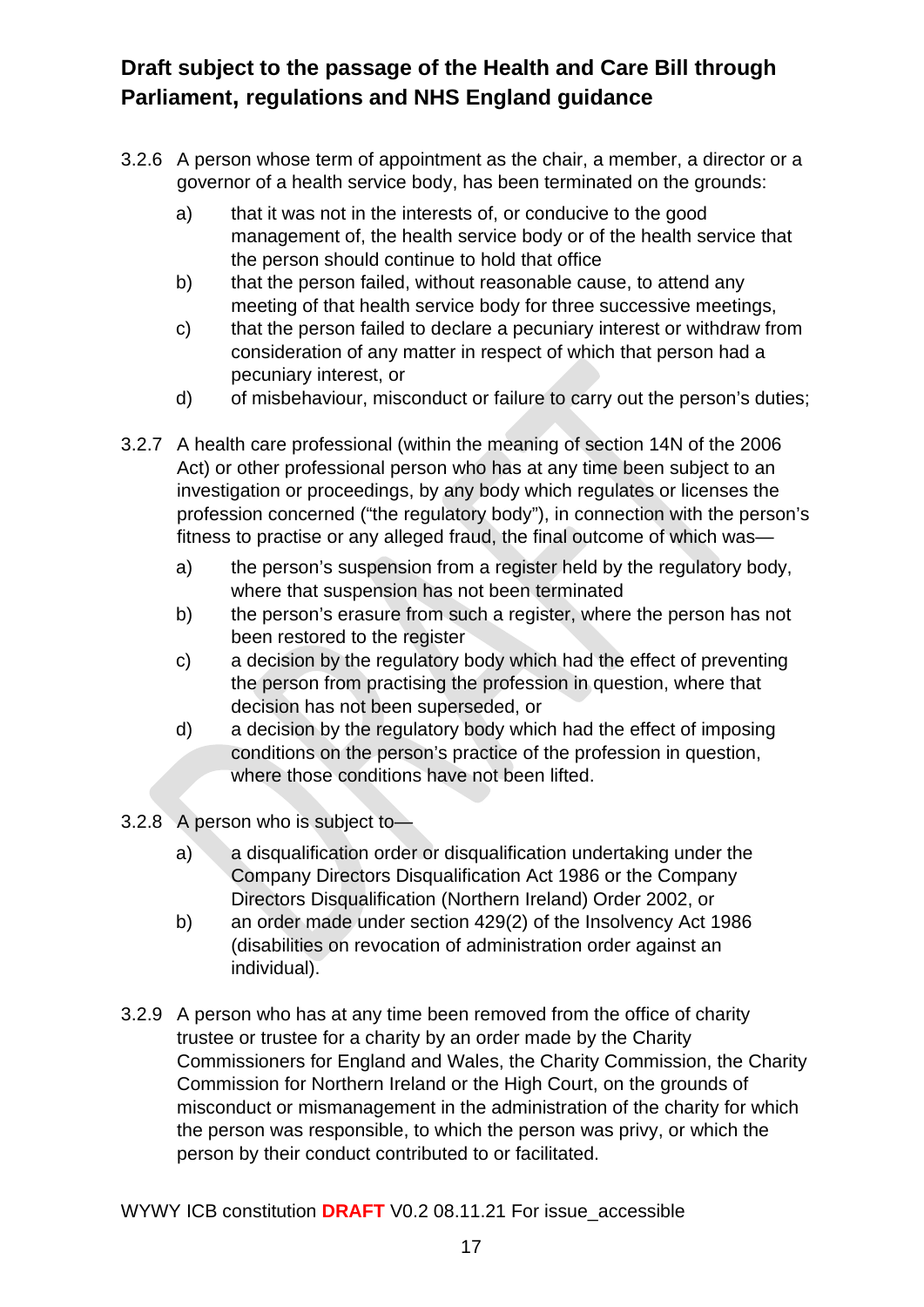- 3.2.10 A person who has at any time been removed, or is suspended, from the management or control of any body under
	- a) section 7 of the Law Reform (Miscellaneous Provisions) (Scotland) Act 1990(f) (powers of the Court of Session to deal with the management of charities), or
	- b) section 34(5) or of the Charities and Trustee Investment (Scotland) Act 2005 (powers of the Court of Session to deal with the management of charities).

#### **3.3 Chair**

- 3.3.1 The ICB Chair is to be appointed by NHS England, with the approval of the Secretary of State.
- 3.3.2 In addition to criteria specified at 3.1, this member must fulfil the following additional eligibility criteria
	- a) The Chair will be independent.
	- b) Add any local criteria
- 3.3.3 In addition to criteria specified in 3.2, individuals will not be eligible if:
	- a) They hold a role in another health and care organisation within the ICB area.
	- b) Any of the disqualification criteria set out in 3.2 apply.
- 3.3.4 The term of office for the Chair will be 3 years and the total number of terms a Chair may serve is 3 terms.

### **3.4 Chief Executive**

- 3.4.1 The Chief Executive will be appointed by the Chair of the ICB in accordance with any guidance issued by NHS England.
- 3.4.2 The appointment will be subject to approval of NHS England in accordance with any procedure published by NHS England
- 3.4.3 The Chief executive must fulfil the following additional eligibility criteria
	- a) Be an employee of the ICB or a person seconded to the ICB who is employed in the civil service of the State or by a body referred to in paragraph 18(4)(b) of Schedule 1B to the 2006 Act
	- b) Specify any further local criteria
- 3.4.4 Individuals will not be eligible if
	- a) Any of the disqualification criteria set out in 3.2 apply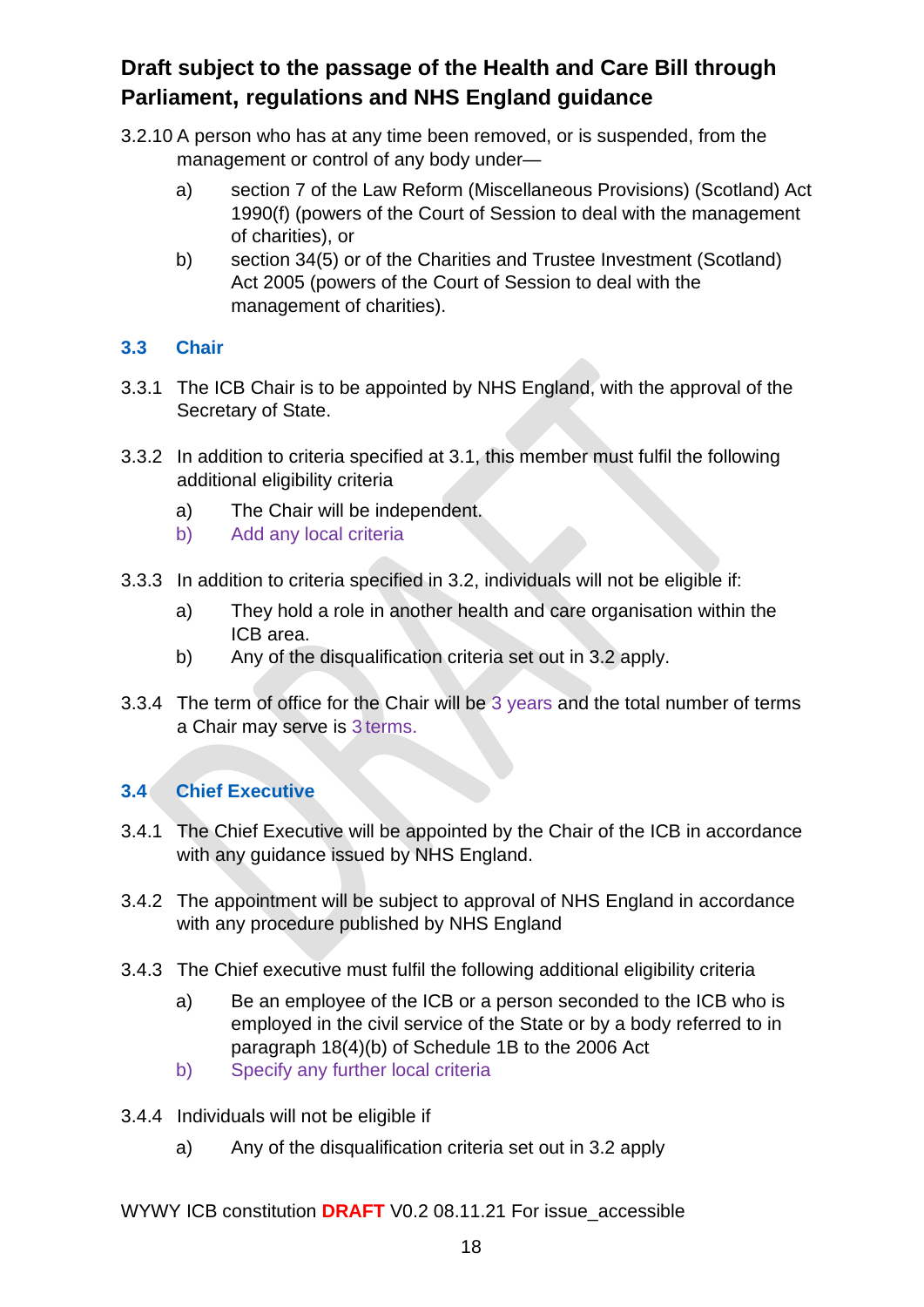- b) Subject to clause 3.4.3(a), they hold any other employment or executive role
- c) Specify any further local exclusions

#### **3.5 Partner Members - NHS Trusts and Foundation Trusts**

- 3.5.1 This Partner Member *description to be inserted in accordance with the regulations, (not yet available)*: Those trusts are:
	- a) Airedale NHS Foundation Trust
	- b) Bradford District Care NHS Foundation Trust
	- c) Bradford Teaching Hospitals NHS Foundation Trust
	- d) Calderdale and Huddersfield NHS Foundation Trust
	- e) Harrogate and District NHS Foundation Trust1
	- f) Leeds and York Partnership NHS Foundation Trust
	- g) Leeds Community Healthcare NHS Trust
	- h) The Leeds Teaching Hospitals NHS Trust
	- i) The Mid Yorkshire Hospitals NHS Trust
	- j) South West Yorkshire Partnership NHS Foundation Trust
	- k) Yorkshire Ambulance Service NHS Trust
- 3.5.2 These members must fulfil the eligibility criteria set out at 3.1 and also the following additional eligibility criteria
	- a) Be an Executive Director of one of the NHS Trusts or FTs within the ICB's area as listed at 3.5.1
	- b) Specify any other criteria as may be set out in any NHS England guidance
	- c) One shall bring the perspective of NHS Trusts or FTs providing acute services
	- d) One shall bring the perspective of NHS Trusts or FTs trusts providing mental health, learning disability and autism services.
	- e) One shall bring the perspective of NHS Trusts or FTs providing community services.
	- f) Specify any other criteria agreed locally by the ICB
- 3.5.3 Individuals will not be eligible if
	- a) Any of the disqualification criteria set out in 3.2 apply
	- b) add any exclusion criteria set out in NHS E guidance
	- c) Add any locally determined exclusion criteria
- 3.5.4 These members will be appointed by a process arranged by the Chief Executive and will be subject to the approval of the Chair. All appointments will be accordance with agreed ICB policies and national regulations and will take into account national guidance.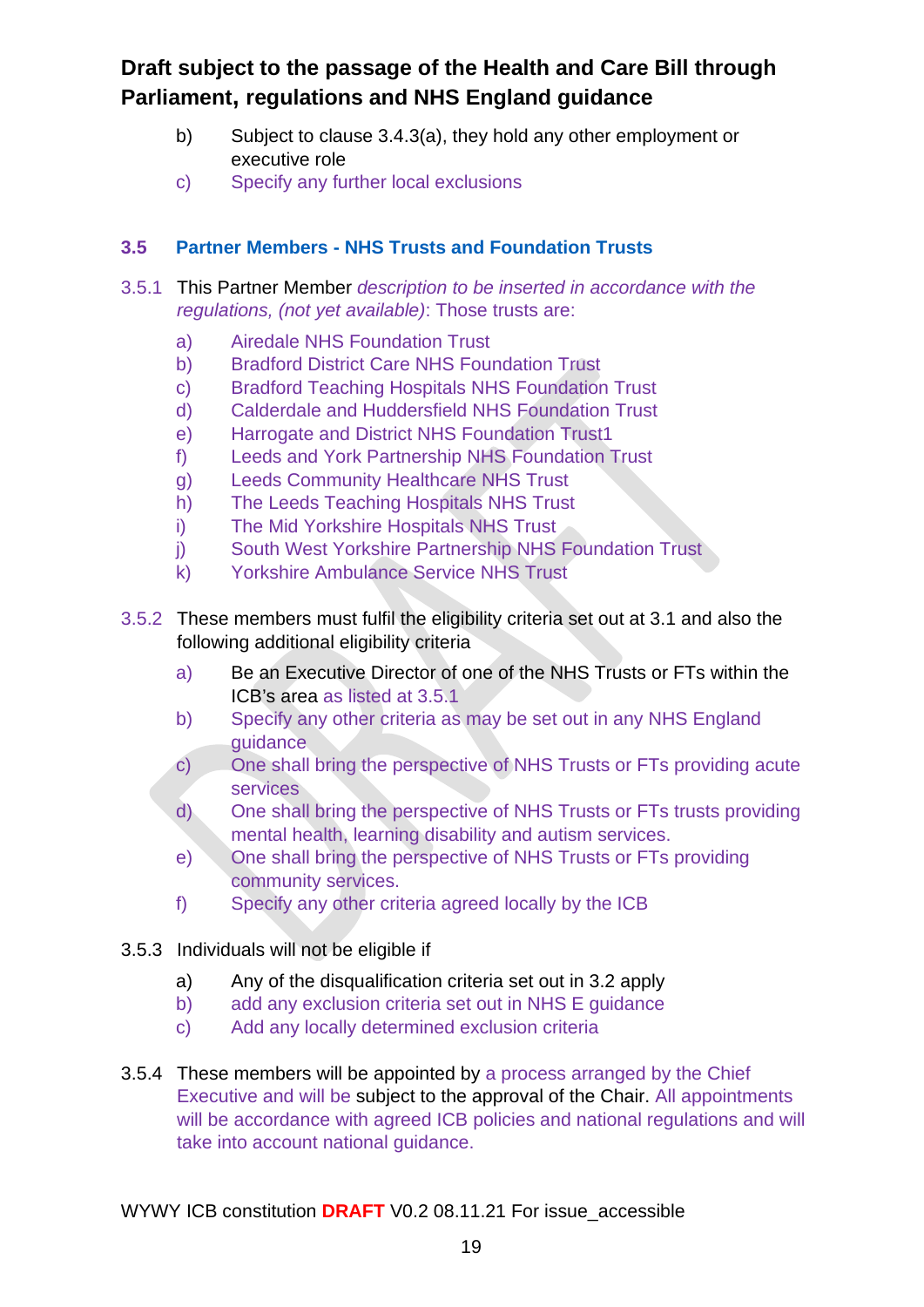- 3.5.5 The appointment process will be as follows:
	- a) **Nominations** NHS Trusts and Foundation Trusts listed at 3.5.1 that provide acute, mental health and community services within the ICB area and are of a description prescribed in the Regulations shall nominate eligible candidates to the Chief Executive, having regard to the ICB's commitment to improve the diversity of its leadership
	- a) **Appointment** all eligible candidates shall be subject to an appointment process which will be convened by the Chief Executive and include a representative of each place. The process shall assess candidates against the eligibility criteria set out in para 3.1.1. It shall have regard to the ICB's commitment to improve the diversity of its leadership and to ensuring effective representation across places. Recruitment and selection processes will be designed to take account of equality, diversity and inclusion at each stage of the process. The appointment will be subject to the approval of the Chair.
- 3.5.6 The term of office for this Partner Member will be 3 years and the total number of terms they may serve is 3 terms.
- 3.5.7 Subject to satisfactory appraisal, the Chair may approve the re-appointment of the NHS trust and FT partner members up to the maximum number of terms permitted for their role.
- **3.6 Partner Member - Providers of Primary Medical Services.**
- 3.6.1 This Partner Member is *description to be inserted in accordance with the regulations which are not yet available*].
- 3.6.2 This member must fulfil the eligibility criteria set out at 3.1 and also the following additional eligibility criteria
	- a) Specify any other criteria set out by NHS England's guidance
	- b) General practitioners who provide primary medical services to a registered list of patients under a General Medical Services, Personal Medical Services or Alternative Provider Medical Services contract in the ICB area.
- 3.6.3 Individuals will not be eligible if:
	- a) Any of the disqualification criteria set out in 3.2 apply
	- b) Add any criteria set out in NHS E guidance
	- c) Add any locally determined criteria
- 3.6.4 This member will be appointed by a process arranged by the Chief Executive and will be subject to the approval of the Chair. All appointments will be accordance with agreed ICB policies and national regulations and will take into account national guidance.
- WYWY ICB constitution **DRAFT** V0.2 08.11.21 For issue\_accessible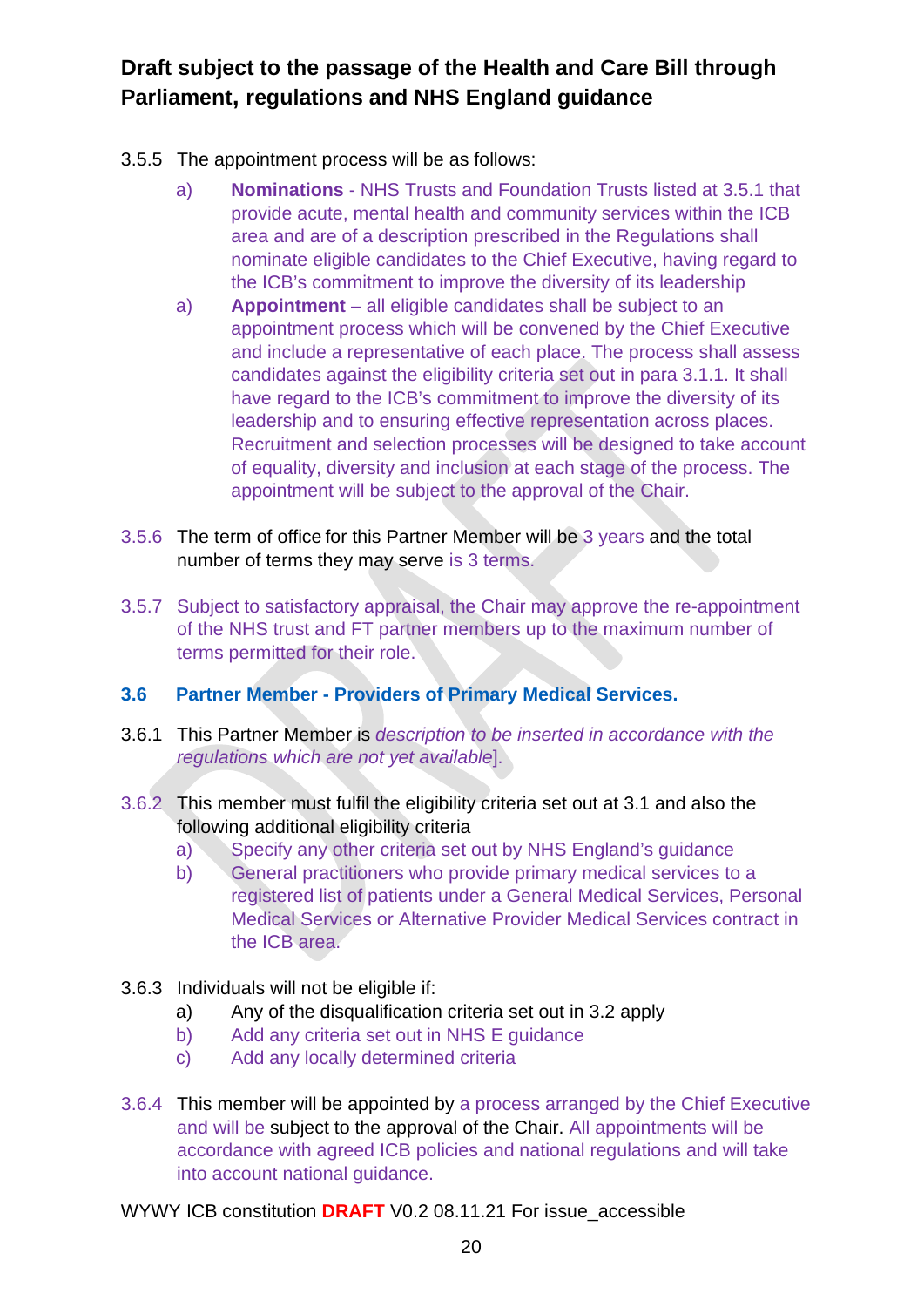- 3.6.5 The appointment process will be as follows:
	- b) **Nominations** shall be by the short listing of eligible candidates in response to an external advertisement. The shortlisting shall be carried out by a panel including a Clinical Director from each of the Primary Care Networks in each place and shall have regard to the ICB's commitment to improve the diversity of its leadership
	- c) **Appointment –** all eligible candidates shall be subject to an appointment process which will be convened by the Chief Executive and include a representative from each place. The process shall assess candidates against the eligibility criteria set out in para 3.1.1. and shall have regard to the ICB's commitment to improve the diversity of its leadership. Recruitment and selection processes will be designed to take account of equality, diversity and inclusion at each stage of the process. The appointment will be subject to the approval of the Chair.
- 3.6.6 The term of office for this Partner Member will be 3 years and the total number of terms they may serve is 3 terms.
- 3.6.7 Subject to satisfactory appraisal, the Chair may approve the re-appointment of the primary medical services partner member up to the maximum number of terms permitted for their role.

### **3.7 Partner Member - local authorities**

- 3.7.1 This Partner Member *description to be inserted in accordance with the regulations, which are not yet available* from the local authorities whose areas coincide with, or include the whole or any part of, the ICB's area. Those local authorities are:
	- a) City of Bradford Metropolitan District Council
	- b) Calderdale Council
	- c) Craven District Council
	- d) Kirklees Council
	- e) Leeds City Council
	- f) North Yorkshire County Council
	- g) Wakefield Council
- 3.7.2 This member will fulfil the eligibility criteria set out at 3.1 and also the following additional eligibility criteria
	- a) Be the Chief Executive or relevant Executive level role of one of the bodies listed at 3.7.1
	- b) Specify any other criteria set out by NHS England's guidance
	- c) Be from a local authority at 3.7.1 which has statutory social care responsibility.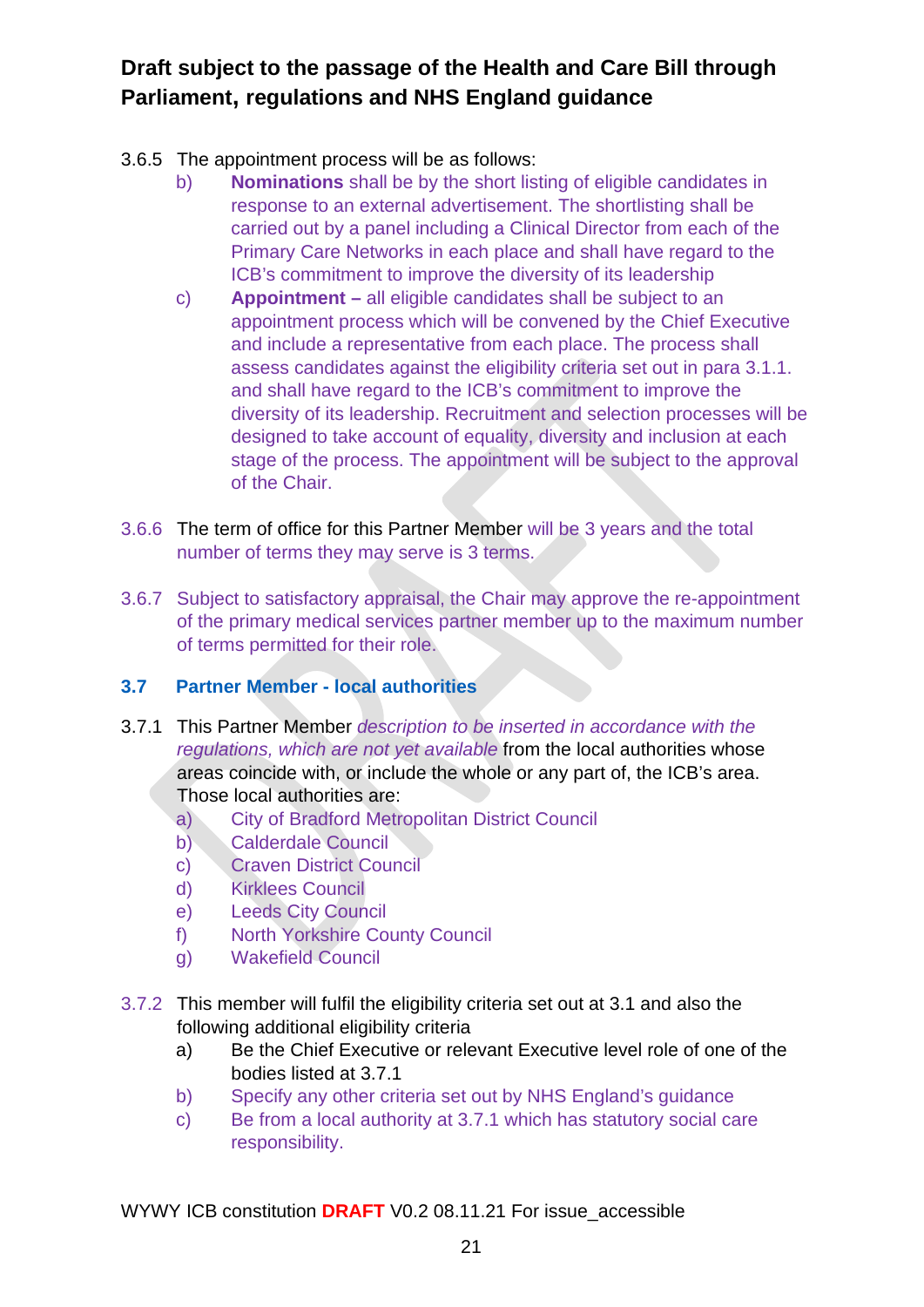- 3.7.3 Individuals will not be eligible if
	- a) Any of the disqualification criteria set out in 3.2 apply
	- b) [Add any locally determined criteria
	- c) and any criteria set out in NHS E guidance]
- 3.7.4 This member will be appointed by a process arranged by the Chief Executive and will be subject to the approval of the Chair. All appointments will be accordance with agreed ICB policies and national regulations and will take into account national guidance

#### 3.7.5 The appointment process will be as follows:

- a) **Nominations**  the local authorities whose areas coincide with, or include the whole or any part of, the ICB's area shall nominate eligible candidates to the Chief Executive, having regard to the ICB's commitment to improving the diversity of its leadership.
- d) **Appointment** all eligible candidates shall be subject to an appointment process which will be convened by the Chief Executive and include a representative from each place. The process shall assess candidates against the eligibility criteria set out in para 3.1.1. and shall have regard to the ICB's commitment to improve the diversity of its leadership. Recruitment and selection processes will be designed to take account of equality, diversity and inclusion at each stage of the process. The appointment will be subject to the approval of the Chair.
- 3.7.6 The term of office for this Partner Member will be 3 years and the total number of terms they may serve is 3 terms.
- 3.7.7 Subject to satisfactory appraisal, the Chair may approve the re-appointment of the local authority partner up to the maximum number of terms permitted for their role.

#### **3.8 Medical Director**

- 3.8.1 This member will fulfil the eligibility criteria set out at 3.1 and also the following additional eligibility criteria
	- a) Be an employee of the ICB or a person seconded to the ICB who is employed in the civil service of the State or by a body referred to in paragraph 18(4)(b) of Schedule 1B to the 2006 Act
	- b) Be a registered Medical Practitioner
	- c) Specify any other criteria set out by NHS England's guidance
	- d) Specify any other criteria agreed locally by the ICB
- 3.8.2 Individuals will not be eligible if:
	- a) Any of the disqualification criteria set out in 3.2 apply
	- b) Add any locally determined criteria
- WYWY ICB constitution **DRAFT** V0.2 08.11.21 For issue\_accessible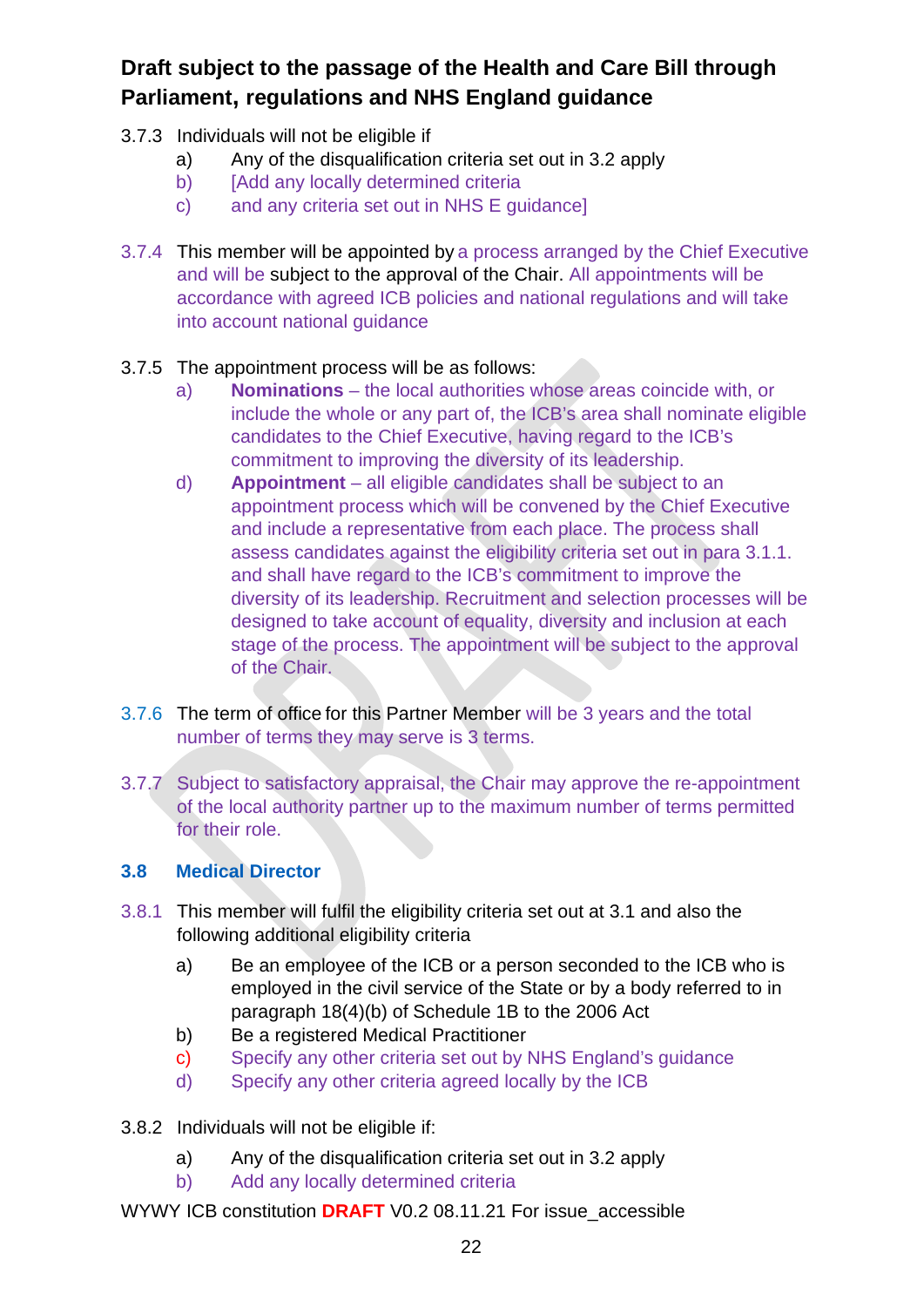- c) and any criteria set out in NHS E guidance
- 3.8.3 This member will be appointed by a process arranged by the Chief Executive and will be subject to the approval of the Chair. All appointments will be in accordance with agreed ICB policies and national regulations and will take into account national guidance.
- 3.8.4 The appointment process will be as follows:
	- a) **Nominations** shall be by the short listing of eligible candidates in response to an external advertisement. The shortlisting shall be carried out by a panel convened by the Chief Executive.
	- b) **Appointment**  all eligible candidates shall be subject to an appointment process which will be convened by the Chief Executive. The process shall assess candidates against the eligibility criteria set out in para 3.1.1. and shall have regard to the ICB's commitment to improve the diversity of its leadership. Recruitment and selection processes will be designed to take account of equality, diversity and inclusion at each stage of the process. The appointment will be subject to the approval of the Chair.

#### **3.9 Director of Nursing**

- 3.9.1 This member will fulfil the eligibility criteria set out at 3.1 and also the following additional eligibility criteria
	- a) Be an employee of the ICB or a person seconded to the ICB who is employed in the civil service of the State or by a body referred to in paragraph 18(4)(b) of Schedule 1B to the 2006 Act
	- b) Be a registered Nurse or Midwife
	- c) Specify any other criteria set out by NHS England's guidance
	- d) Specify any other criteria agreed locally by the ICB

#### 3.9.2 Individuals will not be eligible if:

- a) Any of the disqualification criteria set out in 3.2 apply
- b) Add any locally determined criteria
- c) and any criteria set out in NHS E guidance
- 3.9.3 This member will be appointed by a process arranged by the Chief Executive and will be subject to the approval of the Chair. All appointments will be accordance with agreed ICB policies and national regulations and will take into account national guidance.
- 3.9.4 The appointment process will be as follows: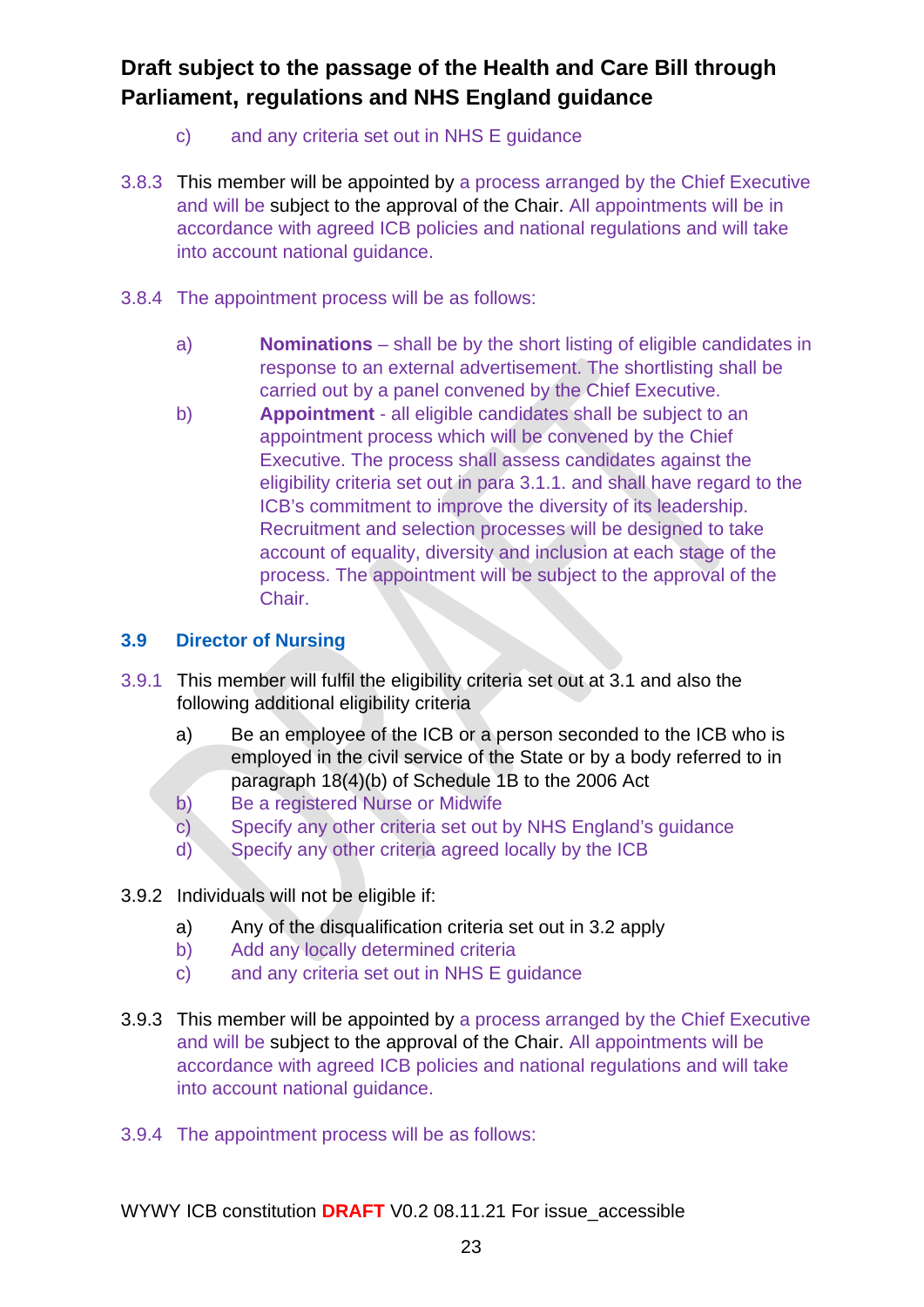- a) **Nominations** shall be by the short listing of eligible candidates in response to an external advertisement. The shortlisting shall be carried out by a panel convened by the Chief Executive.
- b) **Appointment** all eligible candidates shall be subject to an appointment process which will be convened by the Chief Executive. The process shall assess candidates against the eligibility criteria set out in para 3.1.1. and shall have regard to the ICB's commitment to improve the diversity of its leadership. Recruitment and selection processes will be designed to take account of equality, diversity and inclusion at each stage of the process. The appointment will be subject to the approval of the Chair.

### **3.10 Director of Finance**

- 3.10.1 This member will fulfil the eligibility criteria set out at 3.1 and also the following additional eligibility criteria
	- a) Be an employee of the ICB or a person seconded to the ICB who is employed in the civil service of the State or by a body referred to in paragraph 18(4)(b) of Schedule 1B to the 2006 Act
	- b) Specify any other criteria set out by NHS England's guidance
	- c) Be a qualified accountant.
- 3.10.2 Individuals will not be eligible if:
	- a) Any of the disqualification criteria set out in 3.2 apply
	- b) [Add any locally determined criteria
	- c) and any criteria set out in NHS E guidance]
- 3.10.3 This member will be appointed by a process arranged by the Chief Executive and will be subject to the approval of the Chair. All appointments will be accordance with agreed ICB policies and national regulations and will take into account national guidance.
- 3.10.4 The appointment process will be as follows:
	- a) **Nominations** shall be by the short listing of eligible candidates in response to an external advertisement. The shortlisting shall be carried out by a panel convened by the Chief Executive.
	- b) **Appointment** all eligible candidates shall be subject to an appointment process which will be convened by the Chief Executive. The process shall assess candidates against the eligibility criteria set out in para 3.1.1. and shall have regard to the ICB's commitment to improve the diversity of its leadership. Recruitment and selection processes will be designed to take account of equality, diversity and inclusion at each stage of the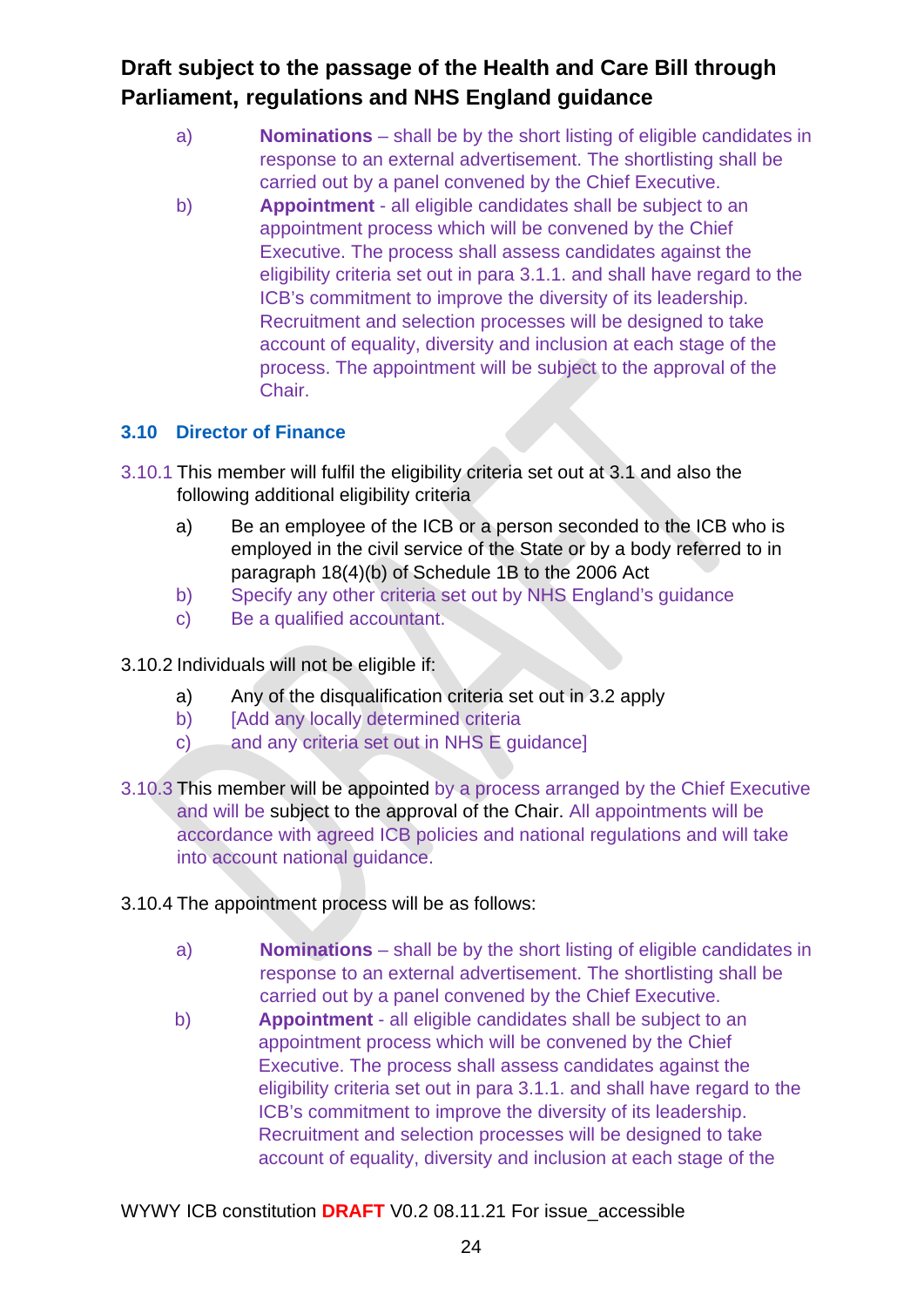process. The appointment will be subject to the approval of the Chair.

#### **3.11 Three Independent Non-Executive Members**

- 3.11.1 The ICB will appoint three independent Non-Executive Members. One of these members shall be appointed by the Chair as the senior independent member.
- 3.11.2 This member must fulfil the eligibility criteria set out at 3.1 and also the following additional eligibility criteria:
	- a) Will be independent and not hold positions or offices in other health and care organisations within the ICB area.
- 3.11.3 These members will be appointed by a process arranged by the Chief Executive and will be subject to the approval of the Chair. All appointments will be accordance with agreed ICB policies and national regulations and will take into account national guidance
- 3.11.4 These members will fulfil the eligibility criteria set out at 3.1 and also the following additional eligibility criteria
	- a) Not be employee of the ICB or a person seconded to the ICB
	- b) Not hold a role in another health and care organisation in the ICS area
	- c) One shall have specific knowledge, skills and experience that makes them suitable for appointment to the Chair of the Audit Committee
	- d) Another should have specific knowledge, skills and experience that makes them suitable for appointment to the Chair of the Remuneration and Nomination Committee
	- e) Specify any other criteria set out by NHS England's guidance
	- f) Specify any other criteria agreed locally by the ICB
- 3.11.5 Individuals will not be eligible if
	- a) Any of the disqualification criteria set out in 3.2 apply
	- b) They hold a role in another health and care organisation within the ICB area
	- c) add any locally determined criteria
	- d) and any criteria set out in NHS E guidance
- 3.11.6 The appointment process will be as follows:
	- a) **Nominations** shall be by the short listing of eligible candidates in response to an external advertisement. The shortlisting shall be carried out by a panel convened by the Chief Executive.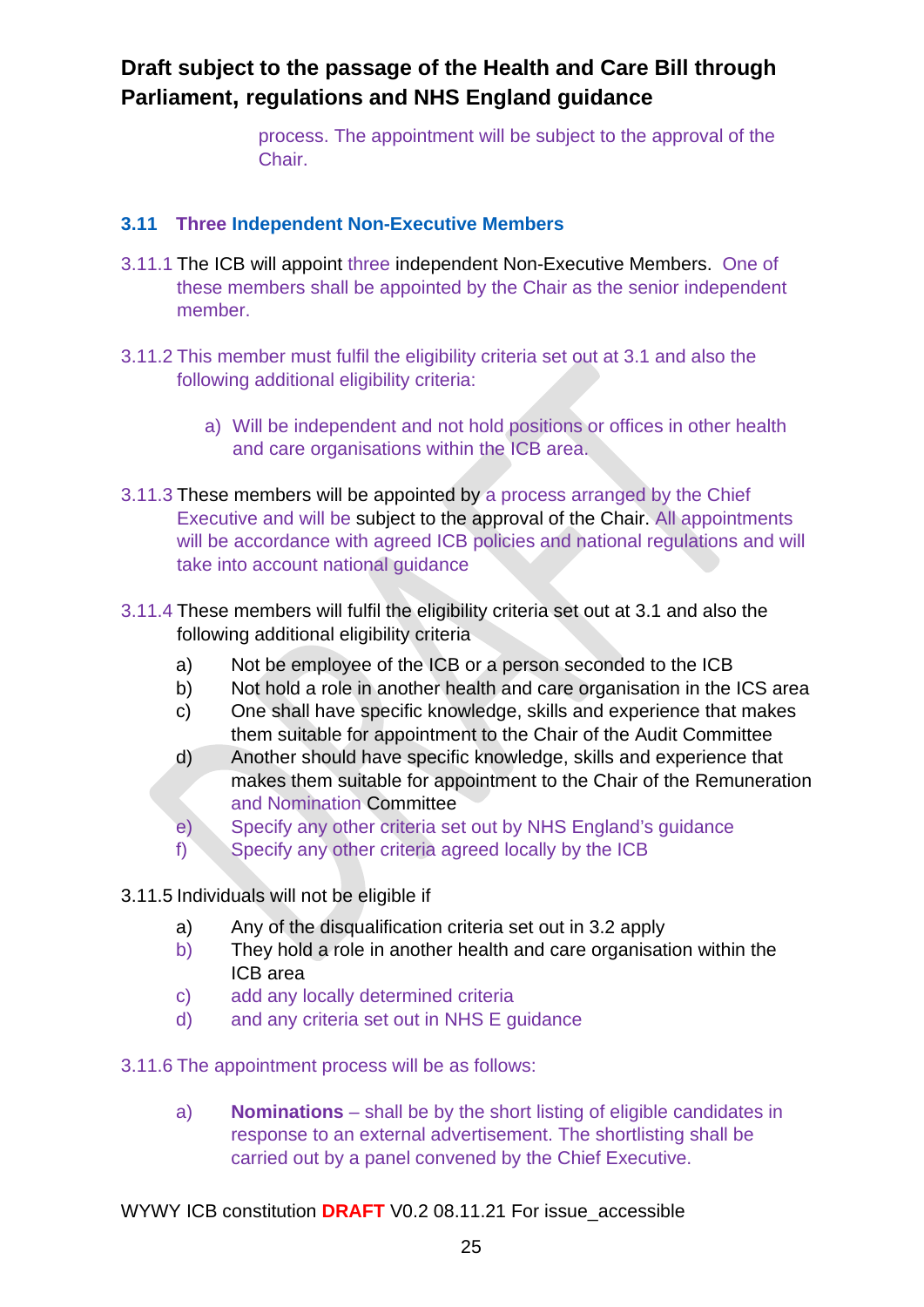- e) **Appointment** all eligible candidates shall be subject to an appointment process which will be convened by the Chief Executive and include a representative from each place. The process shall assess candidates against the eligibility criteria set out in para 3.1.1. and shall have regard to the ICB's commitment to improve the diversity of its leadership. Recruitment and selection processes will be designed to take account of equality, diversity and inclusion at each stage of the process. The appointment will be subject to the approval of the Chair.
- 3.11.7 The term of office for an independent non-executive member will be 3 years and the total number of terms an individual may serve is 3 terms, after which they will no longer be eligible for re-appointment.
- 3.11.8 Initial appointments may be for a shorter period in order to avoid all nonexecutive members retiring at once. Thereafter, new appointees will ordinarily retire on the date that the individual they replaced was due to retire in order to provide continuity.
- 3.11.9 Subject to satisfactory appraisal, the Chair may approve the re-appointment of an independent non-executive member up to the maximum number of terms permitted for their role.

#### **3.12 Other board members**

#### **3.13 Five Members – Place-based Partnerships**

- 3.13.1 These Members will bring the perspective of the place-based partnerships in:
	- a) Bradford District and Craven
	- b) Calderdale
	- c) Kirklees
	- d) Leeds
	- e) Wakefield
- 3.13.2 This member must fulfil the eligibility criteria set out at 3.1 and also the following additional eligibility criteria:
	- a) Be a senior leader of a partner organisation in a place-based partnership.
	- b) Specify any other criteria agreed locally by the ICB
- 3.13.3 Individuals will not be eligible if
	- a) Any of the disqualification criteria set out in 3.2 apply
	- b) add any exclusion criteria set out in NHS E guidance
	- c) add any locally determined exclusion criteria
- WYWY ICB constitution **DRAFT** V0.2 08.11.21 For issue\_accessible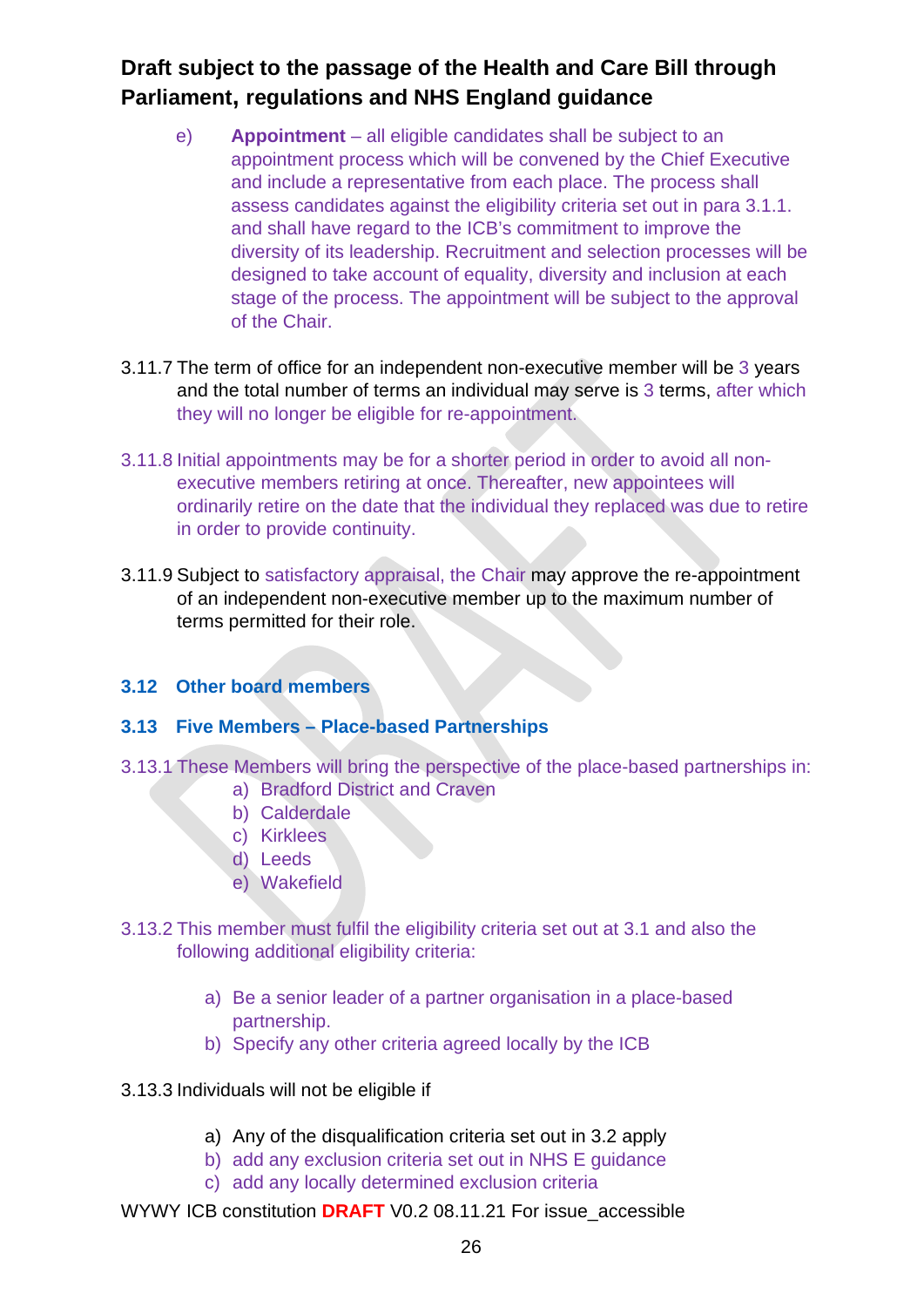- 3.13.4 Initially, these members shall either be those senior leaders from each place who have been appointed as Place Directors through an agreed organisational change process or where a place does not have a Place Director role, shall be another nominated senior leader representative of the place.
- 3.13.5 Subsequently, when a vacancy arises, these members will be appointed by a process arranged by the Chief Executive and will be subject to the approval of the Chair. All appointments will be accordance with agreed ICB policies and national regulations and will take into account national guidance.

#### 3.13.6 The appointment process will be as follows:

- a) **Nominations**  each of the place-based partnerships set out at 3.13.1 shall nominate eligible candidates to the Chief Executive, having regard to the ICB's commitment to improving the diversity of its leadership.
- b) **Appointment** all eligible candidates shall be subject to an appointment process which will be convened by the Chief Executive. The process shall assess candidates against the eligibility criteria set out in para 3.1.1. and shall have regard to the ICB's commitment to improve the diversity of its leadership. Recruitment and selection processes will be designed to take account of equality, diversity and inclusion at each stage of the process. The appointment will be subject to the approval of the Chair.

### **3.14 Director of Public Health**

- 3.14.1 This member will bring the perspective of Directors of Public Health from the local authorities with responsibilities for public health whose areas coincide with, or include the whole or any part of, the ICB's area. Those local authorities are:
	- a) City of Bradford Metropolitan District Council
	- b) Calderdale Council
	- c) Kirklees Council
	- d) Leeds City Council
	- e) North Yorkshire County Council
	- f) Wakefield Council
- 3.14.2 This member will fulfil the eligibility criteria set out at 3.1 and also the following additional eligibility criteria
	- a) Be the Director of Public Health of one of the bodies listed at 3.7.1
	- b) Specify any other criteria set out by NHS England's guidance
	- c) Specify any local criteria.
- 3.14.3 Individuals will not be eligible if
	- a) Any of the disqualification criteria set out in 3.2 apply
	- b) [Add any locally determined criteria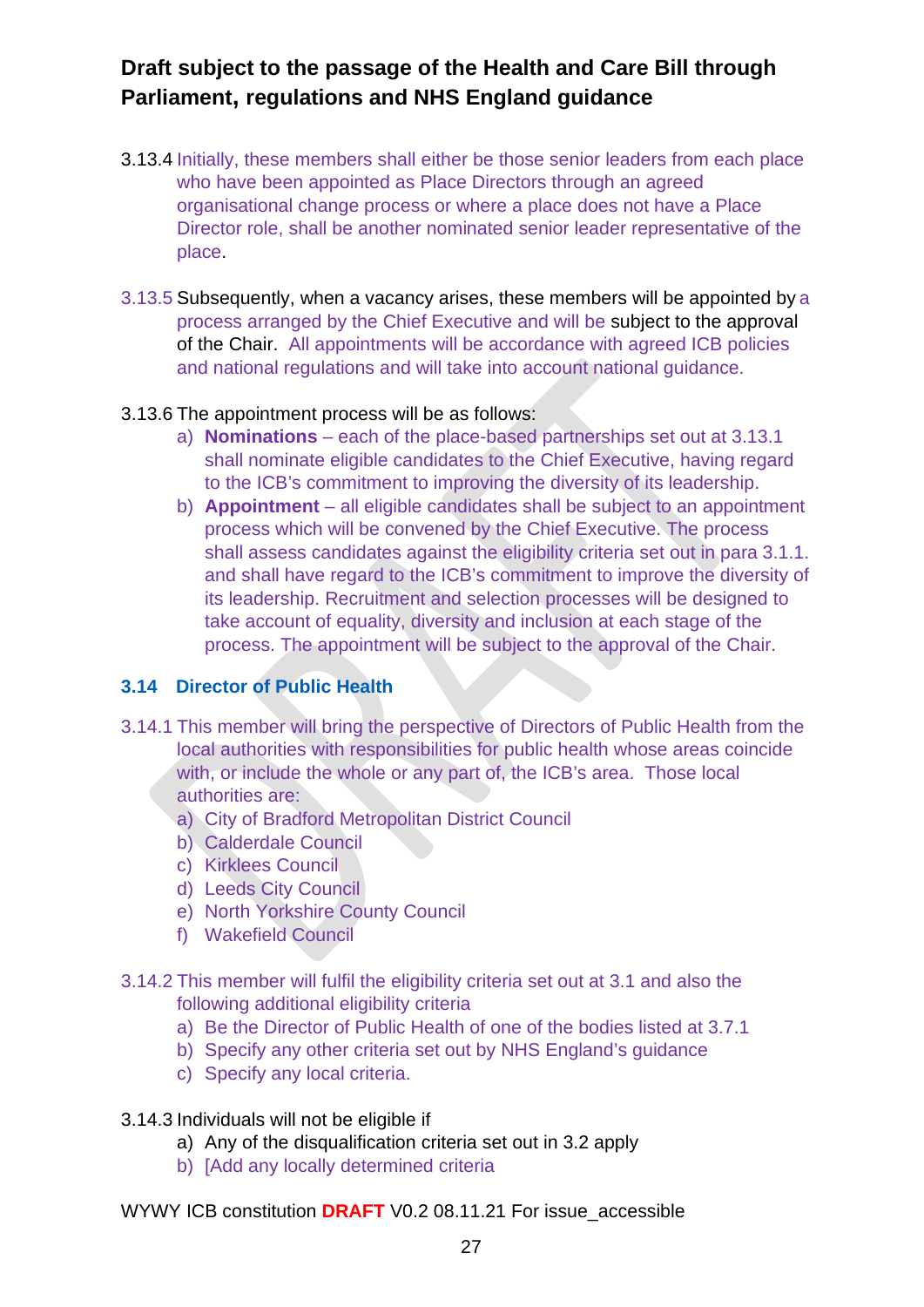- c) and any criteria set out in NHS E guidance]
- 3.14.4 This member will be appointed by a process arranged by the Chief Executive and will be subject to the approval of the Chair. All appointments will be accordance with agreed ICB policies and national regulations and will take into account national guidance.
- 3.14.5 The appointment process will be as follows:
	- a) **Nominations**  the local authorities whose areas coincide with, or include the whole or any part of, the ICB's area shall nominate eligible candidates to the Chief Executive, having regard to the ICB's commitment to improving the diversity of its leadership.
	- b) **Appointment** all eligible candidates shall be subject to an appointment process which will be convened by the Chief Executive and include a representative of each place. The process shall assess candidates against the eligibility criteria set out in para 3.1.1. and shall have regard to the ICB's commitment to improve the diversity of its leadership. Recruitment and selection processes will be designed to take account of equality, diversity and inclusion at each stage of the process. The appointment will be subject to the approval of the Chair.
- 3.14.6 The term of office for this Member will be 3 years and the total number of terms they may serve is 3 terms.
- 3.14.7 Subject to satisfactory appraisal, the Chair may approve the re-appointment of the local authority partner up to the maximum number of terms permitted for their role.

#### **3.15 Member - Voluntary, community and social enterprise sector**

- 3.15.1 This Member will bring the perspective of organisations from the voluntary, community and social enterprise sector (VCSE) which provide health and care services in the ICB area.
- 3.15.2 This member must fulfil the eligibility criteria set out at 3.1 and also the following additional eligibility criteria:
	- a) Be a senior leader of a voluntary, community and social enterprise sector which provide health and care services in the ICB area.
	- b) Specify any other criteria agreed locally by the ICB
- 3.15.3 Individuals will not be eligible if
	- a) Any of the disqualification criteria set out in 3.2 apply
	- b) add any exclusion criteria set out in NHS E guidance
	- c) add any locally determined exclusion criteria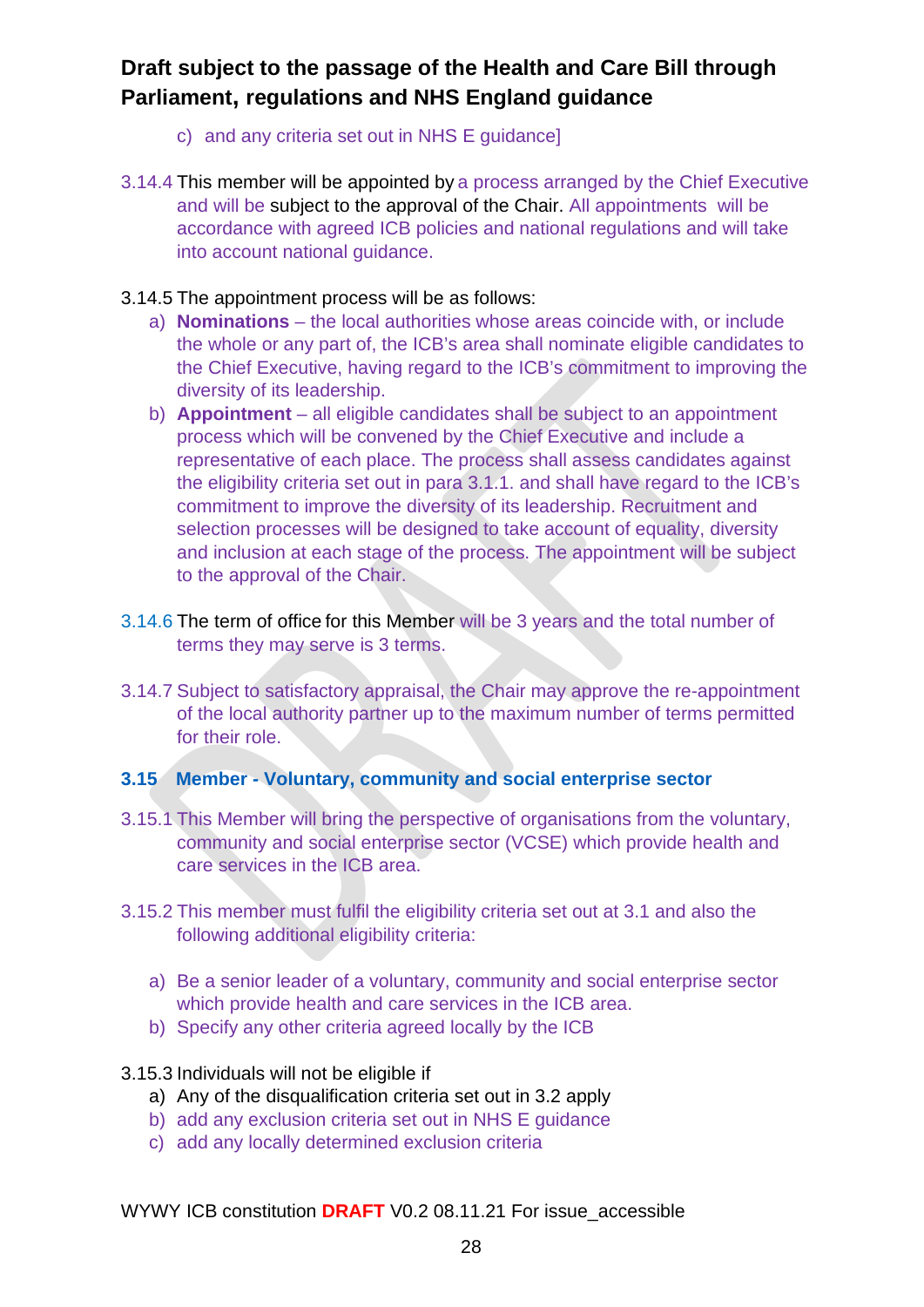3.15.4 This member will be appointed by a process arranged by the Chief Executive and will be subject to the approval of the Chair. All appointments will be accordance with agreed ICB policies and national regulations and will take into account national guidance.

#### 3.15.5 The appointment process will be as follows:

- a) **Nominations** shall be by the short listing of eligible candidates in response to an external advertisement. The shortlisting shall be carried out by a panel including a VCSE representative from each of the places set out at 3.13.1 and shall have regard to the ICB's commitment to improve the diversity of its leadership
- b) **Appointment –** all eligible candidates shall be subject to an appointment process which will be convened by the Chief Executive and include a representative from each place. The process shall assess candidates against the eligibility criteria set out in para 3.1.1. and shall have regard to the ICB's commitment to improve the diversity of its leadership. Recruitment and selection processes will be designed to take account of equality, diversity and inclusion at each stage of the process. The appointment will be subject to the approval of the Chair.
- 3.15.6 The term of office for this Member will be 3 years and the total number of terms they may serve is 3 terms.
- 3.15.7 Subject to satisfactory appraisal, the Chair may approve the re-appointment of the VCSE partner member up to the maximum number of terms permitted for their role.

#### **3.16 Member - Healthwatch**

- 3.16.1 This Member will bring the perspective of all Healthwatch organisations in the ICB area.
- 3.16.2 This member must fulfil the eligibility criteria set out at 3.1 and also the following additional eligibility criteria:
	- a) Be a senior leader of a Healthwatch organisation in the ICB area.
	- b) Specify any other criteria agreed locally by the ICB

#### 3.16.3 Individuals will not be eligible if

- a) Any of the disqualification criteria set out in 3.2 apply
- b) add any exclusion criteria set out in NHS E guidance
- c) add any locally determined exclusion criteria
- 3.16.4 This member will be appointed by a process arranged by the Chief Executive, subject to the approval of the Chair. All appointments will be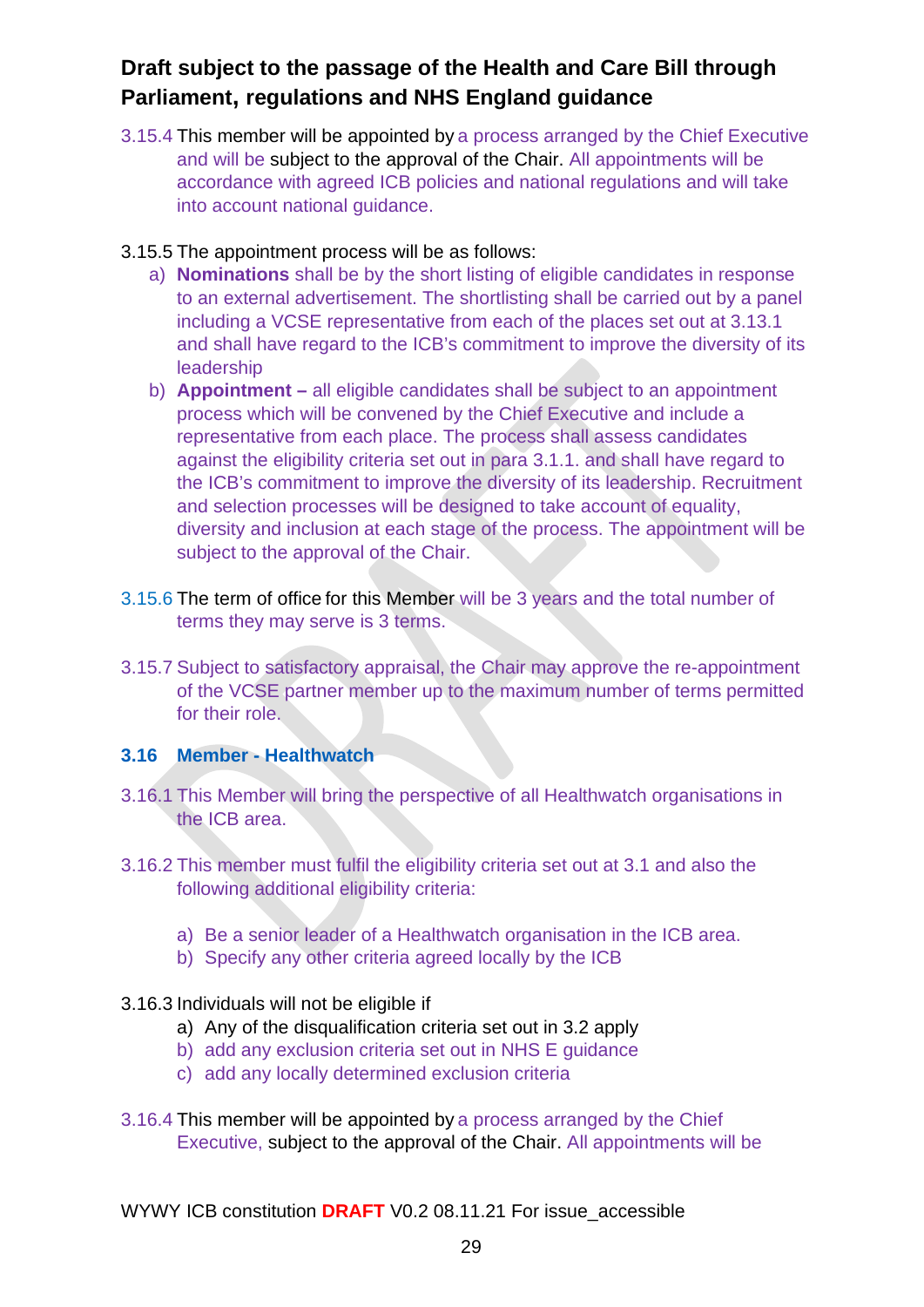accordance with agreed ICB policies and national regulations and will take into account national guidance.

#### 3.16.5 The appointment process will be as follows:

- a) **Nominations** the Healthwatch organisations whose areas coincide with, or include the whole or any part of, the ICB's area shall nominate eligible candidates to the Chief Executive, having regard to the ICB's commitment to improving the diversity of its leadership.
- b) **Appointment –** all eligible candidates shall be subject to an appointment process which will be convened by the Chief Executive and include a representative from each place. The process shall assess candidates against the eligibility criteria set out in para 3.1.1. and shall have regard to the ICB's commitment to improve the diversity of its leadership. The appointment will be subject to the approval of the Chair.
- 3.16.6 The term of office for this Member will be 3 years and the total number of terms they may serve is 3 terms.
- 3.16.7 Subject to satisfactory appraisal, the Chair may approve the re-appointment of the Healthwatch partner Member up to the maximum number of terms permitted for their role.

#### **3.17 Board Members: Removal from Office.**

- 3.17.1 Arrangements for the removal from office of Board members is subject to the term of appointment, and application of the relevant ICB policies and procedures.
- 3.17.2 With the exception of the Chair of the Board, members shall be removed from office if any of the following occurs:
	- a) If they no longer fulfil the requirements of their role or become ineligible for their role as set out in this constitution, regulations or guidance
	- b) If they fail to attend three consecutive meetings unless agreed with the Chair in extenuating circumstances
	- c) If they are deemed to not meet the expected standards of performance at their annual appraisal.
	- d) If they have behaved in a manner or exhibited conduct which has or is likely to be detrimental to the honour and interest of the ICB and is likely to bring the ICB into disrepute. This includes but it is not limited to failing to meet the ICB standards of business conduct; misrepresentation (either knowingly or fraudulently); defamation of any member of the ICB (being slander or libel); abuse of position; nondeclaration of a known conflict of interest; seeking to manipulate a decision of the ICB in a manner that would ultimately be in favour of that member whether financially or otherwise: gross misconduct.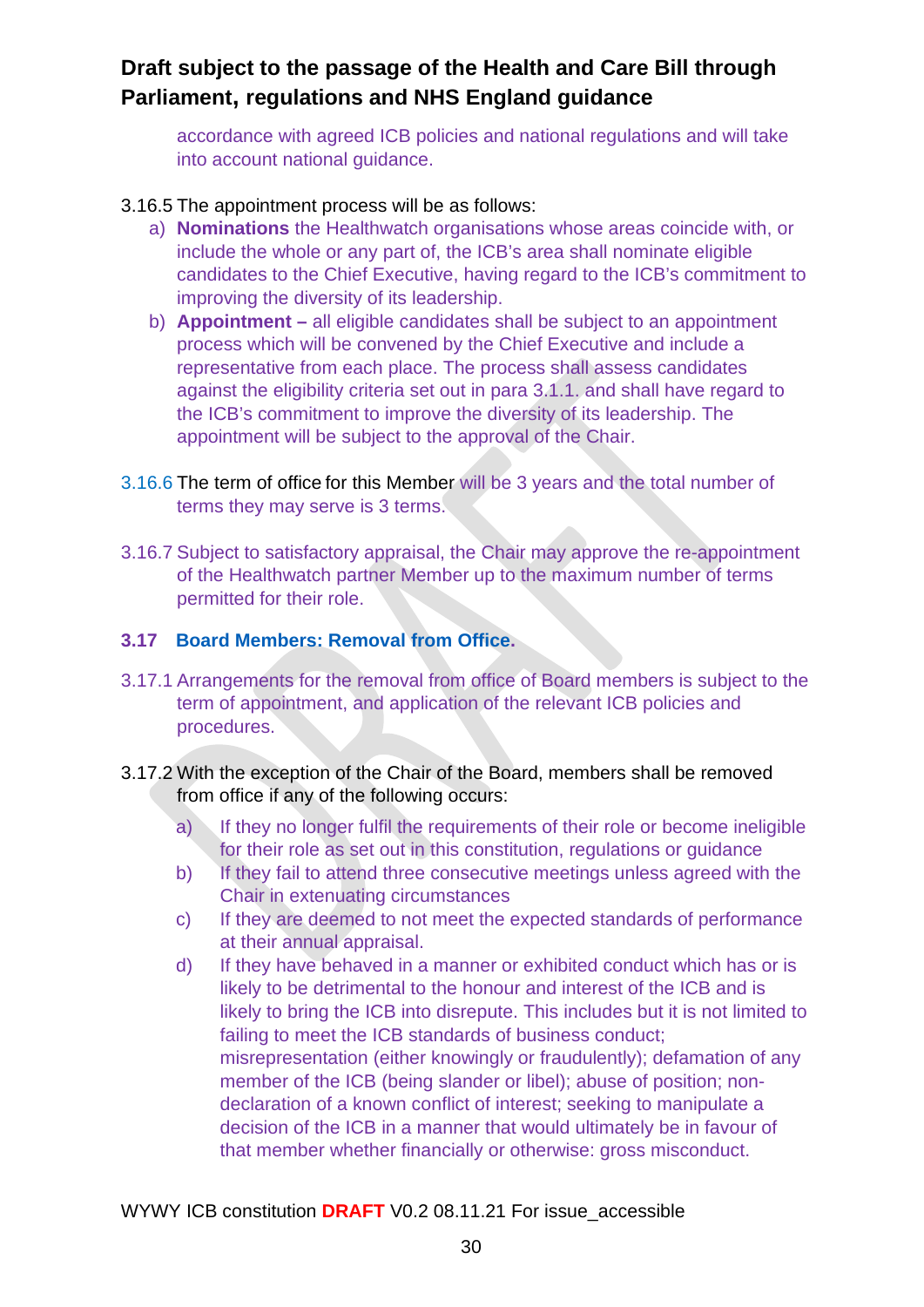- e) Are deemed to have failed to uphold the Nolan Principles of Public Life
- f) Are subject to disciplinary proceedings by a regulator or professional body
- 3.17.3 Members may be suspended pending the outcome of an investigation arranged by the Chief Executive into whether any of the matters in 3.13.3 apply.
- 3.17.4 Executive Directors (including the Chief Executive) will cease to be Board members if their employment in their specified role ceases, regardless of the reason for termination of the employment.
- 3.17.5 The Chair of the ICB may be removed by NHS England, subject to the approval of the Secretary of State.
- 3.17.6 If NHS England is satisfied that the ICB is failing or has failed to discharge any of its functions or that there is a significant risk that the ICB will fail to do so, it may:
	- a) terminate the appointment of the ICB's chief executive; and
	- b) direct the chair of the ICB as to which individual to appoint as a replacement and on what terms.

#### **3.18 Terms of Appointment of Board Members**

- 3.18.1 With the exception of the Chair, Non-executive members and Chief executive, arrangements for remuneration and any allowances will be agreed by the Remuneration and Nomination Committee in line with the ICB remuneration policy and any other relevant policies published [say where] and any guidance issued by NHS England or other relevant body. Remuneration for Chairs, Non Executives and chief executives will be set by NHS England.
- 3.18.2 Other terms of appointment will be determined by the Remuneration and Nomination Committee.
- 3.18.3 Terms of appointment of the Chair will be determined by NHS England.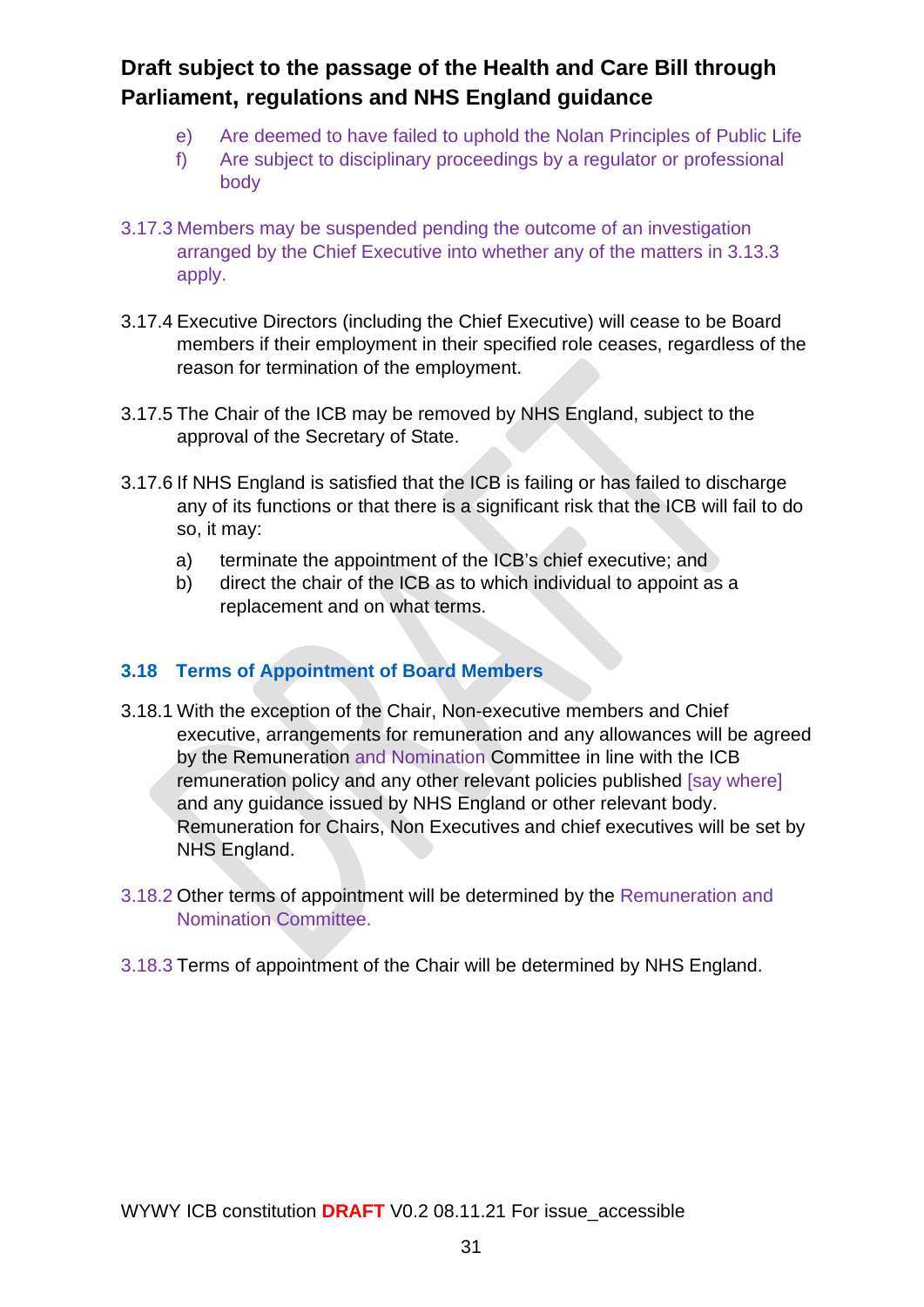# **4. Arrangements for the Exercise of our Functions.**

### **4.1Good Governance**

- 4.1.1 The ICB will, at all times, observe generally accepted principles of good governance. This includes the Nolan Principles of Public Life and any governance guidance issued by NHS England.
- 4.1.2 The ICB has agreed a Standards of Business Conduct policy which sets out the expected behaviours that members of the board and its committees will uphold whilst undertaking ICB business. It also includes a set of governance standards and principles that will guide decision making in the ICB. The ICB code of conduct, governance standards and behaviours are published in the Governance Handbook.

#### **4.2 General**

- 4.2.1 The ICB will:
	- a) comply with all relevant laws including but not limited to the 2006 Act and the duties prescribed within it and any relevant regulations;
	- b) comply with directions issued by the Secretary of State for Health and Social Care
	- c) comply with directions issued by NHS England;
	- d) have regard to statutory guidance including that issued by NHS England; and
	- e) take account, as appropriate, of other documents, advice and guidance issued by relevant authorities, including that issued by NHS England.
	- f) respond to reports and recommendations made by local Healthwatch organisations within the ICB area
- 4.2.2 The ICB will develop and implement the necessary systems and processes to comply with (a)-(e) above, documenting them as necessary in this constitution, its governance handbook and other relevant policies and procedures as appropriate.

### **4.3 Authority to Act**

- 4.3.1 The ICB is accountable for exercising its statutory functions and may grant authority to act on its behalf to:
	- a) any of its members or employees
	- b) a committee or sub-committee of the ICB
- 4.3.2 Under section 65Z5 of the 2006 Act, the ICB may arrange with another ICB, an NHS trust, NHS foundation trust, NHS England, a local authority, combined authority or any other body prescribed in Regulations, for the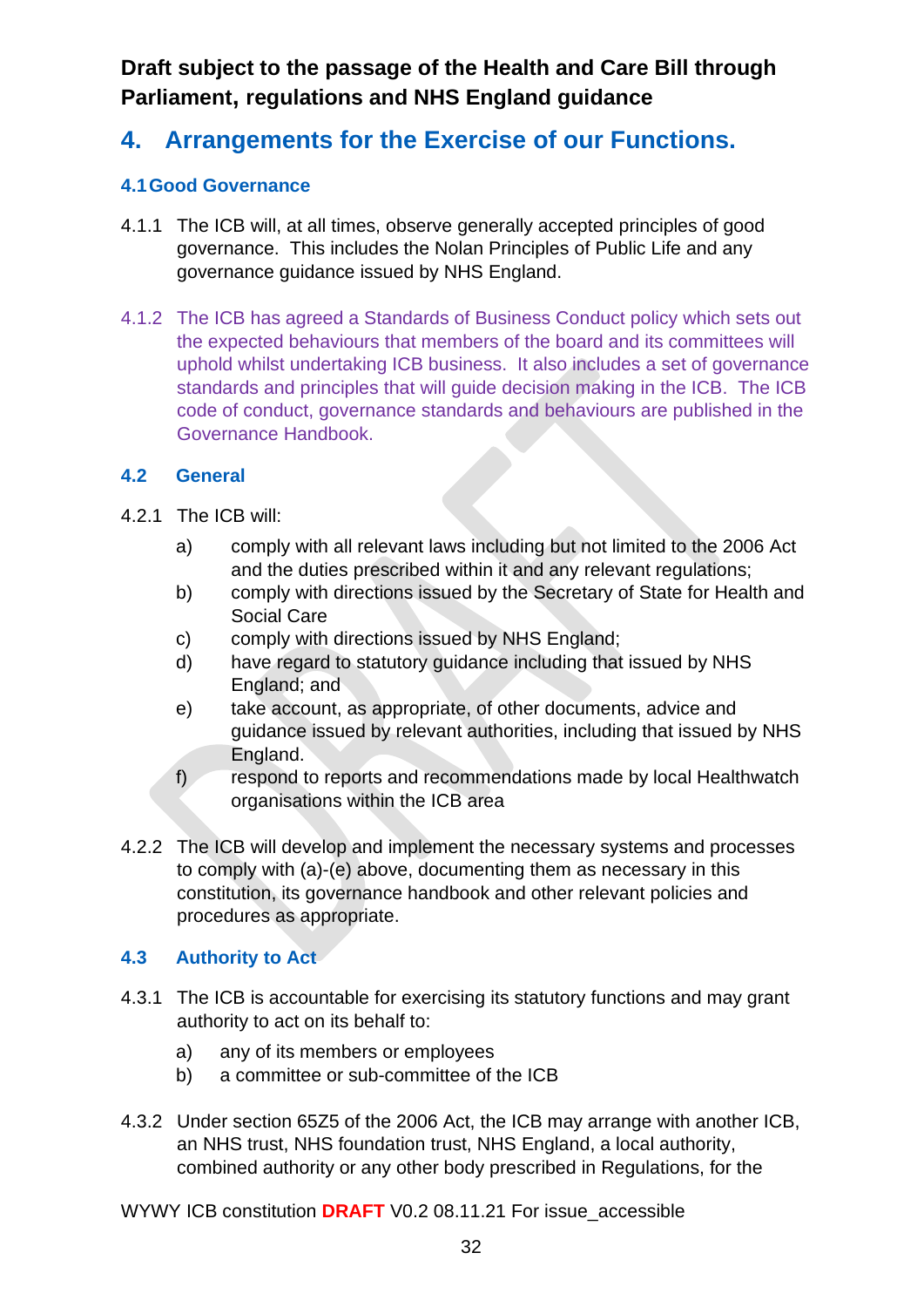ICB's functions to be exercised by or jointly with that other body or for the functions of that other body to be exercised by or jointly with the ICB. Where the ICB and other body enters such arrangements, they may also arrange for the functions in question to be exercised by a joint committee of theirs and/or for the establishment of a pooled fund to fund those functions (section 65Z6). In addition, under section 75 of the 2006 Act, the ICB may enter partnership arrangements with a local authority under which the local authority exercises specified ICB functions or the ICB exercises specified local authority functions, or the ICB and local authority establish a pooled fund.

4.3.3 Where arrangements are made under section 65Z5 or section 75 of the 2006 Act the board must authorise the arrangement, which must be described as appropriate in the SoRD.

#### **4.4 Scheme of Reservation and Delegation**

- 4.4.1 The ICB has agreed a scheme of reservation and delegation (SoRD) which is published in full [add where] (Note: a high level SoRD is attached at Annex 1)
- 4.4.2 Only the Board may agree the SoRD and amendments to the SoRD may only be approved by the Board
- 4.4.3 The SoRD sets out:
	- a) those functions that are reserved to the board;
	- b) those functions that have been delegated to an individual or to committees and sub committees;
	- c) those functions delegated to another body or to be exercised jointly with another body, under section 65Z5 and 65Z6 of the 2006 Act
- 4.4.4 The ICB remains accountable for all of its functions, including those that it has delegated. All those with delegated authority are accountable to the Board for the exercise of their delegated functions.

#### **4.5 Functions and Decision Map**

- 4.5.1 The ICB has prepared a Functions and Decision Map which sets out at a high level its key functions and how it exercises them in accordance with the SoRD. (Note: A draft functions and decisions map is attached at Annex 2)
- 4.5.2 The Functions and Decision Map is published [add web address]
- 4.5.3 The map includes:
- 4.5.3.1 Key functions reserved to the Board of the ICB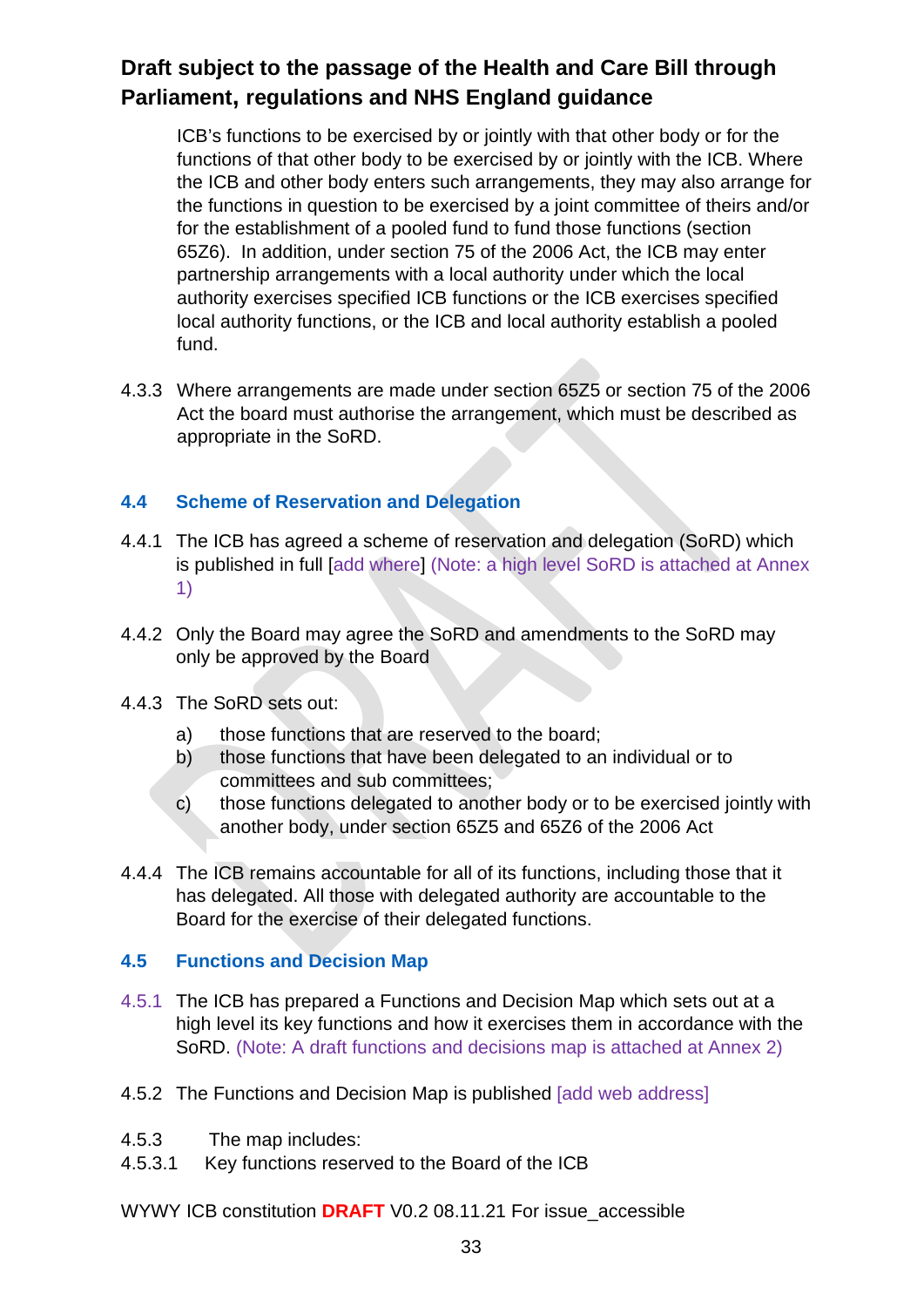- 4.5.3.2 Commissioning functions delegated to committees and individuals.
- 4.5.3.3 Commissioning functions delegated under section 65Z5 and 65Z6 of the 2006 Act to be exercised by, or with, another ICB, an NHS trust, NHS foundation trust, local authority, combined authority or any other prescribed body;
- 4.5.3.4 functions delegated to the ICB (for example, from NHS England).

#### **4.6 Committees and Sub-Committees**

- 4.6.1 The ICB may appoint committees and arrange for its functions to be exercised by such committees. Each committee may appoint subcommittees and arrange for the functions exercisable by the committee to be exercised by those sub-committees.
- 4.6.2 In line with the ICB's principles of subsidiarity, the ICB has established committees in each of its places (Bradford District and Craven, Calderdale, Kirklees, Leeds and Wakefield. These committee have delegated authority from the Board to make decisions about ICB functions and resources at place level as set out in the SoRD. All committees and sub-committees are listed in the SoRD.
- 4.6.3 Each committee established by the ICB operates under terms of reference and membership agreed by the Board. All terms of reference are published in the Governance Handbook[7](#page-38-0) .
- 4.6.4 The Board remains accountable for all functions, including those that it has delegated to committees and subcommittees and therefore, appropriate reporting and assurance arrangements are in place and documented in terms of reference. All committees and sub committees that fulfil delegated functions of the ICB, will be required to:
	- a) operate within its terms of reference. For committees, these will be approved by the Board and for sub-committees these will be approved by the parent committee.
	- b) have due regard to and operate within the Constitution, standing orders, standing financial instructions and other financial procedures of the ICB.
	- c) submit their minutes to each formal Board meeting or, in the case of sub committees, to its parent committee.
	- d) publish their minutes on the ICB website once ratified.

<span id="page-38-0"></span><sup>7</sup> Under development.

WYWY ICB constitution **DRAFT** V0.2 08.11.21 For issue\_accessible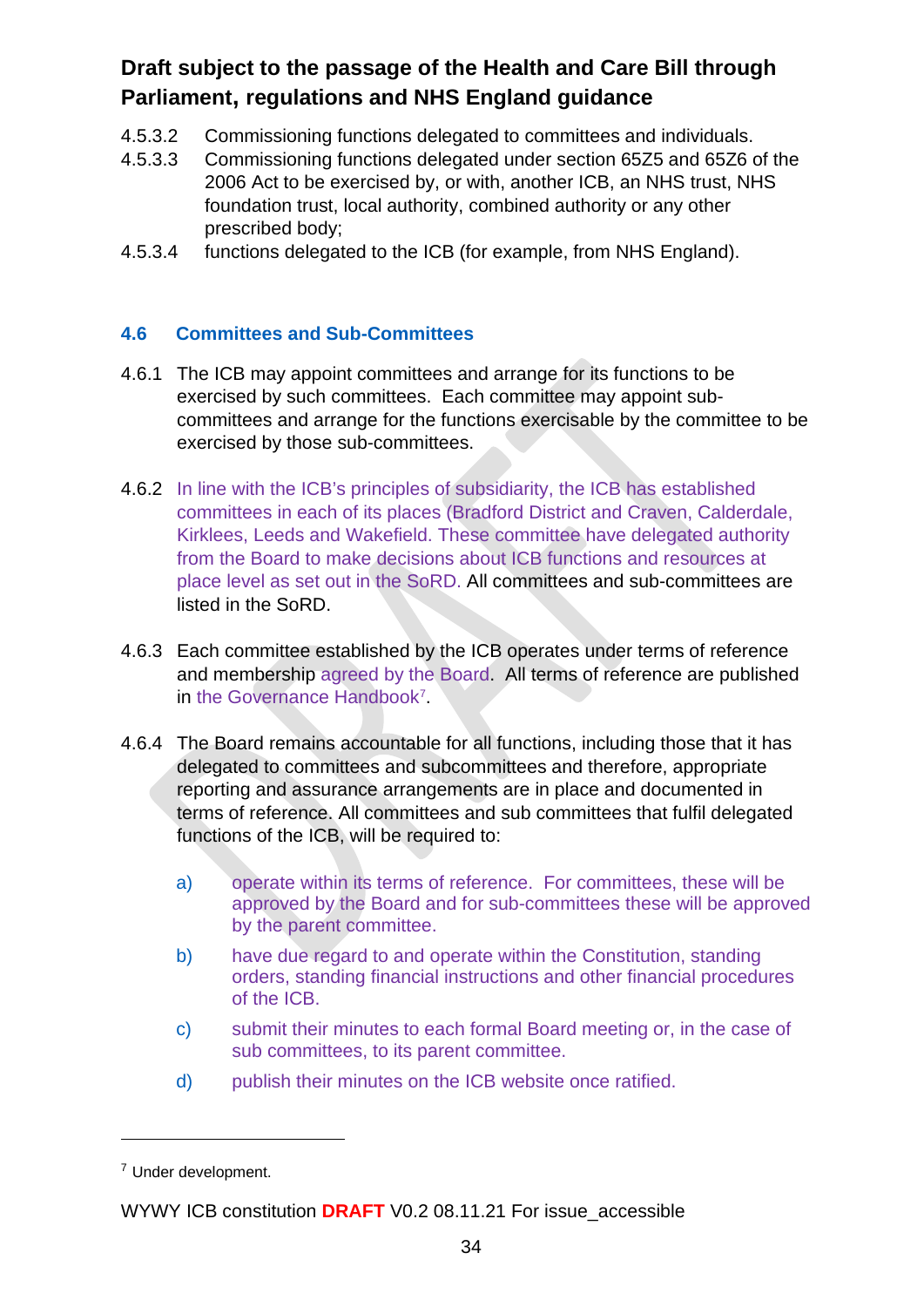- e) draw to the attention of the Board or parent committee any significant risks.
- f) undertake an annual self-assessment of their own performance. This self-assessment shall form the basis of the annual report from the committee or sub committee.
- g) submit an annual report to the Board or parent Committee.
- h) members will abide by the 'Principles of Public Life' (The Nolan Principles) and the NHS Code of Conduct
- i) demonstrably consider the equality and diversity implications of decisions they make and consider whether any new resource allocation achieves positive change around inclusion, equality and diversity
- 4.6.5 Any committee or sub-committee established in accordance with clause 4.6 may consist of, or include, persons who are not ICB Members or employees.
- 4.6.6 All members of committees and sub-committees are required to act in accordance with this constitution, including the standing orders as well at the SFIs and any other relevant ICB policy.
- 4.6.7 The following committees will be maintained:
- 4.6.7.1 **Audit Committee:** This committee is accountable to the Board and provides an independent and objective view of the ICB's compliance with its statutory responsibilities. The committee is responsible for arranging appropriate internal and external audit.

The Audit Committee will be chaired by an independent nonexecutive member (other than the Chair of the ICB) who has the qualifications, expertise or experience to enable them to express credible opinions on finance and audit matters.

4.6.7.2 **Remuneration and Nomination Committee:** This committee is accountable to the Board for matters relating to remuneration, fees and other allowances (including pension schemes) for employees and other individuals who provide services to the ICB.

> The Remuneration and Nomination Committee will be chaired by an independent non-executive member other than the Chair or the Chair of Audit Committee.

4.6.8 The terms of reference for each of the above committees are published in the governance handbook.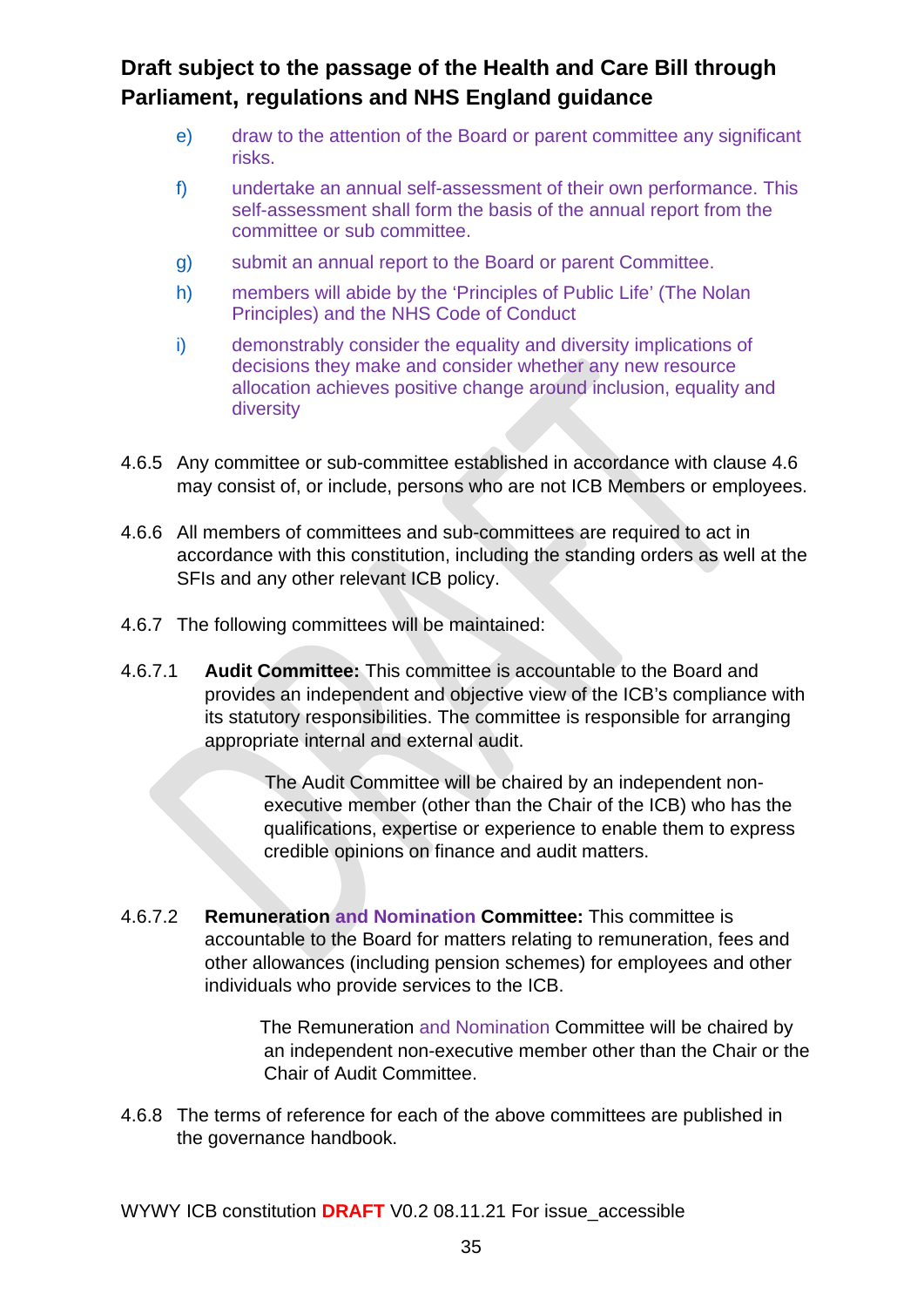4.6.9 The Board has also established a number of other committees to assist it with the discharge of its functions. These committees are set out in the SoRD and further information about these committees, including terms of reference, are published in the Governance Handbook.

#### **4.7 Delegations made under section 65Z5 of the 2006 Act**

- 4.7.1 As per 4.3.2 The ICB may arrange for any functions exercisable by it to be exercised by or jointly with any one or more other relevant bodies (another ICB, NHS England, an NHS trust, NHS foundation trust, local authority, combined authority or any other prescribed body).
- 4.7.2 All delegations made under these arrangements are set out in the ICB Scheme of Reservation and Delegation and included in the Functions and Decision Map.
- 4.7.3 Each delegation made under section 65Z5 of the Act will be set out in a delegation arrangement which sets out the terms of the delegation. This may, for joint arrangements, include establishing and maintaining a pooled fund. The power to approve delegation arrangements made under this provision will be reserved to the Board.
- 4.7.4 The Board remains accountable for all the ICB's functions, including those that it has delegated and therefore, appropriate reporting and assurance mechanisms are in place as part of agreeing terms of a delegation and these are detailed in the delegation arrangements, summaries of which will be published in the governance handbook]
- 4.7.5 In addition to any formal joint working mechanisms, the ICB may enter into strategic or other transformation discussions with its partner organisations on an informal basis.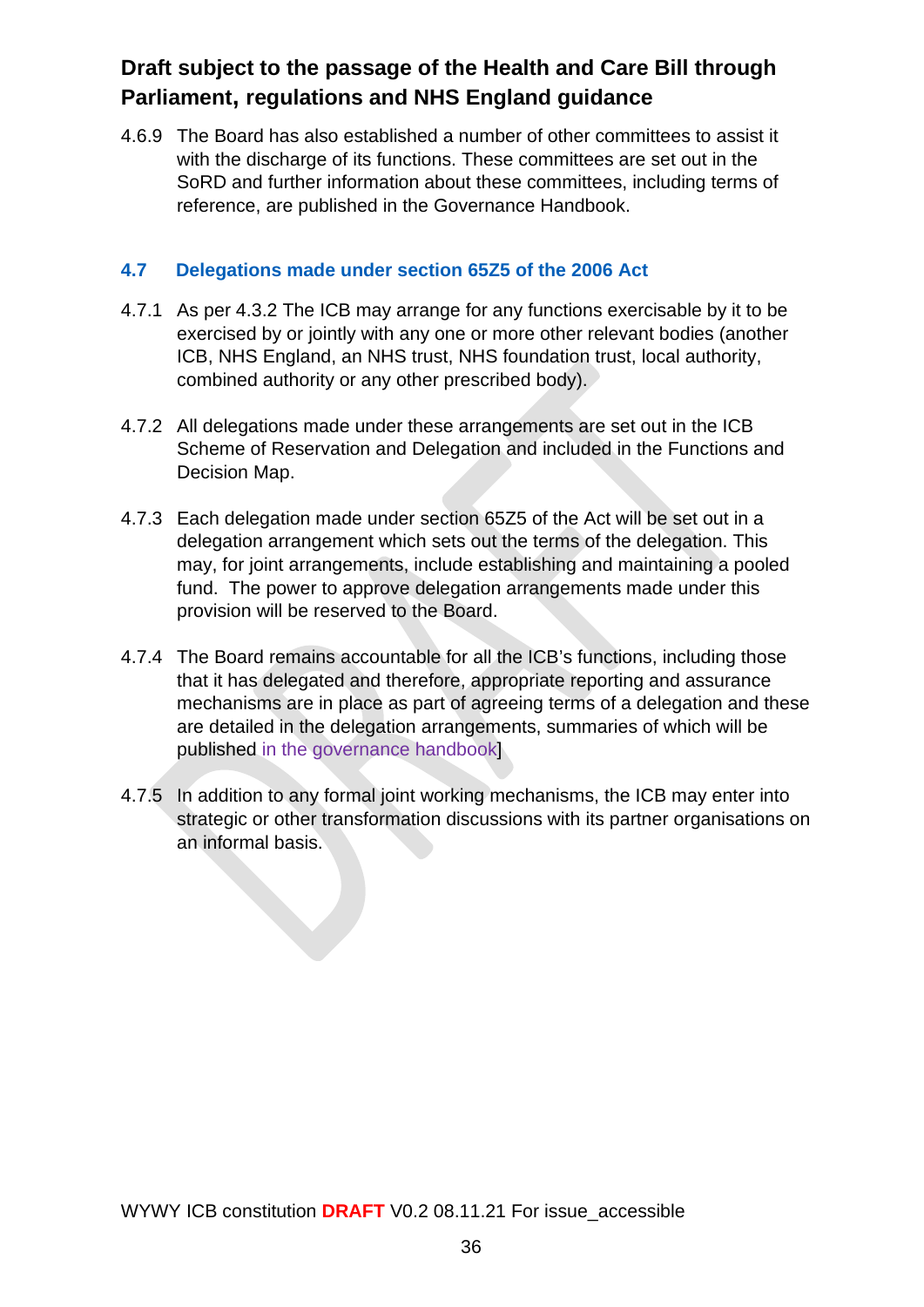# **5. Procedures for Making Decisions**

### **5.1 Standing Orders**

- 5.1.1 The ICB has agreed a set of standing orders which describe the processes that are employed to undertake its business. They include procedures for:
	- conducting the business of the ICB
	- the procedures to be followed during meetings; and
	- the process to delegate functions.
- 5.1.2 The Standing Orders apply to all committees and sub-committees of the ICB unless specified otherwise in terms of reference which have been agreed by the Board.
- 5.1.3 A full copy of the Standing Orders is included in Appendix 2 and forms part of this constitution.

### **5.2 Standing Financial Instructions (SFIs)[8](#page-41-0)**

- 5.2.1 The ICB has agreed a set of SFIs which include the delegated limits of financial authority set out in the SoRD.
- 5.2.2 A copy of the SFIs published specify where

<span id="page-41-0"></span><sup>&</sup>lt;sup>8</sup> Standing Financial Instructions are under development.

WYWY ICB constitution **DRAFT** V0.2 08.11.21 For issue\_accessible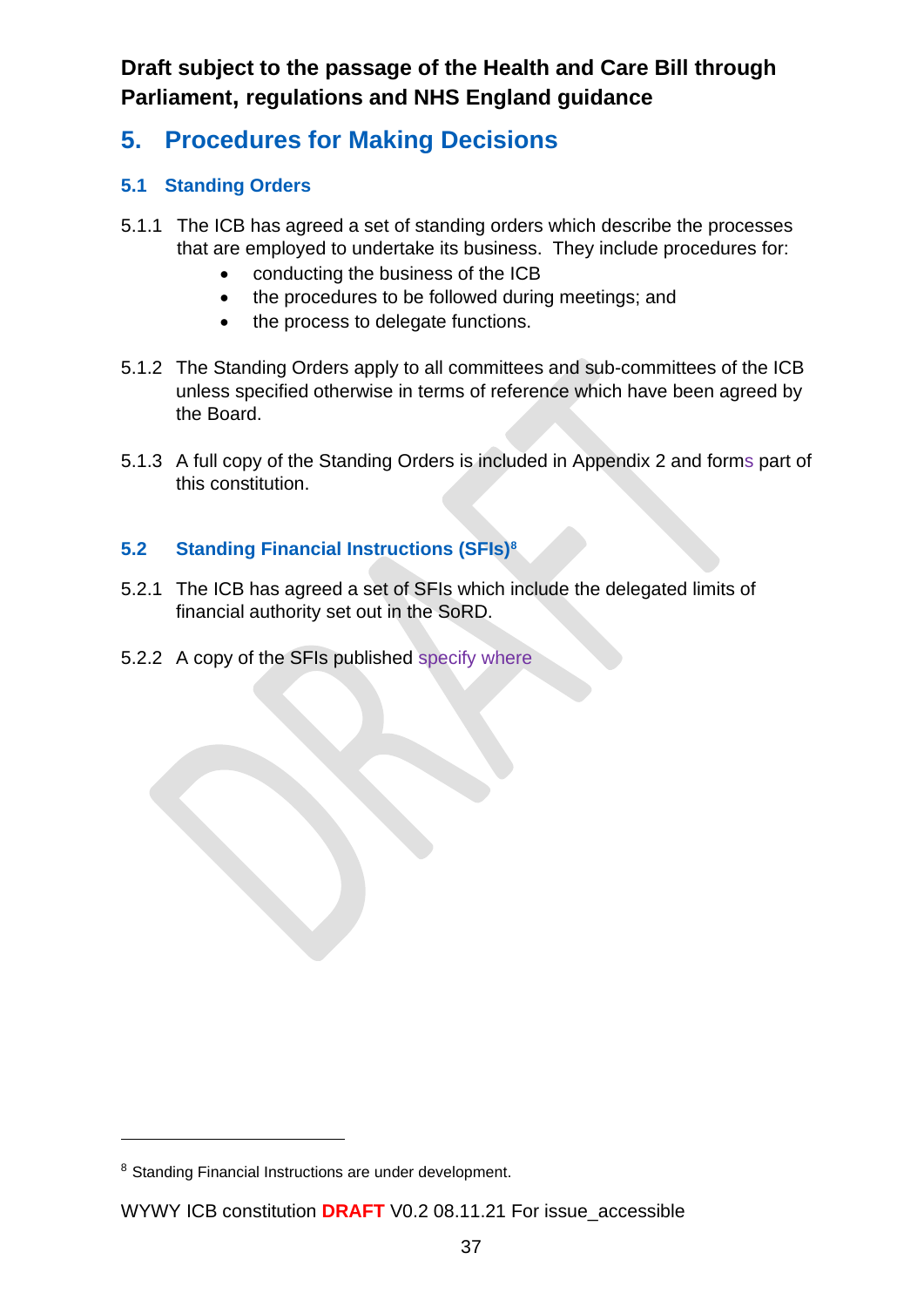# **6. Arrangements for Conflict of Interest Management and Standards of Business Conduct**

#### **6.1 Conflicts of Interest**

#### **[Subject to change in line with NHS England guidance]**

- 6.1.1 As required by section 14Z30 of the 2006 Act, the ICB has made arrangements to manage any actual and potential conflicts of interest to ensure that decisions made by the ICB will be taken and seen to be taken without being unduly influenced by external or private interest and do not, (and do not risk appearing to) affect the integrity of the ICB's decisionmaking processes.
- 6.1.2 The ICB has agreed policies and procedures for the identification and management of conflicts of interest which are published on the website
- 6.1.3 All Board, committee and sub-committee members, and employees of the ICB, will comply with the ICB policy on conflicts of interest in line with their terms of office and/ or employment. This will include but not be limited to declaring all interests on a register that will be maintained by the ICB.
- 6.1.4 All delegation arrangements made by the ICB under Section 65Z5 of the 2006 Act will include a requirement for transparent identification and management of interests and any potential conflicts in accordance with suitable policies and procedures comparable with those of the ICB.
- 6.1.5 Where an individual, including any individual directly involved with the business or decision-making of the ICB and not otherwise covered by one of the categories above, has an interest, or becomes aware of an interest which could lead to a conflict of interests in the event of the ICB considering an action or decision in relation to that interest, that must be considered as a potential conflict, and is subject to the provisions of this Constitution, the Conflicts of interest Policy and the Standards of Business Conduct Policy.
- 6.1.6 The ICB has appointed the Audit Chair to be the Conflicts of Interest Guardian. In collaboration with the ICB's governance lead, their role is to:
	- a) Act as a conduit for members of the public and members of the partnership who have any concerns with regards to conflicts of interest;
	- b) Be a safe point of contact for employees or workers to raise any concerns in relation to conflicts of interest;
	- c) Support the rigorous application of conflict of interest principles and policies;
	- d) Provide independent advice and judgment to staff and members where there is any doubt about how to apply conflicts of interest policies and principles in an individual situation;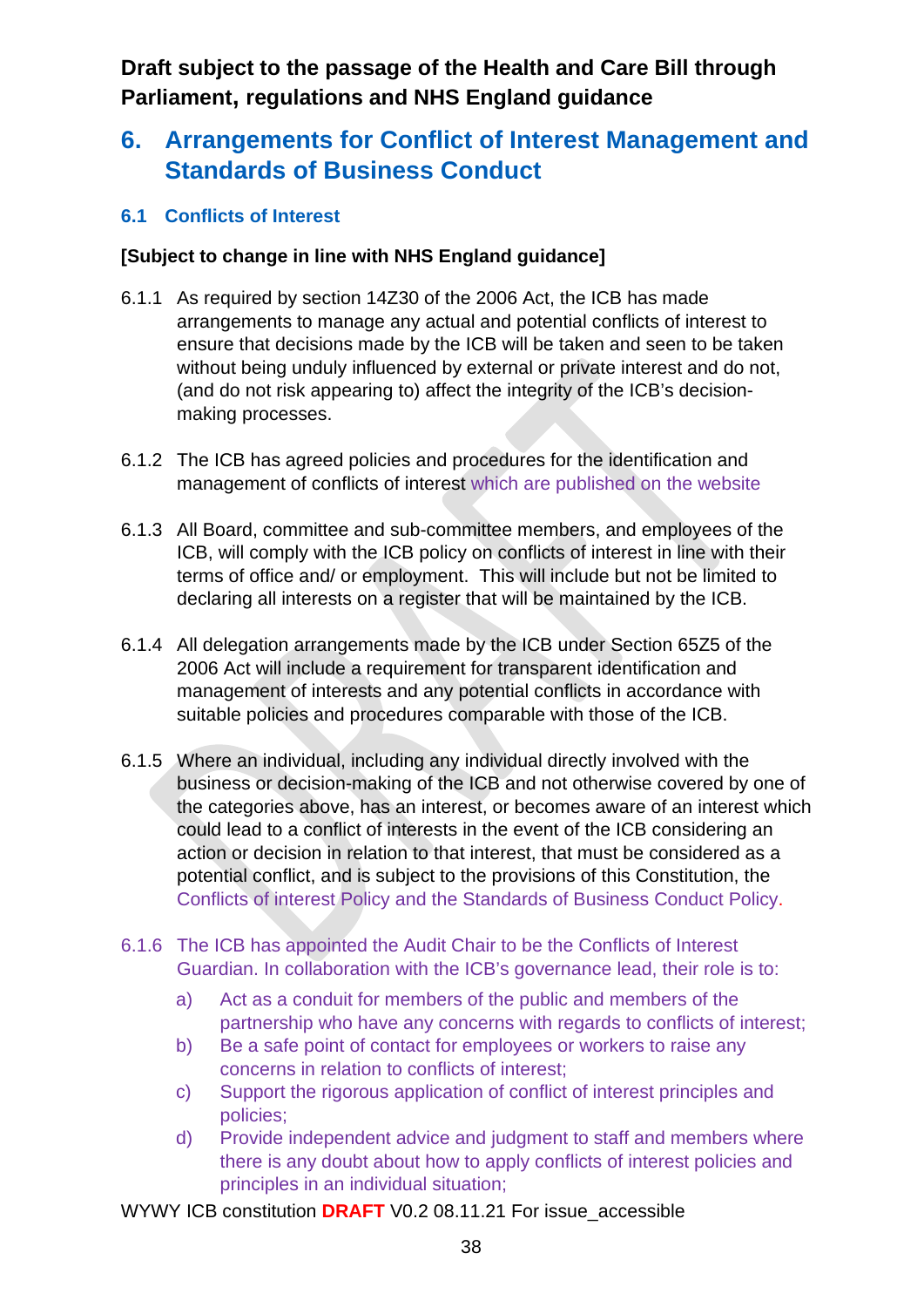e) Provide advice on minimising the risks of conflicts of interest.

#### **6.2 Principles**

- 6.2.1 In discharging our functions, the ICB will abide by the following principles:
	- a) Recognising that the perception of wrongdoing, impaired judgement or undue influence can be as detrimental as any of them actually occurring. If in doubt, it is better to assume the existence of a conflict of interest and manage it appropriately rather than ignore it. For a conflict of interest to exist, financial gain is not necessary.
	- b) Doing business appropriately conflicts of interest become much easier to identify, avoid and/or manage when the processes for needs assessments, consultation mechanisms, commissioning strategies and procurement procedures are right from the outset, because the rationale for all decision-making will be clear and transparent and should withstand scrutiny.
	- c) Being proactive, not reactive the ICB will seek to identify and minimise the risk of conflicts of interest at the earliest possible opportunity for instance by considering potential conflicts of interest when appointing individuals to join the Board or other decision-making bodies, and by ensuring individuals receive proper induction and understand their obligations to declare conflicts of interest.
	- d) Being balanced, appropriate and proportionate to the circumstances and context – rules will be clear and robust but not overly prescriptive or restrictive. They should ensure that decision-making processes are transparent and fair whilst not being overly constraining, complex or cumbersome.
	- e) Being transparent the ICB will document the approach and decisions taken at every stage in the decision-making process so that a clear audit trail is evident.
	- f) Creating an environment and culture where individuals feel supported and confident in declaring relevant information and raising any concerns.

#### **6.3 Declaring and Registering Interests**

- 6.3.1 The ICB maintains registers of the interests of:
	- a) Members of the ICB
	- b) Members of the Board's committees and sub-committees
	- c) Its employees
- 6.3.2 In accordance with section 14Z30(2) of the 2006 Act registers of interest are published on the ICB website /add where.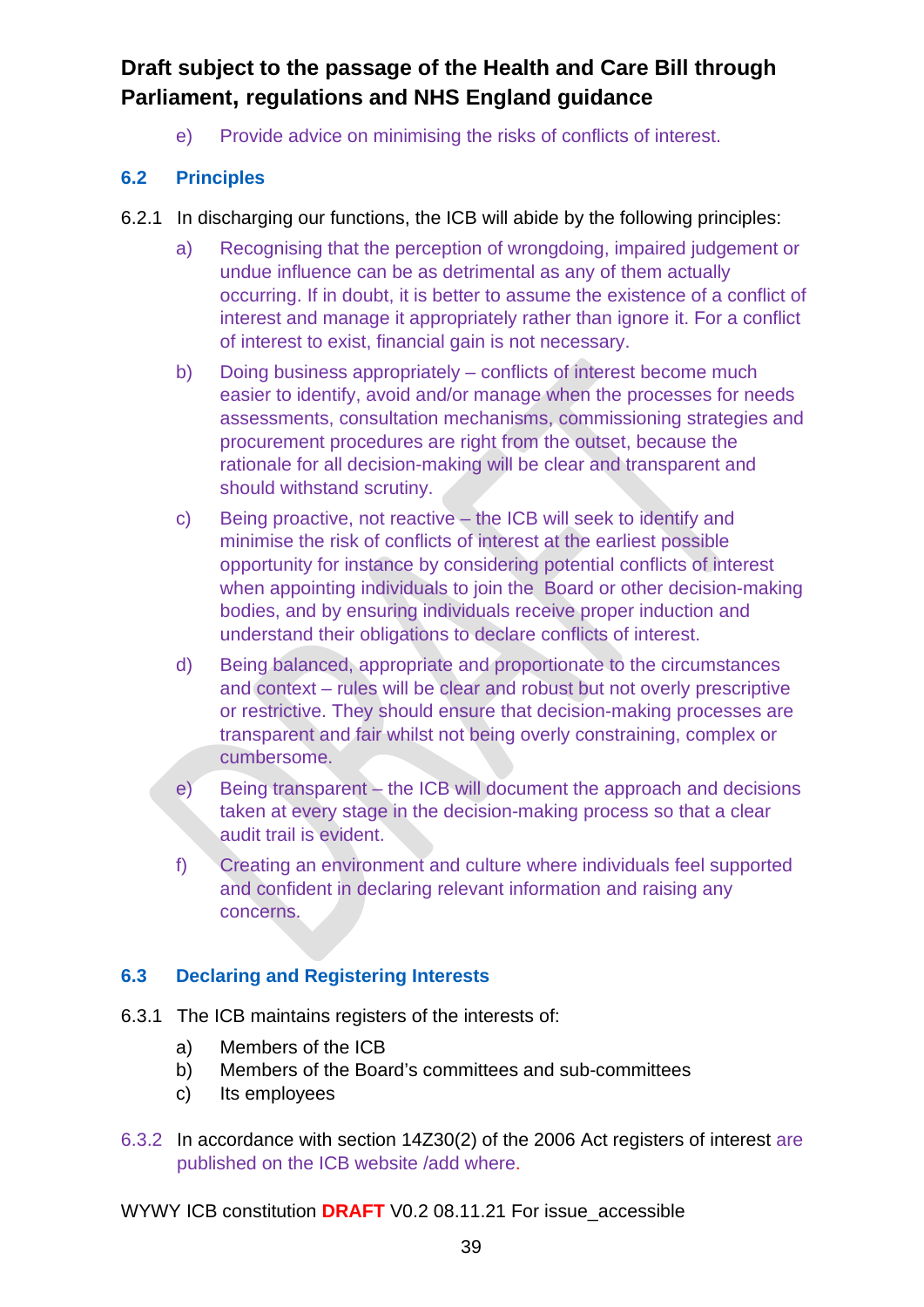- 6.3.3 All relevant persons as per 6.1.3 and 6.1.5 must declare any conflict or potential conflict of interest relating to decisions to be made in the exercise of the ICB's commissioning functions.
- 6.3.4 Declarations should be made as soon as reasonably practicable after the person becomes aware of the conflict or potential conflict and in any event within 28 days. This could include interests an individual is pursuing. Interests will also be declared and discussed on appointment and during relevant discussion in meetings.
- 6.3.5 All declarations will be entered in the registers as per 6.3.1
- 6.3.6 The ICB will ensure that, as a matter of course, declarations of interest are made and confirmed, or updated at least annually.
- 6.3.7 Interests (including gifts and hospitality) of decision-making staff will remain on the public register for a minimum of six months. In addition, the ICB will retain a record of historic interests and offers/receipt of gifts and hospitality for a minimum of six years after the date on which it expired. The ICB's published register of interests states that historic interests are retained by the ICB for the specified timeframe and details of whom to contact to submit a request for this information.
- 6.3.8 Activities funded in whole or in part by third parties who may have an interest in ICB business such as sponsored events, posts and research will be managed in accordance with the ICB policy to ensure transparency and that any potential for conflicts of interest are well-managed.

### **6.4 Standards of Business Conduct**

- 6.4.1 Board members, employees, committee and sub-committee members of the ICB will at all times comply with this Constitution and be aware of their responsibilities as outlined in it. They should:
	- a) act in good faith and in the interests of the ICB;
	- b) follow the Seven Principles of Public Life; set out by the Committee on Standards in Public Life (the Nolan Principles);
	- c) comply with the ICB Standards of Business Conduct Policy, and any requirements set out in the policy for managing conflicts of interest.
- 6.4.2 Individuals contracted to work on behalf of the ICB or otherwise providing services or facilities to the ICB will be made aware of their obligation to declare conflicts or potential conflicts of interest. This requirement will be written into their contract for services and is also outlined in the ICB's Standards of Business Conduct policy.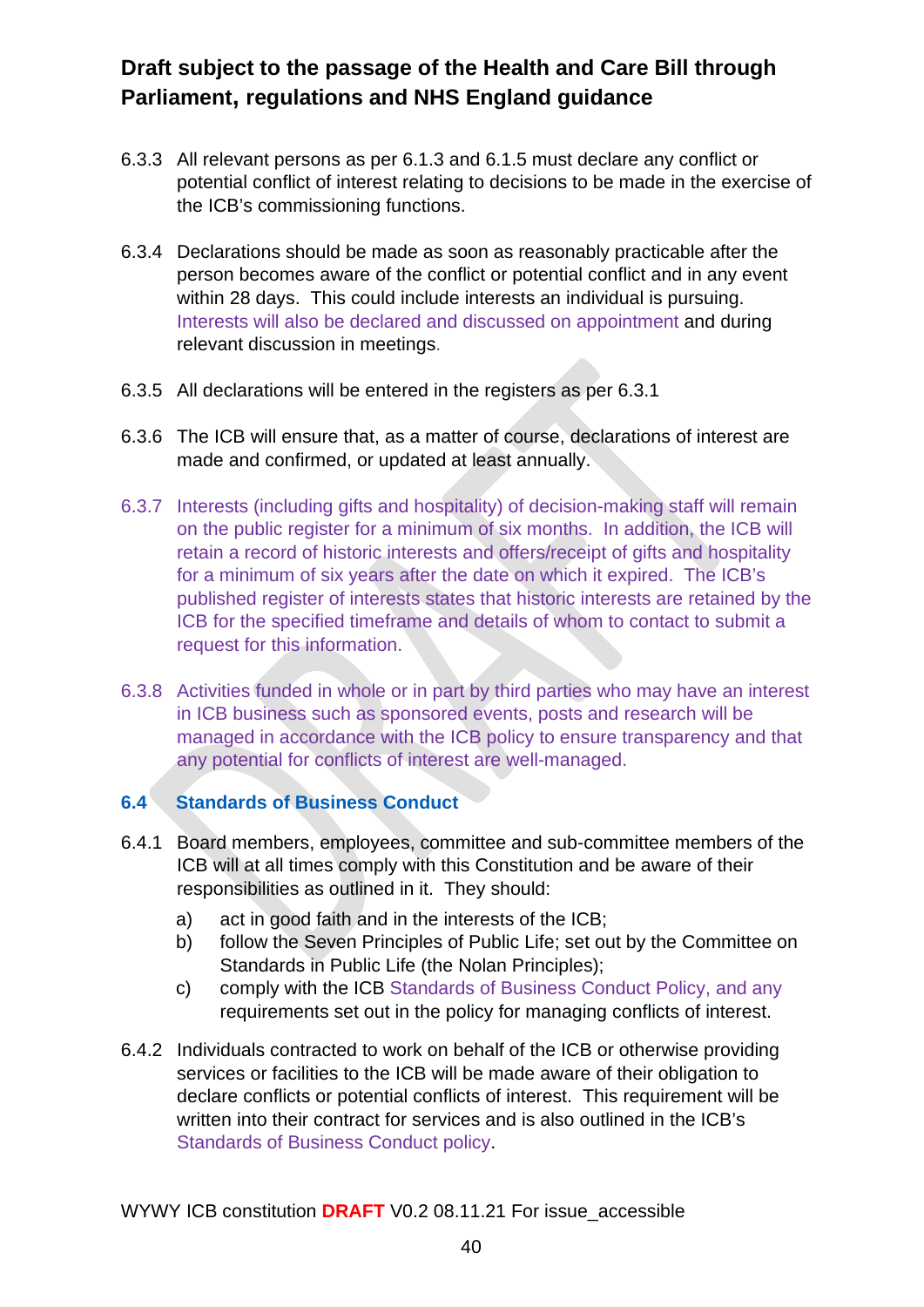# **7. Arrangements for ensuring Accountability and Transparency**

7.0 The ICB will demonstrate its accountability to local people, stakeholders and NHS England in a number of ways, including by upholding the requirement for transparency in accordance with paragraph 11(2) of Schedule 1B to the 2006 Act.

#### **7.1 Principles**

#### 7.1.1 We will

- a) provide information that is clear and easy to understand, free of jargon and in plain language;
- b) be timely, targeted and proportionate in how we communicate and engage:
- c) foster good relationships and trust by being open, honest and accountable;
- d) ask people what they think and listen to their views;
- e) talk to our communities including those most likely to be affected by any change;
- f) provide feedback about decisions and explain how public and stakeholder views have had an impact;
- g) work in partnership with other organisations in West Yorkshire;
- h) use resources well to make sure we get the most out of what we have;
- i) review and evaluate our work, using learning to make improvements.

#### **7.2 Meetings and publications**

- 7.2.1 Board and committee meetings will be held in public except where a resolution is agreed to exclude the public on the grounds that it is believed to not be in the public interest.
- 7.2.2 Papers and minutes of all meetings held in public will be published.
- 7.2.3 Annual accounts will be externally audited and published.
- 7.2.4 A clear complaints process will be published.
- 7.2.5 The ICB will comply with the Freedom of Information Act 2000 and with the Information Commissioner Office requirements regarding the publication of information relating to the ICB.
- 7.2.6 information will be provided to NHS England as required.
- 7.2.7 The constitution and governance handbook will be published as well as other key documents including but not limited to:
- WYWY ICB constitution **DRAFT** V0.2 08.11.21 For issue\_accessible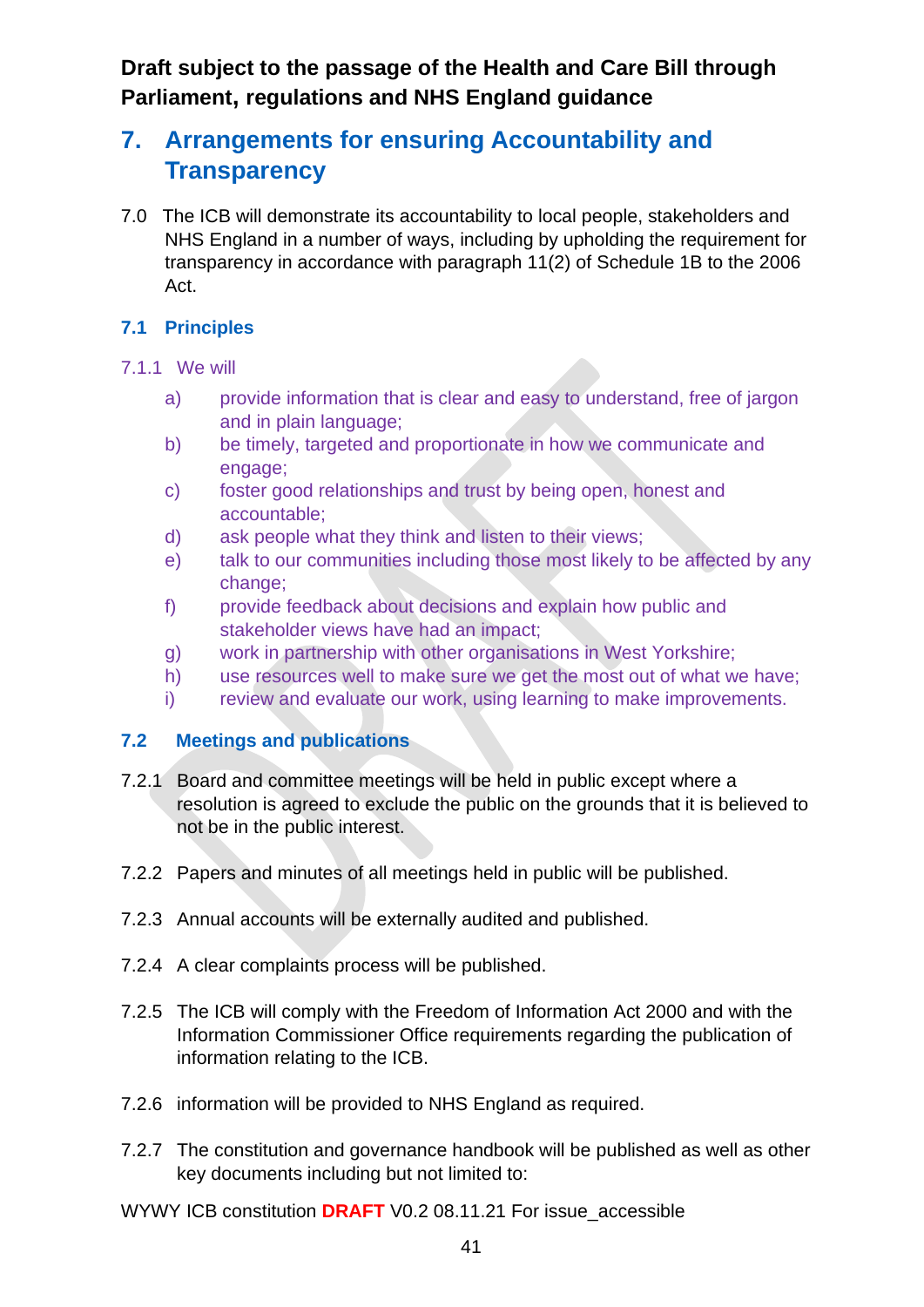- a) Conflicts of interest policy and procedures
- b) Registers of interests
- c) Standards of Business Conduct
- d) add further documents
- 7.2.8 The ICB will publish, with our partner NHS trusts and NHS foundation trusts, a plan at the start of each financial year that sets out how the ICB proposes to exercise its functions during the next five years. The plan will explain how the ICB proposes to discharge its duties under:
	- section 14Z34 (improvement in quality of services),
	- section 14Z35 (reducing inequalities),
	- section 14Z43 (have regard to effect of decisions)
	- section 14Z44 (public involvement and consultation), and
	- sections 223H and 223J (financial duties).

And

7.2.9 proposed steps to implement the joint local health and wellbeing strategies of the Health and Wellbeing Boards in Bradford District and Craven, Calderdale, Kirklees, Leeds, North Yorkshire and Wakefield.

#### **7.3 Scrutiny and Decision Making**

- 7.3.1 At least three independent non-executive members will be appointed to the board including the Chair; and all of the board and committee members will comply with the Nolan Principles of Public Life and meet the criteria described in the Fit and Proper Person Test.
- 7.3.2 Healthcare services will be arranged in a transparent way, and decisions around who provides services will be made in the best interests of patients, taxpayers and the population, in line with the rules set out in the NHS Provider Selection Regime.
- 7.3.3 The ICB will comply with the requirements of the NHS Provider Selection Regime<sup>[9](#page-46-0)</sup> including:
	- a) evidencing that it has properly exercised the responsibilities conferred on it by the regime by:
		- publishing the intended selection approach in advance.
		- publishing the outcome of decisions made and the details of contracts awarded.

<span id="page-46-0"></span><sup>&</sup>lt;sup>9</sup> Subject to regulations that are not yet published.

WYWY ICB constitution **DRAFT** V0.2 08.11.21 For issue\_accessible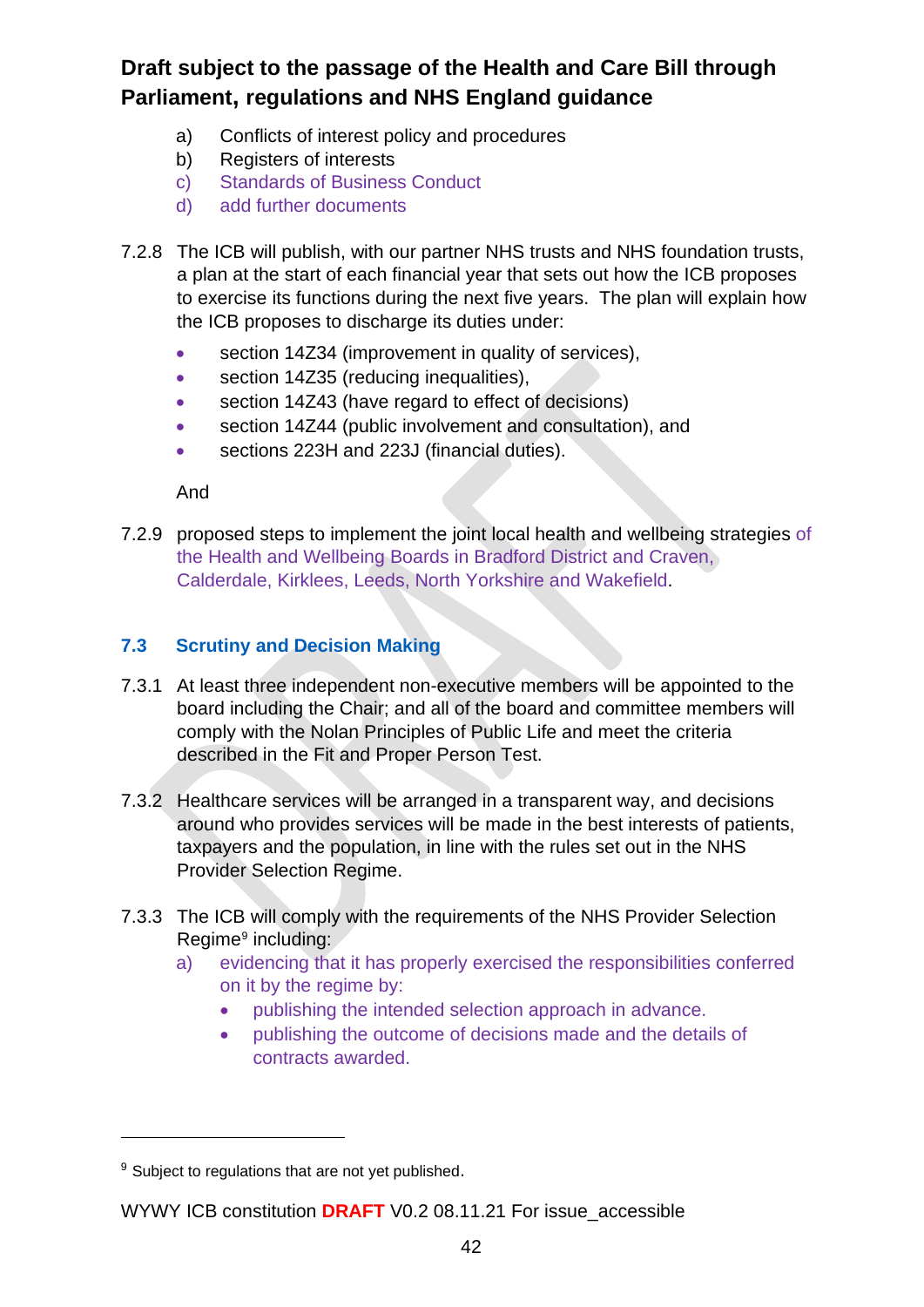- keeping a record of decisions made under the regime, including evidence that all relevant issues and criteria have been considered and that the reasons for any decision are clearly justified.
- recording how conflicts of interest were managed
- b) monitoring compliance with this regime via an annual internal audit processes the results of which will be published.
- c) including in the annual report a summary of contracting activity as specified by the regime.
- d) ensuring that appropriate internal governance mechanisms are in place to deal with representations made against provider selection decisions and that any such representations are considered fairly and impartially within the timescales prescribed.
- 7.3.4 The ICB will comply with local authority health overview and scrutiny requirements.

### **7.4 Annual Report**

- 7.4.1 The ICB will publish an annual report in accordance with any guidance published by NHS England and which sets out how it has discharged its functions and fulfilled its duties in the previous financial year and in particular how it has discharged its duties under sections
	- 14Z34 (improvement in quality of services),
	- 14Z35 (reducing inequalities),
	- 14z43 (have regard to the effect of decisions)
	- 14Z44 (public involvement and consultation), and
- 7.4.2 The annual report will also review the extent to which the ICB has exercised its functions in accordance with the plans published under section
	- 14Z50 (Integrated Care System plan), and
	- 14Z54 (capital resource use plan), and
- 7.4.3 Review any steps the board has taken to implement any joint health and wellbeing strategy to which it was required to have regard under section 116B(1) of the Local Government and Public Involvement in Health Act 2007.

# **8. Arrangements for Determining the Terms and Conditions of Employees.**

8.1 The ICB may appoint employees, pay them remuneration and allowances as it determines and appoint staff on such terms and conditions as it determines.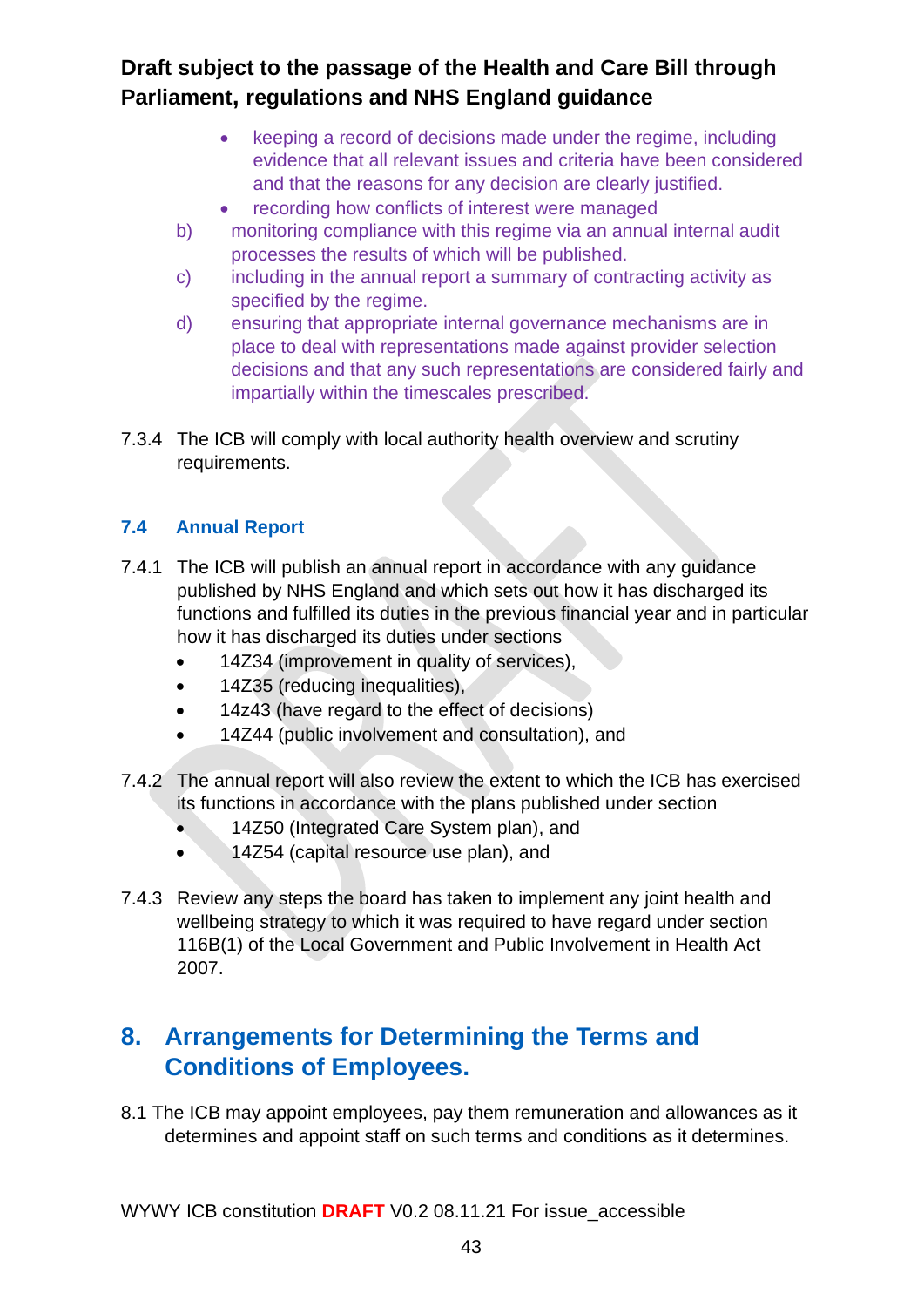- 8.2 The Board has established a Remuneration and Nomination Committee which is chaired by a Non-Executive member other than the Chair or Audit Chair.
- 8.3 The membership of the Remuneration and Nomination Committee is determined by the Board. No employees may be a member of the Remuneration and Nomination Committee but the Board ensures that the Remuneration and Nomination Committee has access to appropriate advice by ensuring that human resource advisers are in attendance and that the committee has access to appropriate expertise.
- 8.4 The Board may appoint independent members or advisers to the Remuneration and Nomination Committee who are not members of the board.
- 8.5 The main purpose of the Remuneration and Nomination Committee is to exercise the functions of the ICB relating to paragraphs 17 to 19 of Schedule 1B to the 2006 Act. The terms of reference agreed by the board are published say where.
- 8.6 The duties of the Remuneration and Nomination Committee include:
	- a) Setting the ICB pay policy (or equivalent) and standard terms and conditions
	- b) Making arrangements to pay employees such remuneration and allowances as it may determine
	- c) Setting remuneration and allowances for members of the board
	- d) Setting any allowances for members of committees or sub-committees of the ICB who are not members of the board
	- e) Ensuring that there is a formal, rigorous and transparent procedure for the recruitment and appointment of employees and members of the Integrated Care Board including effective succession planning.
	- f) Any other relevant duties.
- 8.7 The ICB may make arrangements for a person to be seconded to serve as a member of the ICB's staff.

# **9. Arrangements for Public Involvement**

- 9.1 In line with section 14Z44(2) of the 2006 Act the ICB has made arrangements to secure that individuals to whom services which are, or are to be, provided pursuant to arrangements made by the ICB in the exercise of its functions, and their carers and representatives, are involved (whether by being consulted or provided with information or in other ways) in:
	- a) the planning of the commissioning arrangements by the Integrated Care Board
	- b) the development and consideration of proposals by the ICB
	- c) for changes in the commissioning arrangements where the implementation of the proposals would have an impact on the manner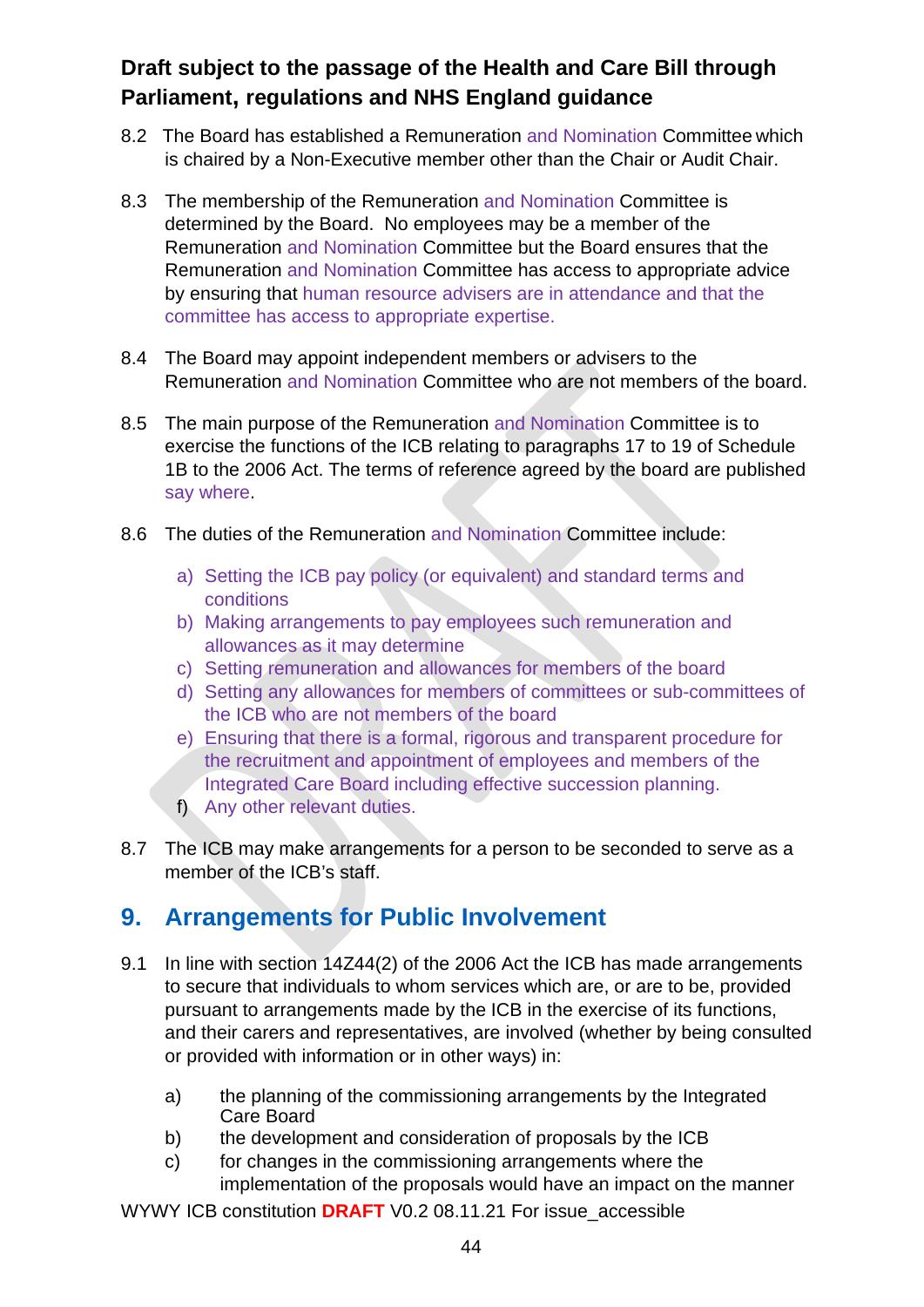in which the services are delivered to the individuals (at the point when the service is received by them), or the range of health services available to them, and

- d) decisions of the ICB affecting the operation of the commissioning arrangements where the implementation of the decisions would (if made) have such an impact.
- 9.2 In line with section 14Z52 of the 2006 Act the ICB has made the following arrangements to consult its population on its system plan:
	- a) To ensure that the plan reflects the views of local people we will carry out engagement and involvement activities which may include surveys and focus groups.
	- b) This will sit alongside an engagement and consultation mapping report which will set out the work that has taken place in our local places and at West Yorkshire level.
- 9.3 The ICB has adopted the ten principles set out by NHS England for working with people and communities.
	- a) Put the voices of people and communities at the centre of decisionmaking and governance, at every level of the ICS.
	- b) Start engagement early when developing plans and feed back to people and communities how it has influenced activities and decisions.
	- c) Understand your community's needs, experience and aspirations for health and care, using engagement to find out if change is working.
	- d) Build relationships with excluded groups especially those affected by inequalities.
	- e) Work with Healthwatch and the voluntary, community and social enterprise sector as key partners.
	- f) Provide clear and accessible public information about vision, plans and progress to build understanding and trust.
	- g) Use community development approaches that empower people and communities, making connections to social action.
	- h) Use co-production, insight and engagement to achieve accountable health and care services.
	- i) Co-produce and redesign services and tackle system priorities in partnership with people and communities.
	- j) Learn from what works and build on the assets of all partners in the ICS networks, relationships, activity in local places.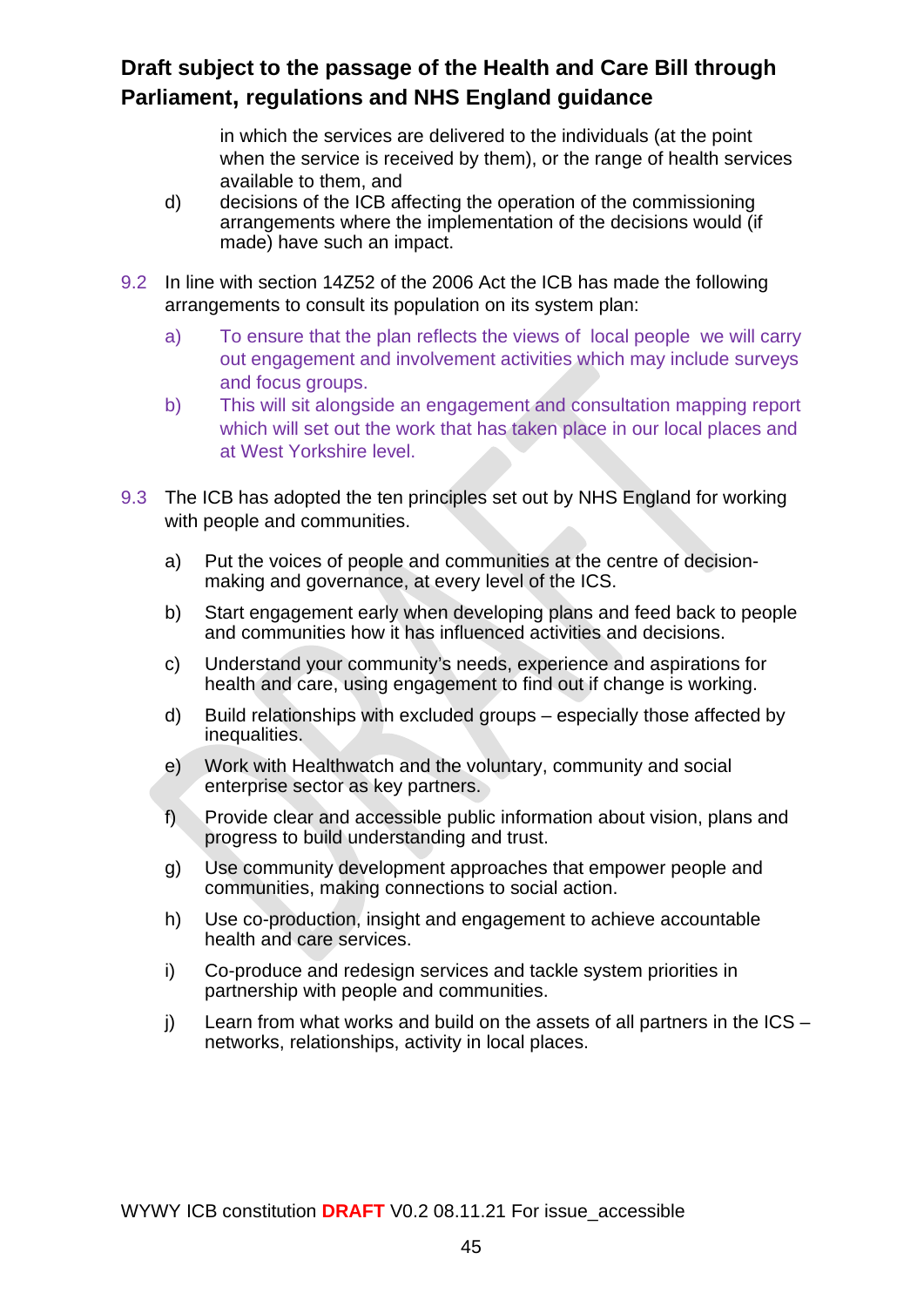- 9.3.2 In addition the ICB has agreed the following communication and involvement principles. All such activity carried out by and on behalf of the ICB will be:
	- a) Accessible and inclusive to all our audiences. For example, involving people at a time and place that is convenient to them, and establishing environments and methods that make it easy for people to be open with their input.
	- b) Informed by data we will use insight and evidence to target and inform Involvement work to develop plans.
	- c) Clear and concise allowing messages to be easily understood by all
	- d) Communications will be available in different formats not everyone has the digital skills or confidence to access online information so information in other formats must be available if preferred. We will always communicate in Plain English. Acronyms will be clearly explained, we will reduce the use of jargon and we will write in clear and concise terms so that everyone can understand what we are saying.
	- e) Consistent and accountable in line with our vision, messages, and purpose
	- f) Flexible ensuring communications and involvement activity follows a variety of formats, tailored to and appropriate for each audience
	- g) Open, honest, and transparent we will be clear from the start of the conversations what our plans are, what is and what isn't negotiable, the reasons why and ultimately, how decisions will be made
	- h) Targeted making sure we get messages to the right people and in the right way
	- i) Timely making sure people have enough time to respond and are kept updated
	- j) Two-way we will listen and respond accordingly, letting people know the outcome of all conversations.
	- k) Value for money we will use our available resources and skills creatively and effectively
- 9.3.3 These principles will be used when developing and maintaining arrangements for engaging with people and communities.
- 9.3.4 The ICB has agreed a set of arrangements for engaging with people and communities which are set out in the Communication and Involvement Framework (insert link)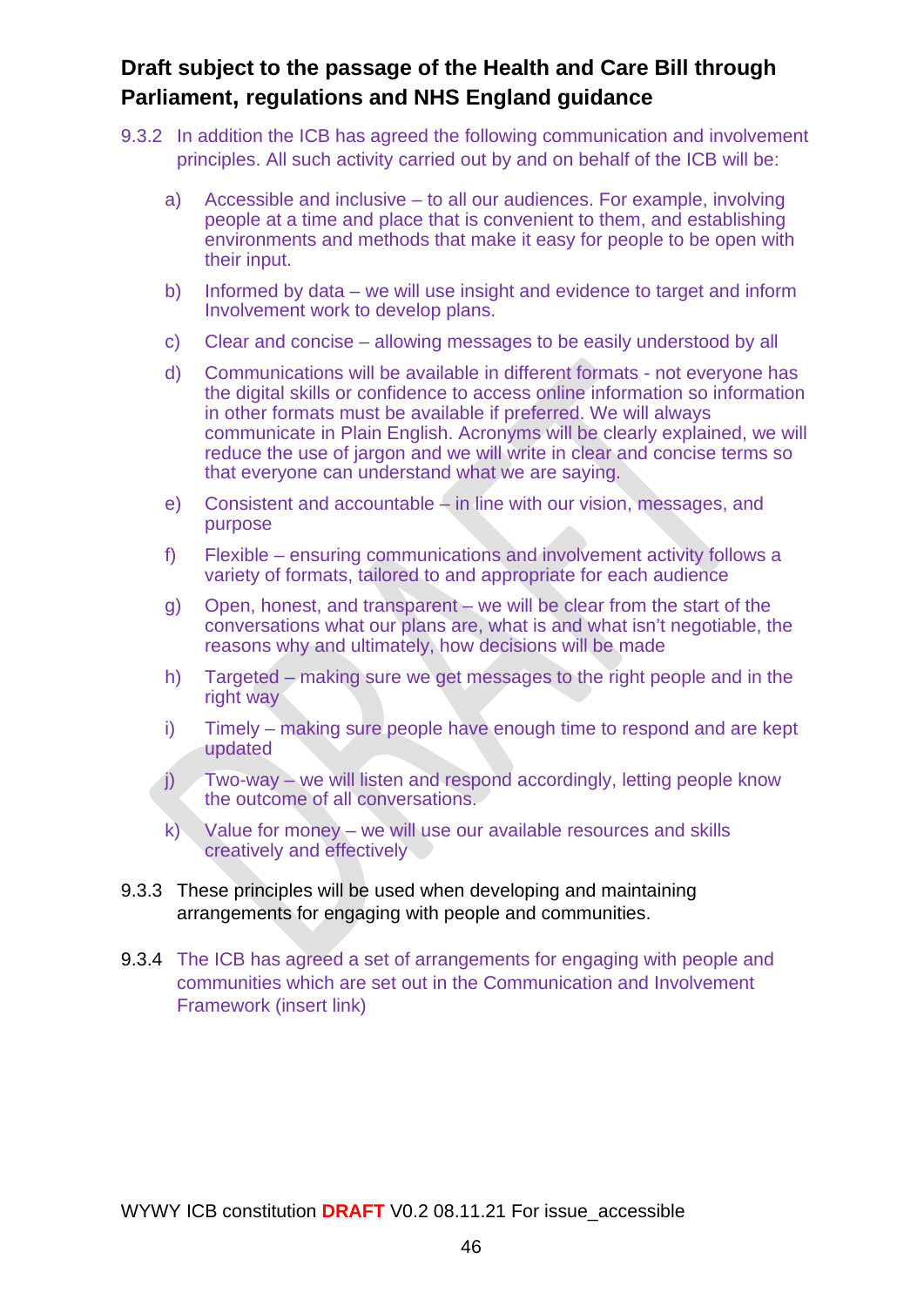# **Appendix 1: Definitions of Terms Used in This Constitution**

| 2006 Act                                            | National Health Service Act 2006, as amended by the<br>Health and Social Care Act 2012 and the Health and Care<br>Act 2022.                                                                                                                                                                                                                                                                 |
|-----------------------------------------------------|---------------------------------------------------------------------------------------------------------------------------------------------------------------------------------------------------------------------------------------------------------------------------------------------------------------------------------------------------------------------------------------------|
| Area                                                | The geographical area that the ICB has responsibility for,<br>as defined in part 2 of this constitution                                                                                                                                                                                                                                                                                     |
| <b>Board</b><br>(ICB Board)                         | The decision-making body of the ICB at West Yorkshire<br>level.                                                                                                                                                                                                                                                                                                                             |
| Committee                                           | A committee created and appointed by the ICB Board.                                                                                                                                                                                                                                                                                                                                         |
| <b>Health and</b><br><b>Wellbeing Board</b>         | A statutory committee of a local authority (at place level)<br>which brings together leaders from the local health and<br>care system. Responsible for producing a joint strategic<br>needs assessment and a joint health and wellbeing<br>strategy.                                                                                                                                        |
| <b>Health Overview</b><br>and Scrutiny<br>Committee | A statutory committee of a local authority that undertakes<br>in-depth reviews of health and care issues for local<br>people. There are overview and scrutiny committees at<br>place and West Yorkshire level.                                                                                                                                                                              |
| <b>Health Service</b><br><b>Body</b>                | Health service body as defined by section 9(4) of the NHS<br>Act 2006 or (b) NHS Foundation Trusts.                                                                                                                                                                                                                                                                                         |
| <b>Integrated Care</b><br>Partnership (ICP)         | The joint committee of the ICB's area established by the<br>ICB and each responsible local authority whose area<br>coincides with or falls wholly or partly within the ICB's<br>area.                                                                                                                                                                                                       |
| <b>Integrated Care</b><br>System (ICS)              | The whole health and care system across West Yorkshire<br>known as the West Yorkshire Health and Care<br>Partnership. The ICS is made up of the NHS, councils,<br>Healthwatch and the voluntary, community and social<br>enterprise sector (VCSE) partners in each of our places<br>(Bradford District and Craven; Calderdale, Kirklees, Leeds<br>and Wakefield) and across West Yorkshire. |
| Partnership                                         | The West Yorkshire Health & Care Partnership (the ICS).                                                                                                                                                                                                                                                                                                                                     |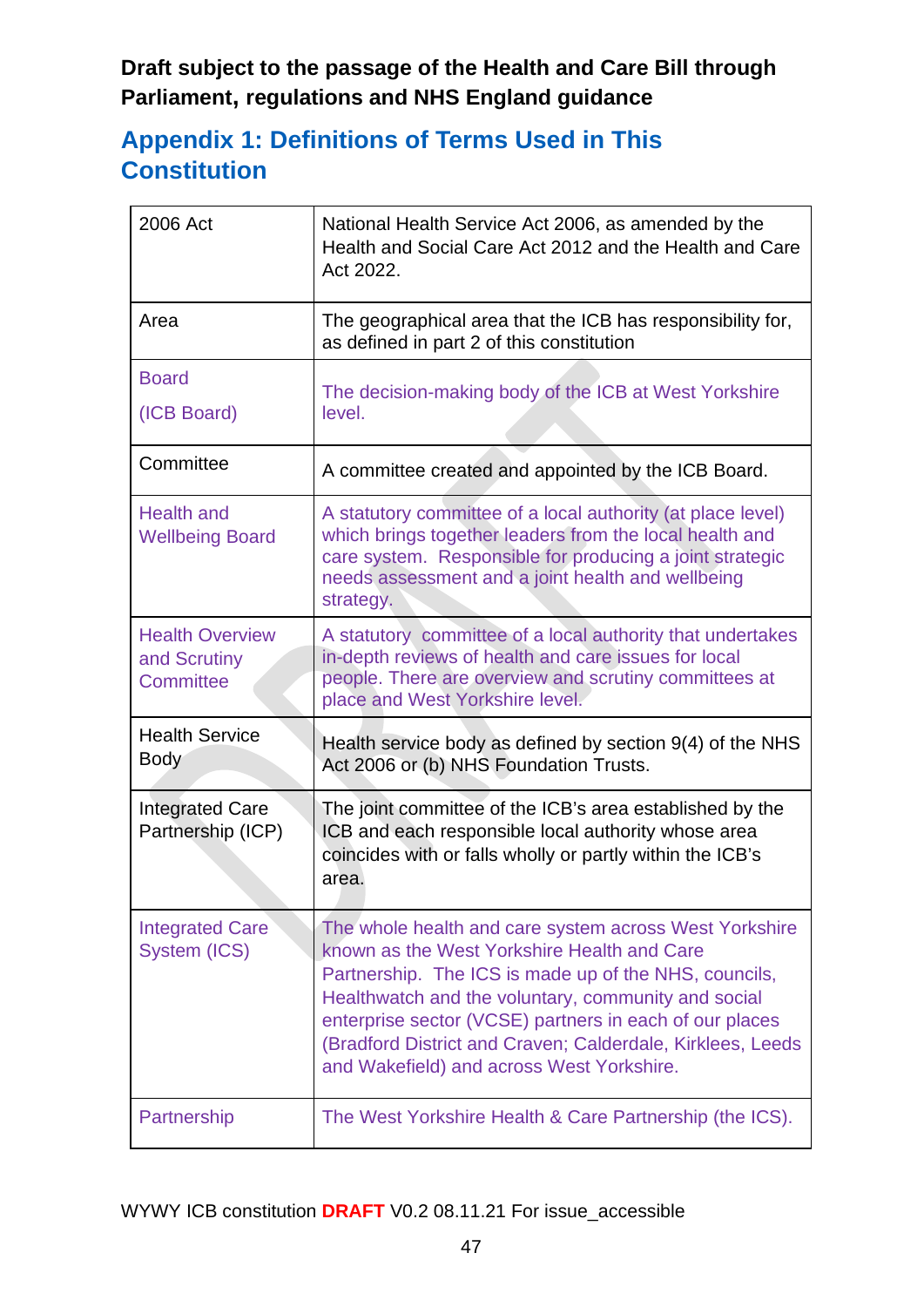| Place-based<br><b>Integrated Care</b><br><b>Board Committee</b><br>(Place ICB<br>Committee) | The formal decision-making committee which brings<br>together health, care, VSCE and Healthwatch partners to<br>make decisions about ICB functions and resources at<br>place level.<br>Formally established by the ICB, with delegated authority<br>to make decisions in accordance with the SoRD.                            |
|---------------------------------------------------------------------------------------------|-------------------------------------------------------------------------------------------------------------------------------------------------------------------------------------------------------------------------------------------------------------------------------------------------------------------------------|
| <b>Place</b>                                                                                | The geographical level at which most of the work to join<br>up health and care services happens. Our places are:<br>Bradford District and Craven; Calderdale, Kirklees, Leeds,<br>and Wakefield,                                                                                                                              |
| <b>Place-Based</b><br>Partnership                                                           | Collaborative arrangements formed by organisations<br>responsible for arranging and delivering health and care<br>services in our places. They involve the ICB local<br>authorities and providers of health and care services,<br>including the voluntary, community and social enterprise<br>sector, people and communities. |
| Provider<br>collaborative                                                                   | NHS trusts working together to achieve better outcomes<br>for people and ensure sustainable services in the future.<br>Provider collaboratives work at both place and West<br><b>Yorkshire level</b>                                                                                                                          |
| <b>Ordinary Member</b>                                                                      | The Board will have a Chair and a Chief Executive plus<br>other members. All other members of the Board are<br>referred to as Ordinary Members.                                                                                                                                                                               |
| Sub-Committee                                                                               | A committee created and appointed by and reporting to a<br>committee.                                                                                                                                                                                                                                                         |
|                                                                                             | ICBs should add local definitions as required and should<br>always include any local terms that refer to legally<br>prescribed roles or functions.                                                                                                                                                                            |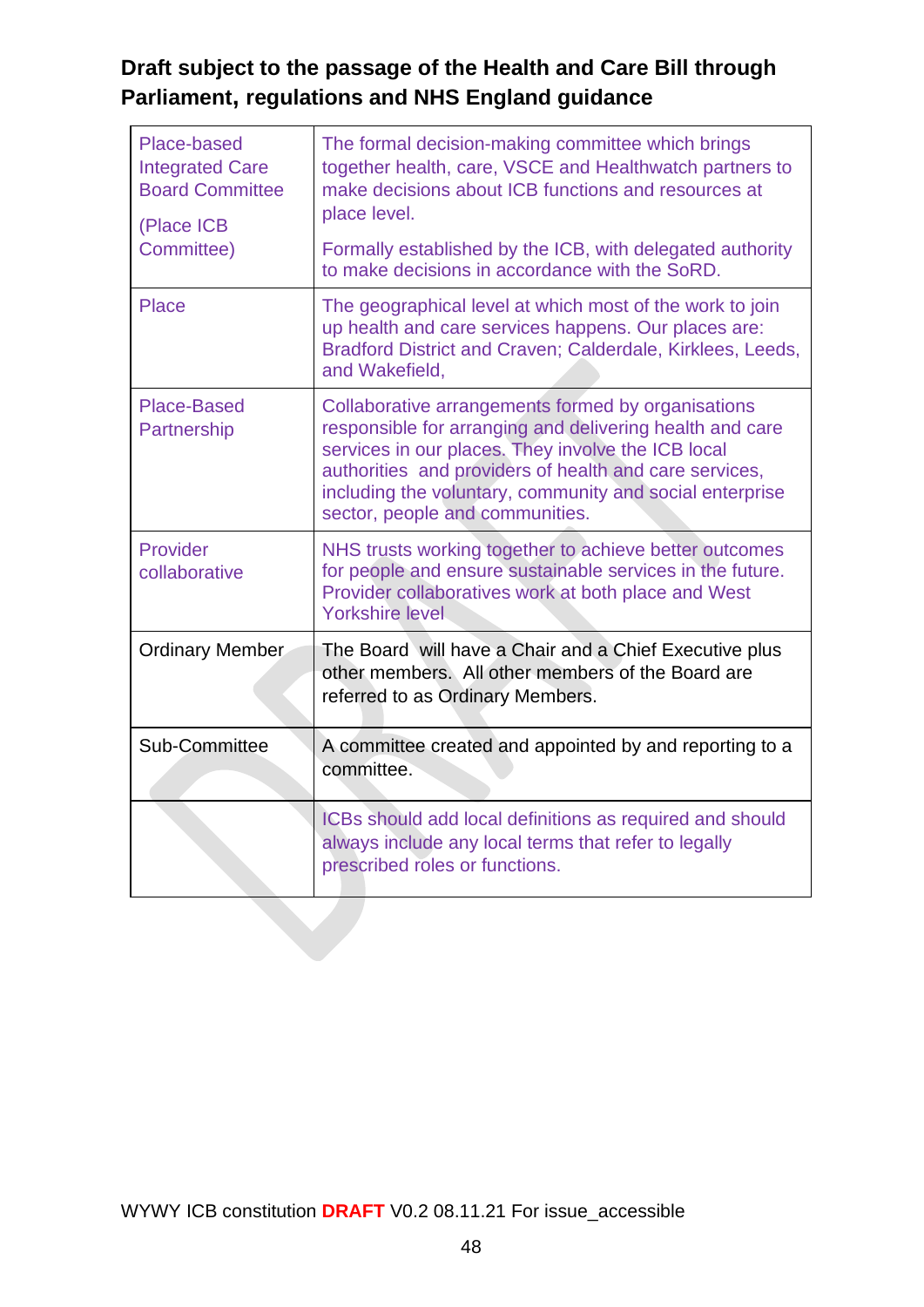# **Appendix 2: Standing Orders**

### **1.1. Introduction**

1.1 These Standing Orders have been drawn up to regulate the proceedings of NHS West Yorkshire Integrated Care Board so that the ICB can fulfil its obligations as set out largely in the 2006 Act (as amended). They form part of the ICB's Constitution.

### **1.2. Amendment and review**

- 2.1 The Standing Orders are effective from xx
- 2.2 Standing Orders will be reviewed on an annual basis or sooner if required.
- 2.3 Amendments to these Standing Orders will be made as per clause 1.6 in this constitution.
- 2.4 All changes to these Standing Orders will require an application to NHS England for variation to the ICB constitution and will not be implemented until the constitution has been approved.

### **1.3. Interpretation, application and compliance**

- 3.1 Except as otherwise provided, words and expressions used in these Standing Orders shall have the same meaning as those in the main body of the ICB Constitution and as per the definitions in Appendix 1.
- 3.2 These standing orders apply to all meetings of the Board, including its committees and sub-committees unless otherwise stated. All references to Board are inclusive of committees and sub-committees unless otherwise stated.
- 3.3 All members of the Board, members of committees and sub-committees and all employees, should be aware of the Standing Orders and comply with them. Failure to comply may be regarded as a disciplinary matter.
- 3.4 In the case of conflicting interpretation of the Standing Orders, the Chair, supported with advice from **[add title for senior governance adviser**,] will provide a settled view which shall be final.
- 3.5 All members of the Board, its committees and sub-committees and all employees have a duty to disclose any non-compliance with these Standing Orders to the Chief Executive as soon as possible.
- 3.6 If, for any reason, these Standing Orders are not complied with, full details of the non-compliance and any justification for non-compliance and the circumstances around the non-compliance, shall be reported to the next formal meeting of the Board for action or ratification and the Audit Committee for review.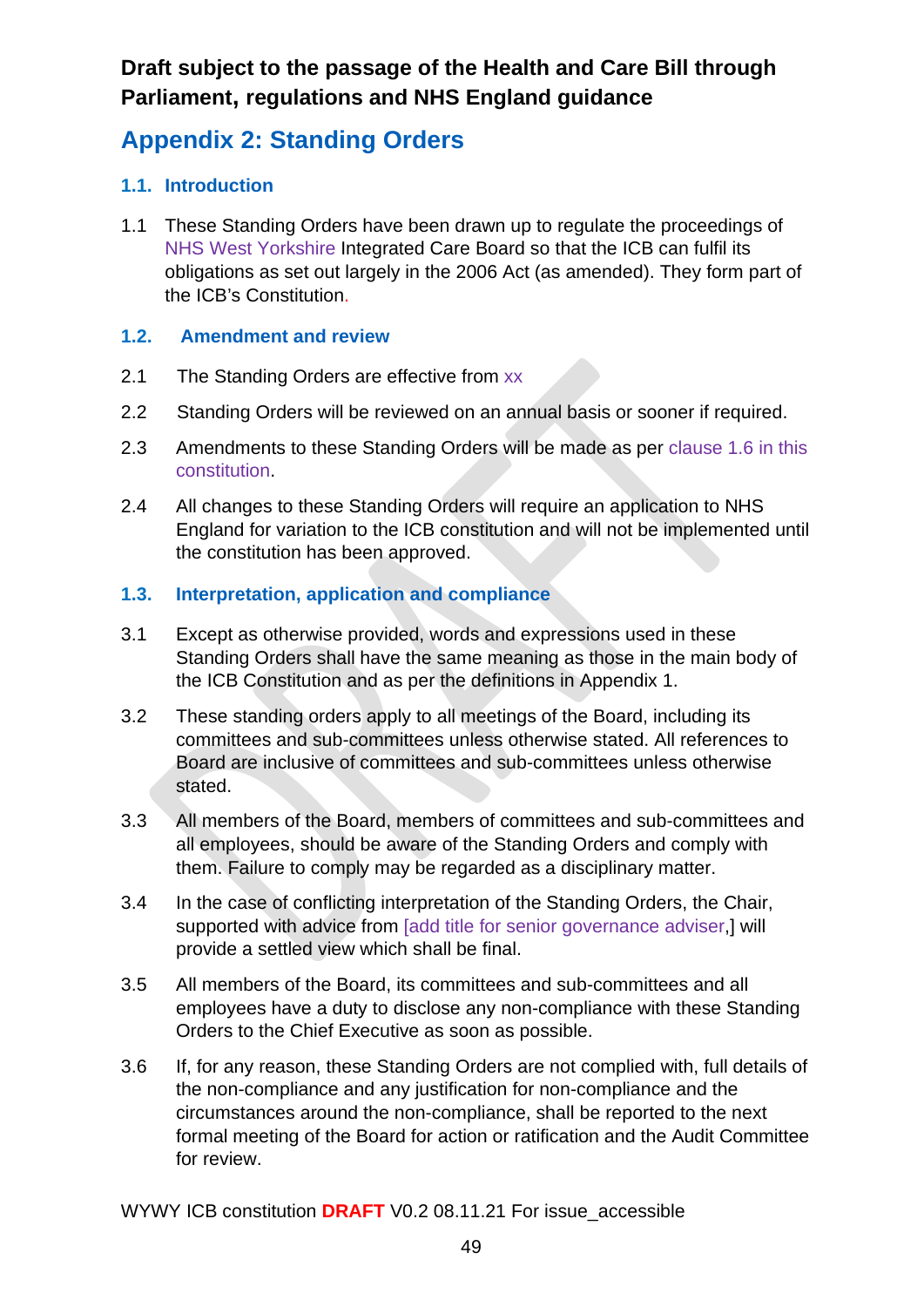**1.4. Meetings of the Integrated Care Board**

### **4.1 Calling Board Meetings**

- 4.1.1 Meetings of the Board of the ICB shall be held at regular intervals at such times and places as the ICB may determine.
- 4.1.2 In normal circumstances, each member of the Board will be given not less than one month's notice in writing of any meeting to be held. However:
	- a) The Chair may call a meeting at any time by giving not less than 14 calendar days' notice in writing.
	- b) One third of the members of the Board may request the Chair to convene a meeting by notice in writing, specifying the matters which they wish to be considered at the meeting. If the Chair refuses, or fails, to call a meeting within seven calendar days of such a request being presented, the Board members signing the requisition may call a meeting by giving not less than 14 calendar days' notice in writing to all members of the Board specifying the matters to be considered at the meeting.
	- c) In emergency situations the Chair may call a meeting with two days' notice by setting out the reason for the urgency and the decision to be taken.
- 4.1.3 A public notice of the time and place of the meeting and how to access the meeting shall be given by posting it at the offices of the ICB body and electronically at least seven three clear days before the meeting or, if the meeting is convened at shorter notice, then at the time it is convened.
- 4.1.4 The agenda and papers for meetings will be published electronically in advance of the meeting excluding, if thought fit, any item likely to be addressed in part of a meeting is not likely to be open to the public.

#### **4.2 Chair of a meeting**

- 4.2.1 The Chair of the ICB shall preside over meetings of the Board.
- 4.2.2 If the Chair is absent, or is disqualified from participating by a conflict of interest, the Deputy Chair will chair the meeting. The Deputy Chair will be the senior independent non-executive member. In the absence of the Chair and the Deputy Chair, the Chair will be an independent non-executive member, appointed by the assembled members.
- 4.2.3 The Board shall appoint a Chair to all committees and sub-committees that it has established. The appointed committee or sub-committee Chair will preside over the relevant meeting. Terms of reference for committees and sub-committees will specify arrangements for occasions when the appointed Chair is absent.
- WYWY ICB constitution **DRAFT** V0.2 08.11.21 For issue\_accessible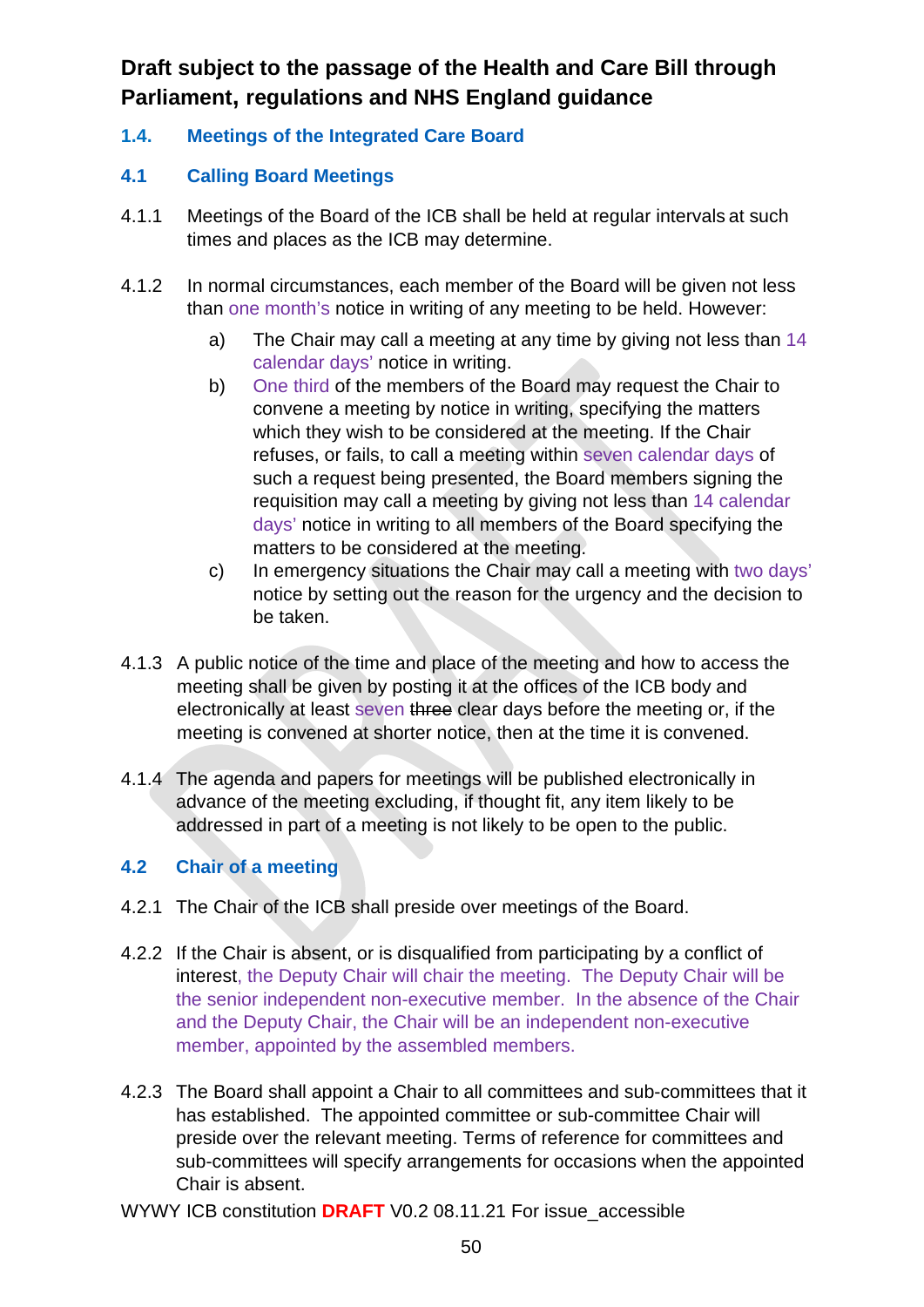#### **4.3 Agenda, supporting papers and business to be transacted**

- 4.3.1 The agenda for each meeting will be drawn up and agreed by the Chair of the meeting.
- 4.3.2 Except where the emergency provisions apply, supporting papers for all items must be submitted at least seven calendar days before the meeting takes place. The agenda and supporting papers will be circulated to all members of the Board at least five calendar days before the meeting.
- 4.3.3 Agendas and papers for meetings open to the public, including details about meeting dates, times and venues, will be published on the ICB's website at [insert link].

#### **4.4 Petitions**

4.4.1 Where a petition has been received by the ICB it shall be included as an item for the agenda of the next meeting of the Board.

#### **4.5 Nominated Deputies**

- 4.5.1 With the permission of the person presiding over the meeting, the Executive Directors and the Partner Members of the Board may nominate a deputy to attend a meeting of the Board that they are unable to attend. Members should inform the Chair of their intention to nominate a deputy and should ensure that any such deputy is suitable briefed and qualified to act in that capacity. The deputy may speak and vote on their behalf.
- 4.5.2 The decision of person presiding over the meeting regarding authorisation of nominated deputies is final.

#### **4.6 Virtual attendance at meetings**

4.6.1 The Board and its committees and sub-committees may meet virtually using telephone, video and other electronic means when necessary, unless the terms of reference prohibit this. Arrangements for virtual meetings will comply with the ICBs transparency principles, including requirements for meetings to be held in public.

#### **4.7 Quorum**

- 4.7.1 The quorum for meetings of the Board will be 11 members, including:
	- a) The Chair or Deputy Chair
	- b) The Chief Executive or Director of Finance
	- c) Either the Medical Director or the Director of Nursing
	- d) At least one independent member
	- e) At least one Partner member
	- f) At least one Place Member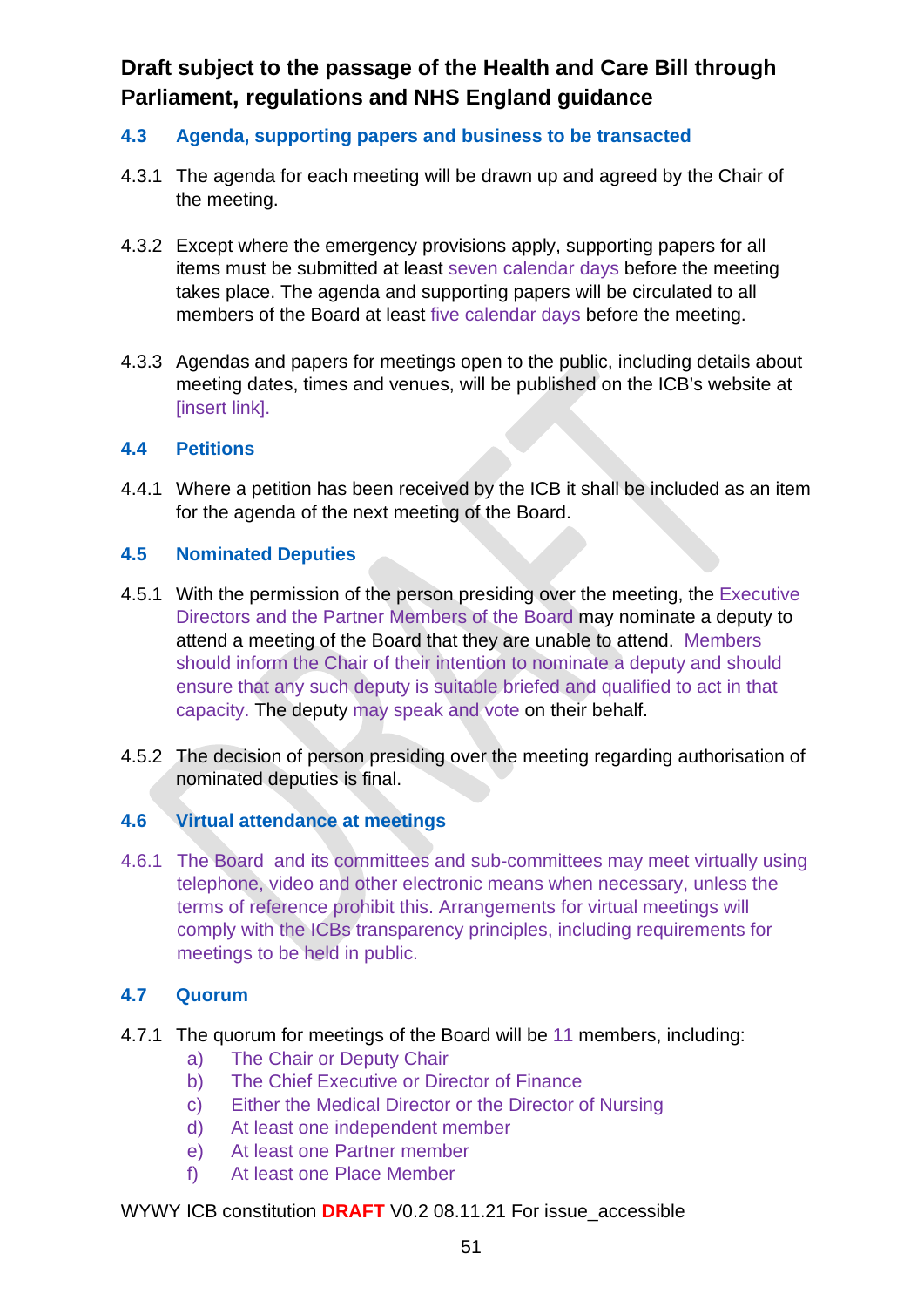- 4.7.2 For the sake of clarity:
	- a) No person can act in more than one capacity when determining the quorum.
	- b) An individual who has been disqualified from participating in a discussion on any matter and/or from voting on any motion by reason of a declaration of a conflict of interest, shall no longer count towards the quorum.
- 4.7.3 For all committees and sub-committees, the details of the quorum for these meetings and status of deputies are set out in the appropriate terms of reference.

#### **4.8 Vacancies**

- 4.8.1 In the event of vacancy or defect in appointment the following temporary arrangement for quorum will apply:
- 4.8.1.1 To determine locally

### **4.9 Decision making**

- 4.9.1 The ICB has agreed to use a collective model of decision-making that seeks to find consensus between system partners and make decisions based on unanimity as the norm, including working though difficult issues where appropriate.
- 4.9.2 Generally it is expected that decisions of the ICB will be reached by consensus. Should this not be possible then a vote will be required. The process for voting, which should be considered a last resort, is set out below:
	- a) All members of the Board who are present at the meeting will be eligible to cast one vote each.
	- b) In no circumstances may an absent member vote by proxy. Absence is defined as being absent at the time of the vote but this does not preclude anyone attending by teleconference or other virtual mechanism from participating in the meeting, including exercising their right to vote if eligible to do so.
	- c) For the sake of clarity, any additional Participants and Observers (as detailed within paragraph 5.6. of the Constitution) will not have voting rights.
	- d) A resolution will be passed if more votes are cast for the resolution than against it.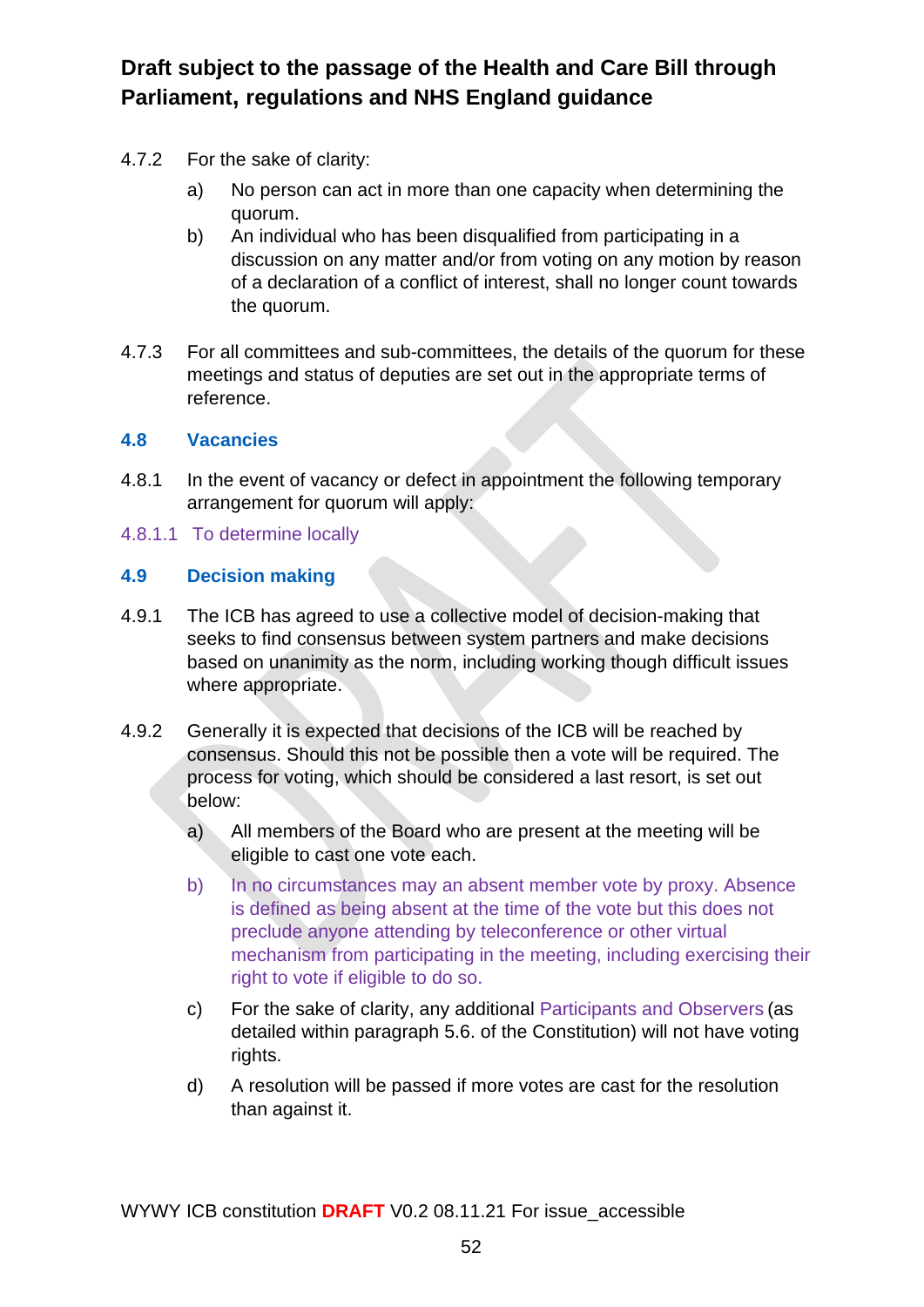- e) If an equal number of votes are cast for and against a resolution, then the Chair (or in their absence, the person presiding over the meeting) will have a second and casting vote.
- f) Should a vote be taken, the outcome of the vote, and any dissenting views, must be recorded in the minutes of the meeting.

#### **Disputes**

4.9.3 if consensus cannot be reached, the chair may make decisions on behalf of the board where there is disagreement. Where necessary boards may draw on third party support such as peer review or mediation by NHS England and NHS Improvement.

#### Urgent decisions

- 4.9.4 In the case urgent decisions and extraordinary circumstances, every attempt will be made for the Board to meet virtually. Where this is not possible the following will apply.
- 4.9.5 The powers which are reserved or delegated to the Board, may for an urgent decision be exercised by the Chair (or Deputy Chair if necessary) and Chief Executive (or relevant lead director in the case of committees). This is subject to every effort having made to consult with as many Board members as possible, including at least one independent non-executive director, in the given circumstances.
- 4.9.6 The exercise of such powers including details of Board members consulted shall be reported to the next formal meeting of the Board for formal ratification and the Audit Committee for oversight.

#### **4.10 Minutes**

- 4.10.1 The names and roles of all members present shall be recorded in the minutes of the meetings.
- 4.10.2 The minutes of a meeting shall be drawn up and submitted for agreement at the next meeting where they shall be signed by the person presiding at it.
- 4.10.3 No discussion shall take place upon the minutes except upon their accuracy or where the person presiding over the meeting considers discussion appropriate.
- 4.10.4 Where providing a record of a meeting held in public, the minutes shall be made available to the public.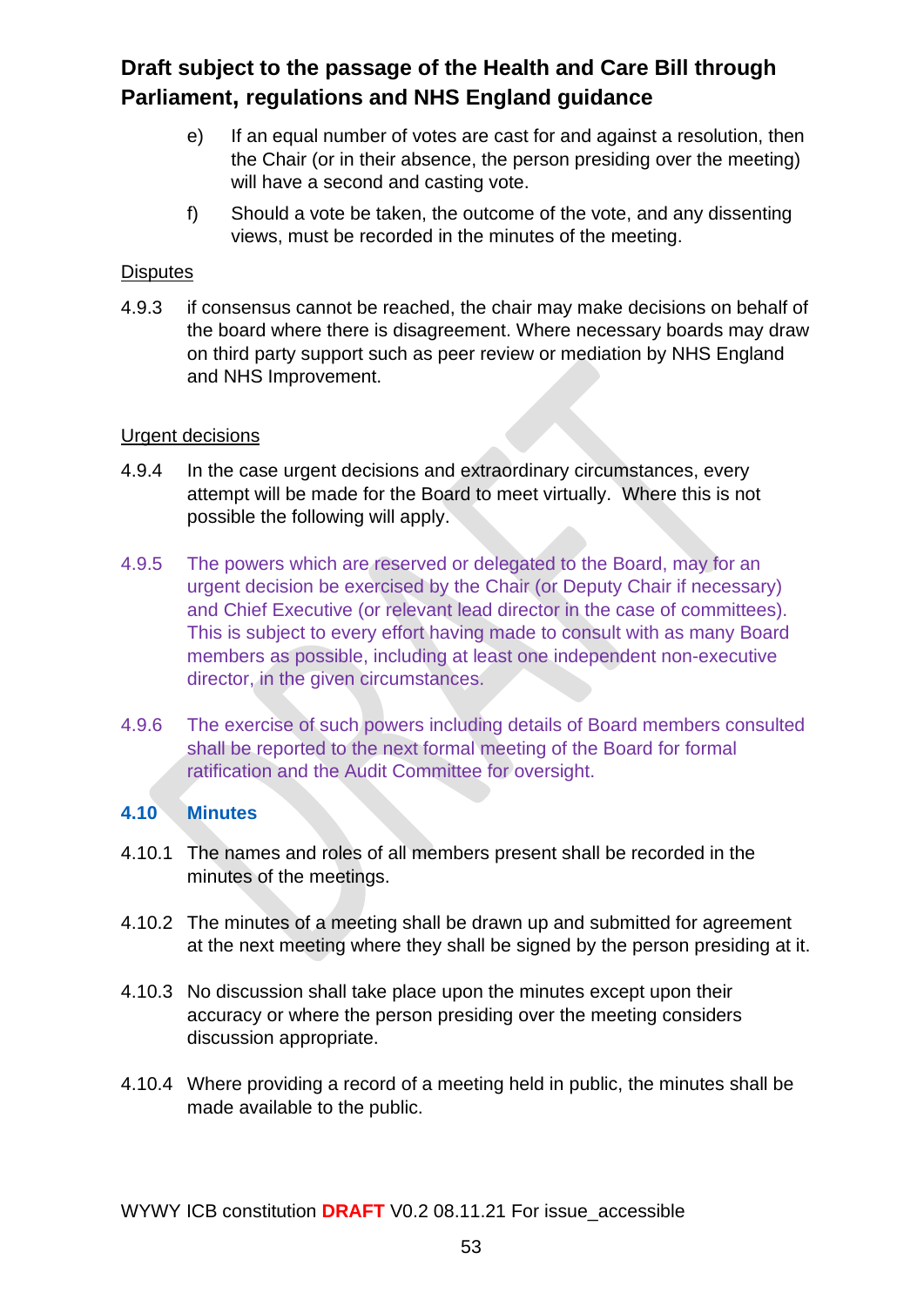#### **4.11 Admission of public and the press**

- 4.11.1 In accordance with Public Bodies (Admission to Meetings) Act 1960 All meetings of the ICB at which public functions are exercised will be open to the public.
- 4.11.2 The Board may resolve to exclude the public from a meeting or part of a meeting where it would be prejudicial to the public interest by reason of the confidential nature of the business to be transacted or for other special reasons stated in the resolution and arising from the nature of that business or of the proceedings or for any other reason permitted by the Public Bodies (Admission to Meetings) Act 1960 as amended or succeeded from time to time.
- 4.11.3 The person presiding over the meeting shall give such directions as he/she thinks fit with regard to the arrangements for meetings and accommodation of the public and representatives of the press such as to ensure that the Governing Body's business shall be conducted without interruption and disruption.
- 4.11.4 As permitted by Section 1(8) Public Bodies (Admissions to Meetings) Act 1960 as amended from time to time) the public may be excluded from a meeting suppress or prevent disorderly conduct or behaviour.
- 4.11.5 Matters to be dealt with by a meeting following the exclusion of representatives of the press, and other members of the public shall be confidential to the members of the Board.

#### **5. Suspension of Standing Orders**

- 5.1 In exceptional circumstances, except where it would contravene any statutory provision or any direction made by the Secretary of State for Health and Social Care or NHS England, any part of these Standing Orders may be suspended by the Chair in discussion with at least 2 other members.
- 5.2 A decision to suspend Standing Orders together with the reasons for doing so shall be recorded in the minutes of the meeting.
- 5.3 A separate record of matters discussed during the suspension shall be kept. These records shall be made available to the Audit Committee for review of the reasonableness of the decision to suspend Standing Orders.

#### <span id="page-58-0"></span>**6. Use of seal and authorisation of documents.**

6.1 If the organisation has a seal, arrangements made for its safe keeping and authorisation of its use should be set out here.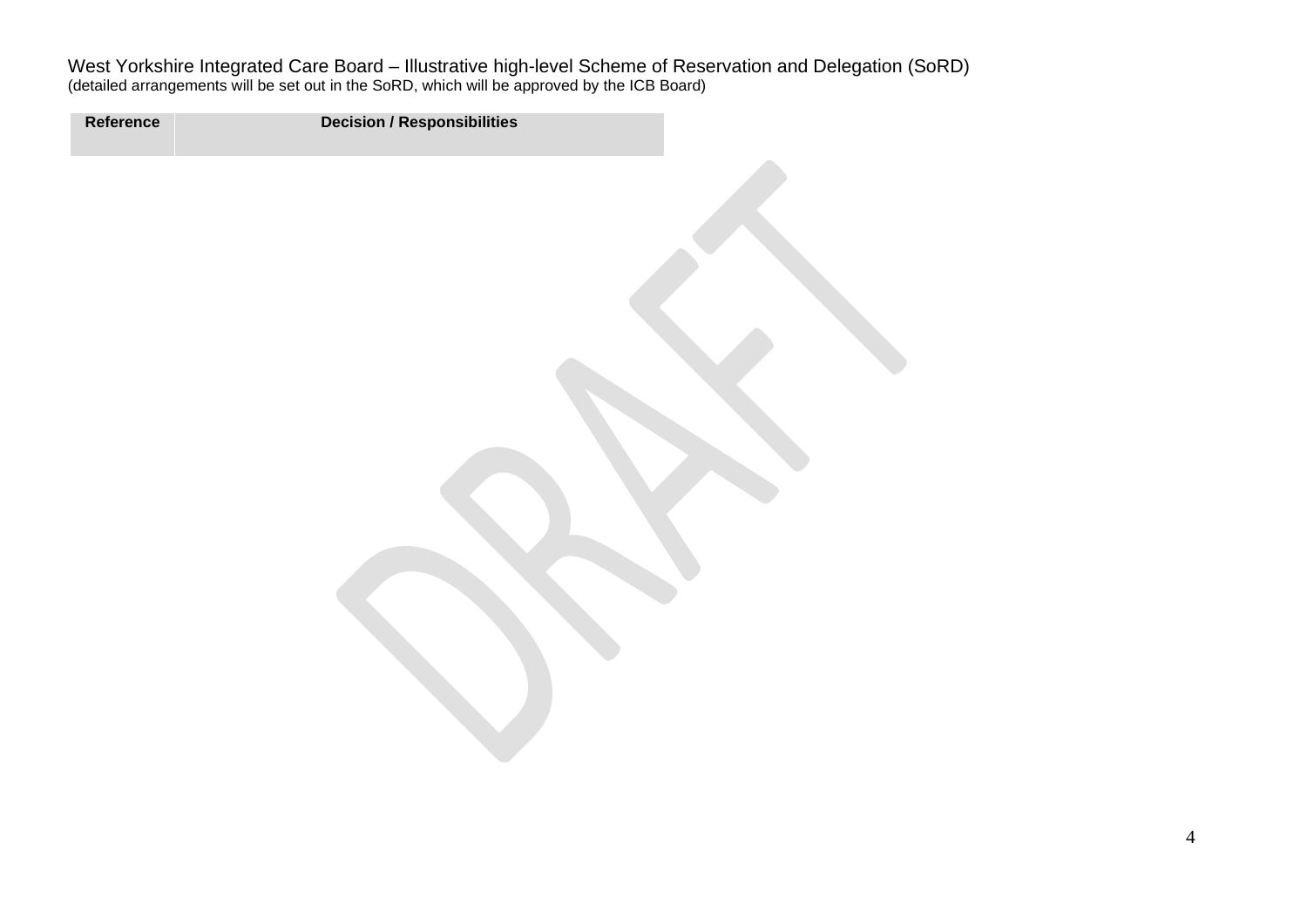West Yorkshire Integrated Care Board – Illustrative high-level Scheme of Reservation and Delegation (SoRD) (detailed arrangements will be set out in the SoRD, which will be approved by the ICB Board)

| <b>Reference</b>          | <b>Decision / Responsibilities</b>                                                                                                                                   | <b>Reserved to the</b><br><b>Board</b> | <b>Delegated to Committee</b><br>or Sub Committee | <b>Delegated to Chair or</b><br>officer    |
|---------------------------|----------------------------------------------------------------------------------------------------------------------------------------------------------------------|----------------------------------------|---------------------------------------------------|--------------------------------------------|
|                           | <b>Employment and remuneration</b>                                                                                                                                   |                                        |                                                   |                                            |
| Constitution<br>Section 8 | Have oversight of the ICB's responsibilities as an employer including<br>adopting a Code of Conduct for staff                                                        |                                        |                                                   |                                            |
| Rem and<br>Nom ToR        | Approve the terms and conditions, remuneration and travelling or<br>other allowances for Board members, including pensions and<br>gratuities.                        |                                        | Rem and Nom Committee                             |                                            |
| Rem and<br>Nom ToR        | Approve the terms and conditions, remuneration and travelling or<br>other allowances for employees of the ICB and to other persons<br>providing services to the ICB. |                                        | <b>Rem and Nom Committee</b>                      |                                            |
| Rem and<br>Nom ToR        | Approve human resources policies for ICB employees and for other<br>persons working on behalf of the ICB.                                                            |                                        | <b>Rem and Nom Committee</b>                      |                                            |
|                           | Approve arrangements for staff appointments                                                                                                                          |                                        |                                                   | Chief Executive (WY)<br>Place Lead (Place) |
|                           | <b>Operational Business and Risk Management</b>                                                                                                                      |                                        |                                                   |                                            |
|                           | Approve ICB operational policies (i.e. excluding those defined as<br>clinical or finance)                                                                            |                                        |                                                   |                                            |
| Finance<br><b>ToR</b>     | Approve ICB financial policies                                                                                                                                       |                                        | <b>Finance Committee</b>                          |                                            |
| <b>SQG ToR</b>            | Approve ICB clinical policies and clinical pathways                                                                                                                  |                                        | <b>System Quality Group</b>                       |                                            |
| <b>SQG ToR</b>            | Approve system-level arrangements to minimise clinical risk,<br>maximise patient safety and to secure continuous improvement in<br>quality and patient outcomes.     |                                        | <b>System Quality Group</b>                       |                                            |
| Constitution              | Approve arrangements for managing conflicts of interest                                                                                                              | ✓                                      |                                                   |                                            |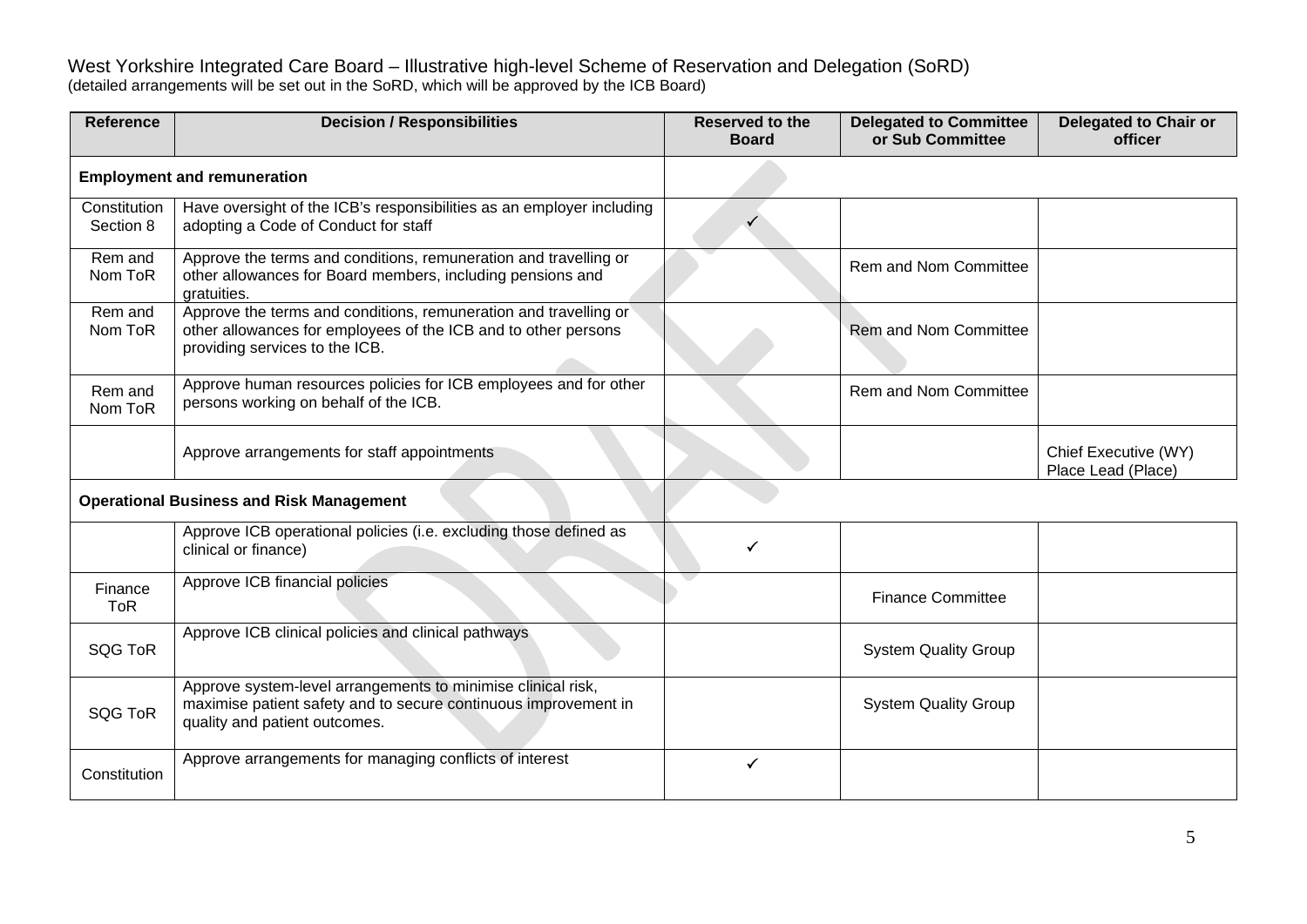<span id="page-64-0"></span>West Yorkshire Integrated Care Board – Illustrative high-level Scheme of Reservation and Delegation (SoRD) (detailed arrangements will be set out in the SoRD, which will be approved by the ICB Board)

| <b>Reference</b> | <b>Decision / Responsibilities</b>                                                                                                                                                                                                                     | <b>Reserved to the</b><br><b>Board</b> | <b>Delegated to Committee</b><br>or Sub Committee | Delegated to Chair or<br>officer |
|------------------|--------------------------------------------------------------------------------------------------------------------------------------------------------------------------------------------------------------------------------------------------------|----------------------------------------|---------------------------------------------------|----------------------------------|
|                  | Approve ICB risk management arrangements                                                                                                                                                                                                               |                                        |                                                   |                                  |
|                  | Make arrangements to implement in place ICB risk management<br>arrangements.                                                                                                                                                                           |                                        | <b>Place Committees</b>                           |                                  |
|                  | Agree the ICB's arrangements for handling complaints.                                                                                                                                                                                                  |                                        |                                                   |                                  |
| Constitution     | Approve arrangements for complying with the NHS Provider<br>Selection Regime.                                                                                                                                                                          |                                        |                                                   |                                  |
| Constitution     | Agree implementation in place of the arrangements for complying<br>with the NHS Provider Selection Regime.                                                                                                                                             |                                        | <b>Place Committees</b>                           |                                  |
| <b>Audit ToR</b> | Report and provide assurance to the Board on the effectiveness of<br>ICB governance arrangements.                                                                                                                                                      |                                        | <b>Audit Committee</b>                            |                                  |
| <b>Audit ToR</b> | Receive the annual governance letter from the External Auditor and<br>advise the Board of proposed action                                                                                                                                              |                                        | <b>Audit Committee</b>                            |                                  |
| <b>Audit ToR</b> | Approve the internal audit, external audit and counter-fraud plans<br>and any changes to the provision or delivery of related services<br>(other than the appointment or removal of the external auditor where<br>authority is reserved to the Board). |                                        | <b>Audit Committee</b>                            |                                  |
|                  | Functions delegated to other statutory bodies <sup>8</sup>                                                                                                                                                                                             |                                        |                                                   |                                  |

<sup>8</sup> Any matters delegated to other statutory bodies will be set out in the detailed SoRD.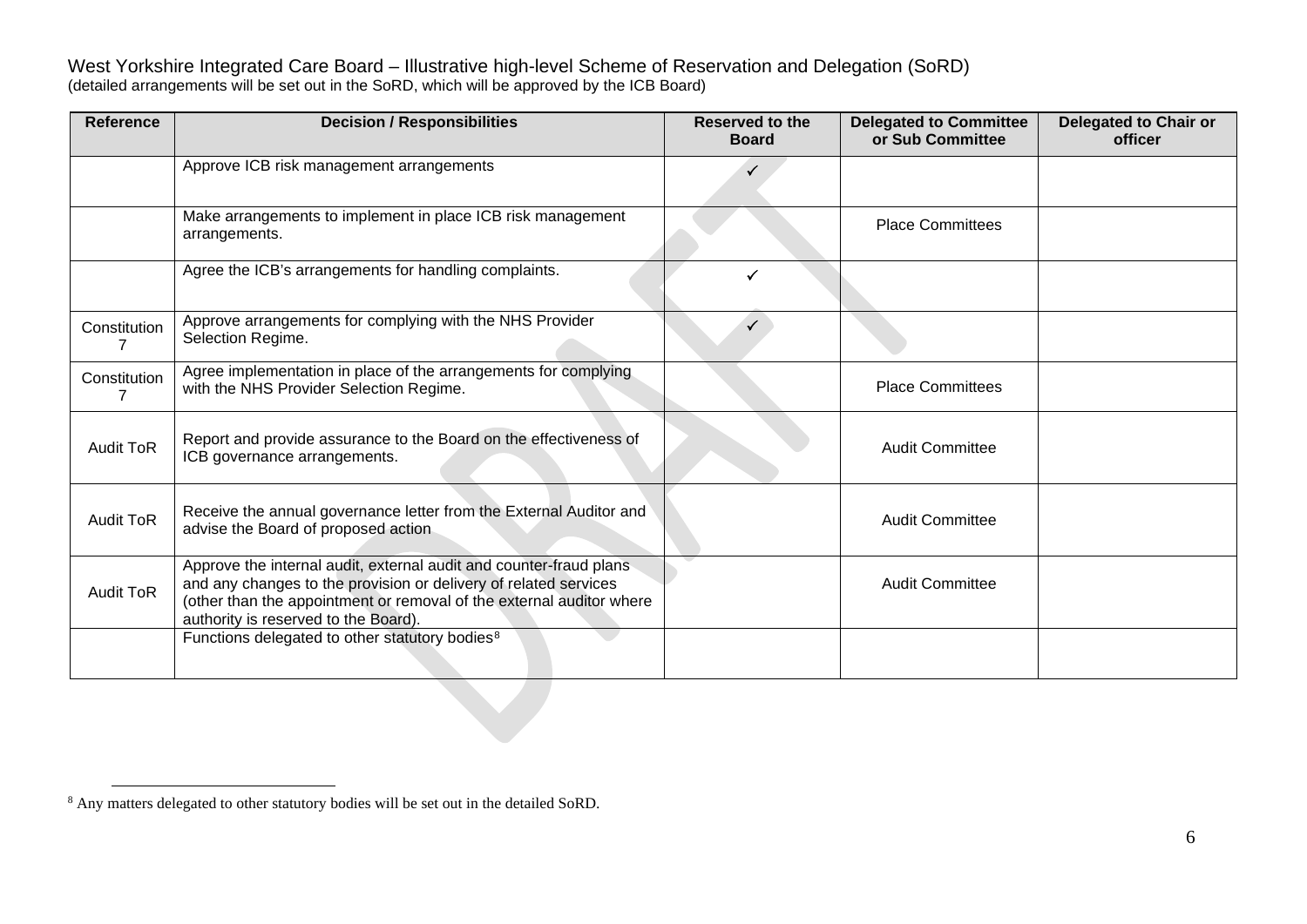# **West Yorkshire Integrated Care Board functions and decisions map**





### **Strategy and delivery supported and informed by collaborative forums**

- provider collaboratives e.g. West Yorkshire Association of Acute Trusts, Mental Health, Learning Disability and Autism Alliance
- partnership forums e.g. System Leadership Executive, Clinical Forum

**West Yorkshire** 

**Health and Care Partnership**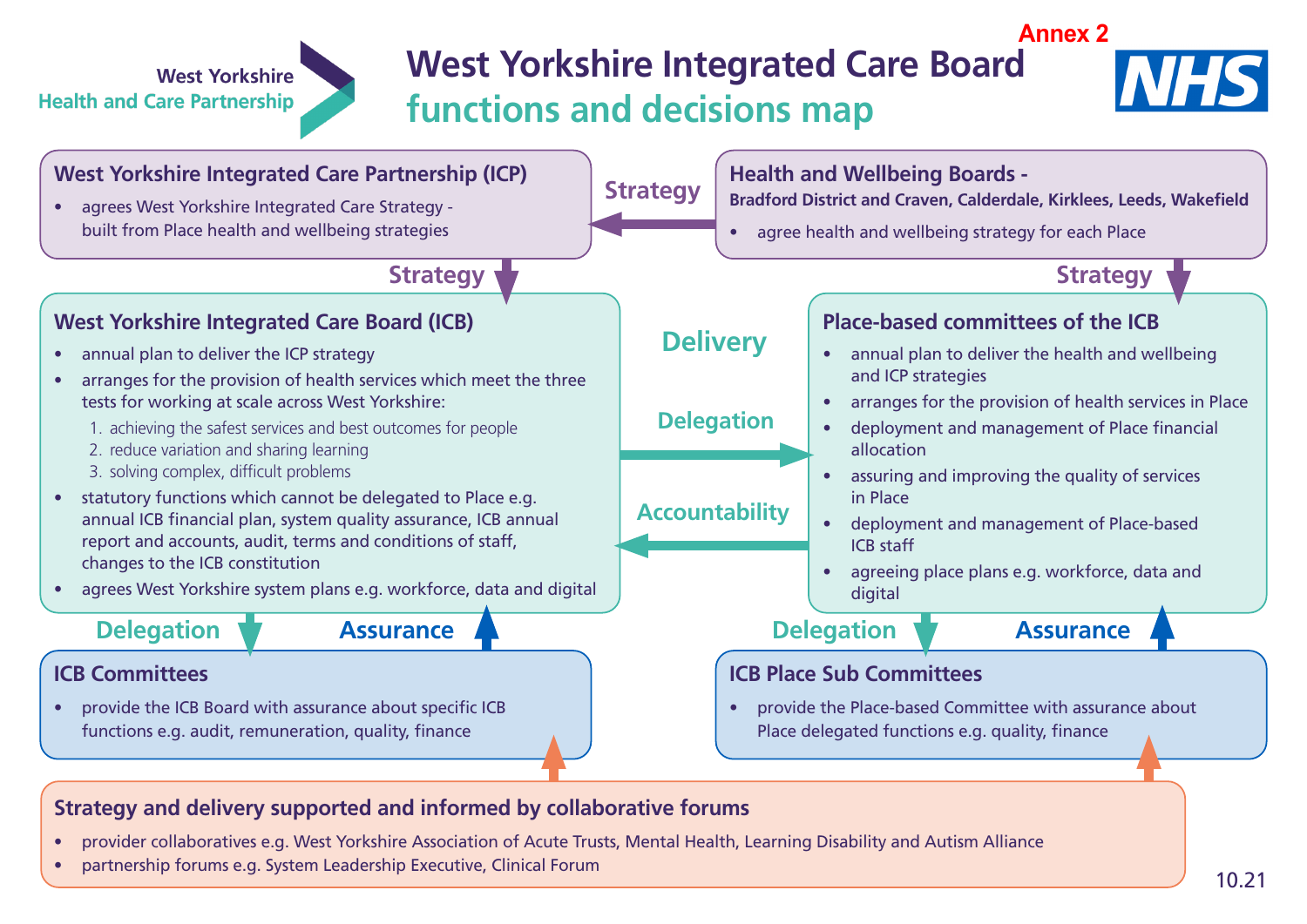# **Annex 3**

# **Our Integrated Care System - a partnership of places, programmes and sectors**

![](_page_66_Figure_2.jpeg)